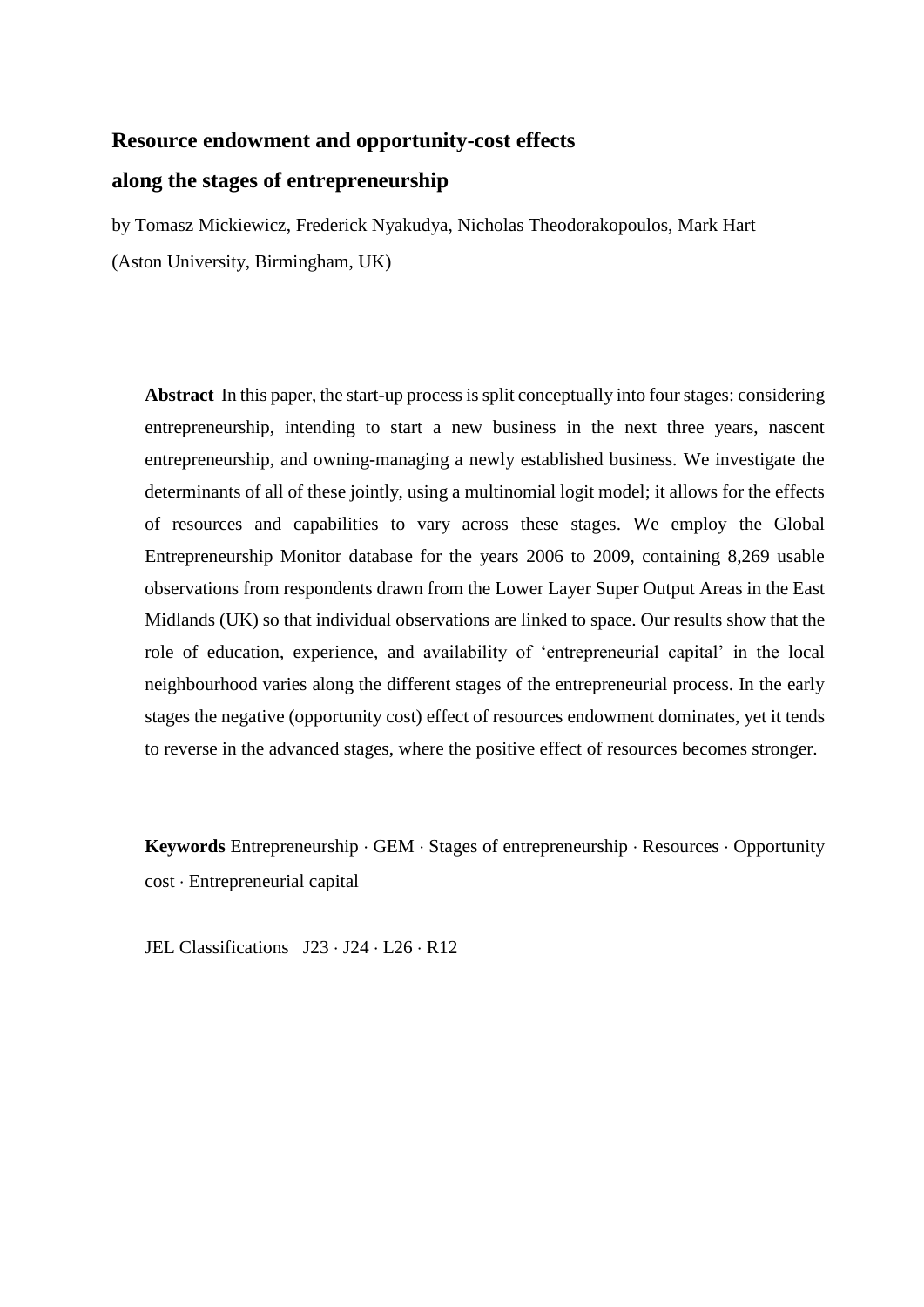## **1. Introduction**

Creation of new firms is considered to be important, both during periods of economic downturn, and in times of prosperity. New firms may be a potential source of economic growth, innovation and employment opportunities, and put competitive pressure on incumbent firms that enhances efficiency and favours consumers (e.g. Aldrich [1999;](#page-22-0) Beck et al. [2005;](#page-22-1) Carree and Thurik [2006;](#page-23-0) Brixy, [2014\)](#page-23-1). Moreover, engaging in entrepreneurial activity is seen as a way of advancing socially, since upward social mobility is one of the main consequences of entrepreneurial success (e.g. Blanden et al. [2005;](#page-22-2) Minniti and Lévesque [2008;](#page-27-0) Frankish et al., [2014\)](#page-24-0). Hence, promotion of business start-ups has remained a key agenda item for the economic development policy of most of the developed and developing nations (Atherton [2006;](#page-22-3) Storey [2003\)](#page-28-0). At the same time, in some regions, high rates of new firms' creation may represent clusters of low value added, low dynamism activities (Van Stel and Storey [2004\)](#page-28-1).

Recent evidence from 69 Global Entrepreneurship Monitor (GEM) countries demonstrated that in 2012 about 14.7 percent of the adult population between the age of 18 and 64 years were actively involved in new-business endeavours, while 7.3 percent were owners of newly established businesses (Xavier et al. [2012\)](#page-28-2). Yet, there is a significant variation in the start-up rates between countries (Kelley et al. [2011;](#page-26-0) Levie and Hart [2011\)](#page-27-1). To illustrate this point within the more advanced economies, adult population involvement in early stage entrepreneurial activity varies markedly from 13 percent in the United States and 10 percent in the UK, to only 4 percent in Italy and Japan (Xavier et al. [2012\)](#page-28-2). Possible factors affecting cross-country differences in entrepreneurial activity have been identified in the literature (e.g. Autio and Acs, [2010;](#page-22-4) Aidis et al. [2012;](#page-22-5) Estrin et al., [2013\)](#page-24-1).

As documented by Bergmann and Stephan [\(2013\)](#page-22-6), a variation in the rate of entrepreneurship is related to a variation in 'transition rate': the share of those who ultimately create new firms, amongst all those who make some first steps to start a business. The issue of "transition" leads to questions on the determinants of the entrepreneurial stages, which have been investigated at country level by Van der Zwan et al. [\(2010;](#page-28-3) [2013\)](#page-28-4), and on individual level by Wasdani and Mathew [\(2014\)](#page-28-5) and Klonek et al. [\(2015\)](#page-26-1). In contrast, there is a gap in the literature on combined analysis of the role of individual resources, capabilities and opportunity sets versus contextual influences in the different stages of entrepreneurship (Van der Zwan et al. [2010;](#page-28-3) [2013\)](#page-28-4). Moreover, we argue that the contextual influences are best explored at the local level, yet, to our best knowledge, the stages of entrepreneurship have not been yet investigated in that way. Let us next explain these gaps in more detail; how we propose to explore them defines our contribution.

Firstly, a particular gap in the literature is that while country level studies now distinguish between environmental and individual effects (again, e.g. Autio and Acs, [2010;](#page-22-4) Estrin et al., [2013\)](#page-24-1), there is not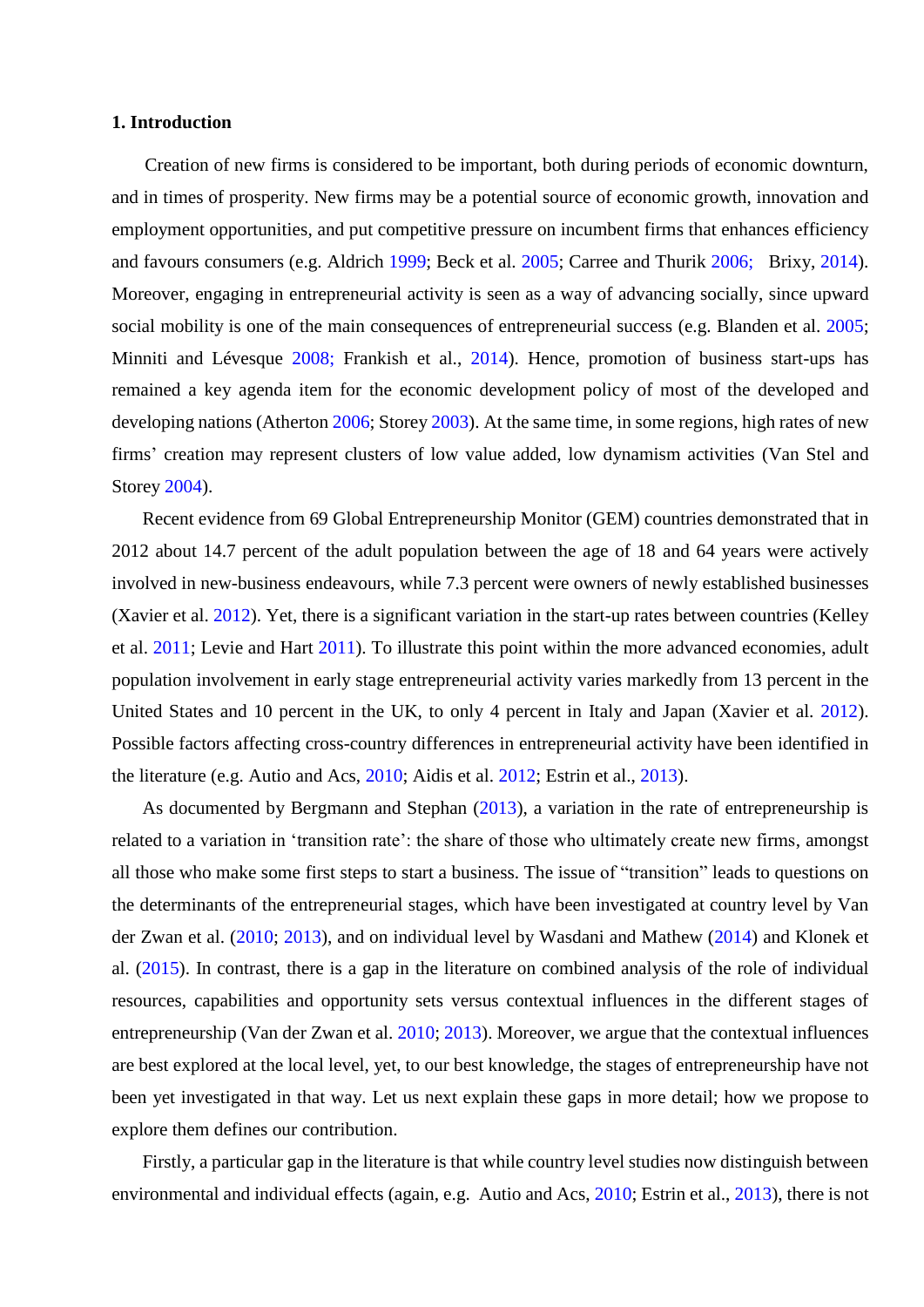much evidence of this approach being applied at the local level, even if it is where context acquires a more tangible meaning. Given that there is significant variation in entrepreneurship rates not only across but also within countries and regions, such an examination of the local level helps us to gain an in-depth understanding of the role of the individual level resource endowments and opportunities sets contrasted with the role of 'entrepreneurial capital' (Audretsch and Keilbach; [2004,](#page-22-7) [2005\)](#page-22-8) along the different stages of the entrepreneurial process.

Accordingly, the first objective of this study is to examine whether, and to which extent, both the individual level resource endowments and the entrepreneurial resources in the local environment combine to influence an individual's decision to engage in the different stages of the entrepreneurial process. To this effect, we draw on the resource-based theory (RBT) as applied to entrepreneurship (Alvarez and Busenitz [2001;](#page-22-9) Kor et al., [2007;](#page-26-2) Foss, [2011\)](#page-24-2).

Second, our contribution is to argue that RBT needs to be supplemented with an opportunity cost perspective that is critical for entrepreneurial decision making. In particular, we posit that opportunity cost considerations prevail in those entrepreneurial decisions made during the early stages of entrepreneurship; in contrast, resource limitations matter in the mature stages. We find a remarkably uniform pattern related to that, across a number of resource categories.

Third, distinguishing carefully between the individual and the environmental factors, we define the local environment in a precise way, relying on the now established UK methodology that identifies Lower Layer Super Output Areas (LSOA) as meaningful spatial units where individuals interact in an economic sense (Anderson [2008\)](#page-22-10). To focus on variation in 'entrepreneurial capital' on this local level and to limit extraneous spatial variation, we chose one region of the UK (East Midlands) which - as will be discussed - is representative of the UK: we assume that at the regional level, other historical and cultural dimensions should remain similar (see also: Anderson et al. [2010;](#page-22-11) Bosworth and Gray [2012;](#page-23-2) Campos et al. [2011\)](#page-23-3).

Fourth, we overcome the limitations of previous studies that have investigated the determinants of entrepreneurship through the use of binary choice models (Blanchflower et al. [2001;](#page-22-12) Grilo and Irigoyen [2006;](#page-26-3) Vivarelli [2004\)](#page-28-6). The latter do not consider the fact that the creation of a new firm is a process involving a sequence of choices rather than the outcome of a single binary choice. This study distinguishes between four stages of new firm formation, which are referred to as entrepreneurial stages. These stages include two pre start-up (cognitive) stages: considering and intending to start a business in the next three years, and two early stages of new firm formation (behavioural): nascent entrepreneurs and new business owners (see also: Reynolds et al. [2005;](#page-27-2) Grilo and Thurik [2005;](#page-26-4) Grilo and Thurik [2006;](#page-26-5) Vivarelli [2004;](#page-28-6) Klonek et al., [2015\)](#page-26-1). We examine determinants of the likelihood of being involved in these different entrepreneurial stages, applying multinomial logit estimator on the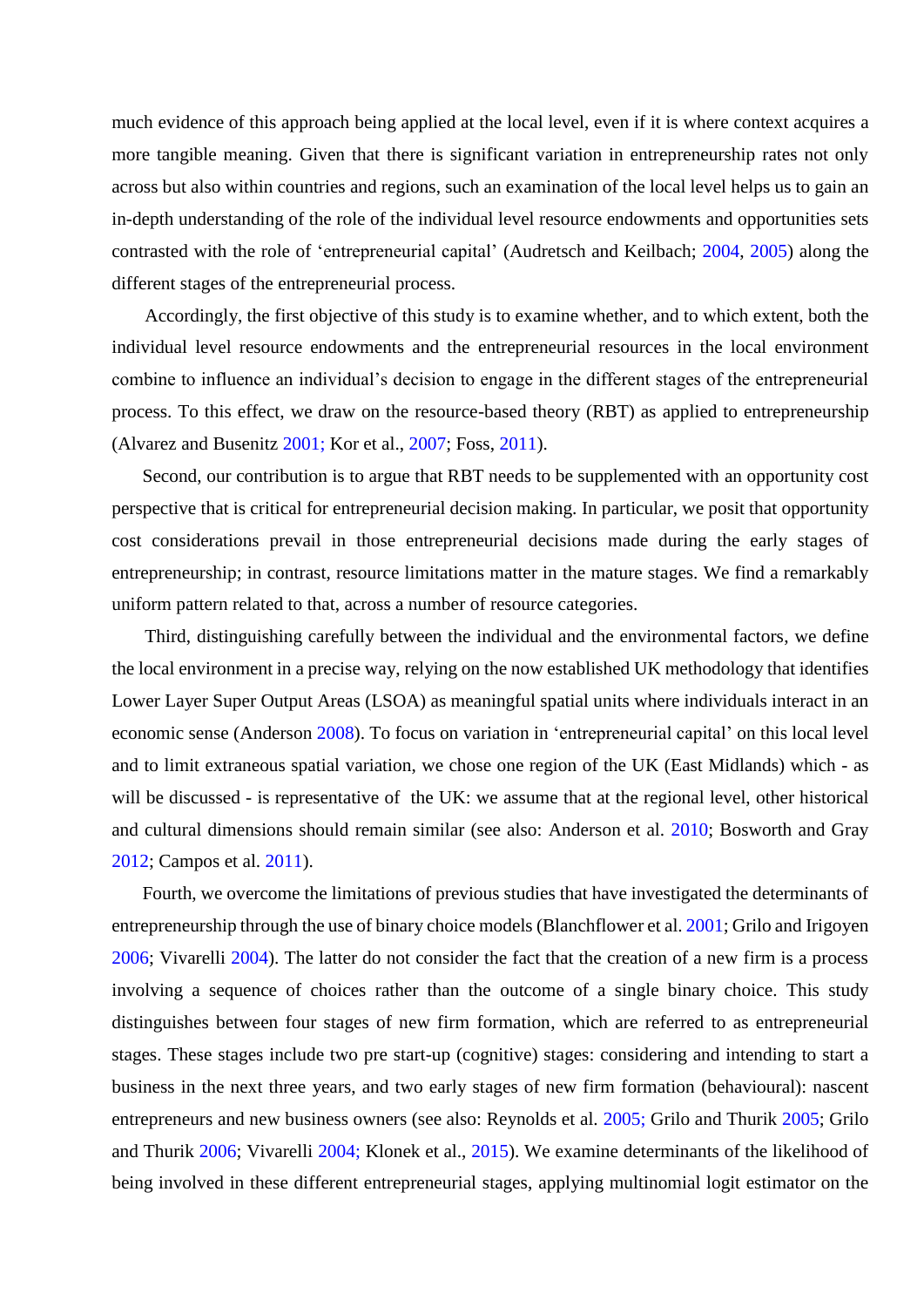Global Entrepreneurship Monitor (GEM) data (2006-2009) with 8,269 respondents who reside in the LSOA of the East Midlands region.

Fifth, our data allows for simultaneous testing of the effect of resources at both the individual and the local environment level across these different stages. We show that the weighting of individual factors and local 'entrepreneurial capital' tend to change along the entrepreneurial stages, with 'entrepreneurial capital' becoming less important in the more advanced stages. We attribute this to (entrepreneurship specific) social capital playing a more significant role in the early stages, enhancing opportunity-recognition and self-efficacy (Wasdani and Mathew, [2014\)](#page-28-5). By contrast, competition effects start to bite in the more advanced stages of venture creation.

To summarise, while earlier literature has already observed that the determinants of entrepreneurial choices may vary across the different stages of new firm formation (Davidsson [2006;](#page-24-3) Wasdani and Mathew, [2014;](#page-28-5) Klonek et al., [2015\)](#page-26-1), we clarify an underlying mechanism and offer a uniform interpretation anchored in the resource based view, enhanced with an opportunity cost perspective and with a distinction between individual and environmental factors.

In the next section we discuss how this theoretical framework may help in explaining why some individuals engage in different stages of the entrepreneurial process while others do not. From this we derive our hypotheses. Then we discuss the context, the database we drew upon, and outline the methodology. We then summarise the results of the multinomial logistic regressions as formal tests of the hypotheses. Finally, we offer a discussion and draw managerial and policy implications.

#### **2. Theoretical framework and hypotheses**

Resources and capabilities that are rare, valuable, inimitable and non-substitutable cannot be bought or sold on the market freely (Barney [1991;](#page-22-13) Barney et al. [2001;](#page-22-14) Peteraf [1993,](#page-27-3) [2006;](#page-27-4) Wernerfelt [1984,](#page-28-7) [2007;](#page-28-8) Foss, [2011\)](#page-24-2) and, combined with entrepreneurial effort, result in value adding activities. Based on this conceptualisation, the resource-based theory of entrepreneurship (RBT) explains why certain individuals engage in entrepreneurial activities (Alvarez and Busenitz [2001\)](#page-22-9). According to RBT, (potential) entrepreneurs have specific capabilities that facilitate first the recognition of new business opportunities and next the assembling of the appropriate resources that enable the creation of a new firm (Kor et al., [2007\)](#page-26-2). This perspective leads naturally to a focus on the stages of entrepreneurship, where the first stage relates to the search for opportunities, their discovery and recognition: an enterprising effort in the more narrow sense of the word. This early stage also includes the verification of new ideas. After the opportunities are identified and verified, the second stage consists of exploitation: the identified resources are actually combined and applied in the process of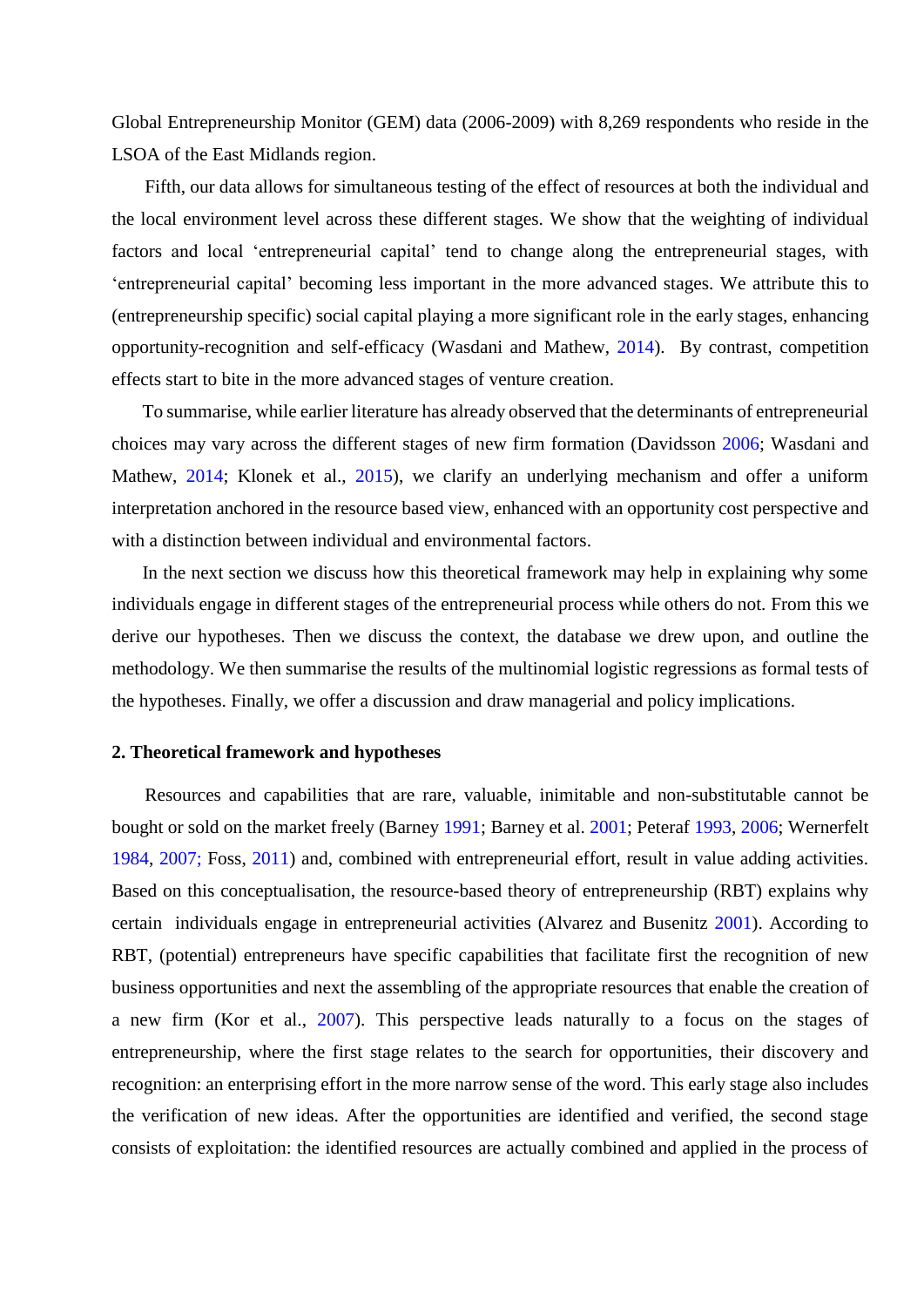new venture creation (Kor et al., [2007;](#page-26-2) Bergmann and Stephan, [2013;](#page-22-6) Klonek et al., [2015;](#page-26-1) Wasdani and Mathew, [2014\)](#page-28-5).

Although we adopt this RBT conceptualisation of the entrepreneurial process, we acknowledge the fact that insufficient attention is being paid to the role that opportunity cost considerations play in entrepreneurial decisions. This relates in particular to the early stages of the entrepreneurial process. While Kor et al. [\(2007\)](#page-26-2) argue that it is the second stage (exploitation of opportunities) where the economising template may be utilised, we posit that economising is already present in the first stage (opportunity evaluation). This is consistent with the perspective adopted by Klonek et al. [\(2015\)](#page-26-1), who observe that elements of the cost-benefit analysis can be detected at the beginning of the entrepreneurial process. Our contribution however is to stress that the fundamental concept of opportunity cost is a simple heuristic device that enables us to see resources and opportunities as part of one uniform perspective.

Before we utilise this framework to develop our hypotheses, it remains to classify the resources we intend to focus on. Consistent with MacKelvie and Davidsson [\(2009\)](#page-27-5), we see resources as broadly defined assets that can be utilised in production. In this case these are: finance; education; job market experience (as proxied by being in employment); and access to social capital (as represented by social networks, particularly those specific to entrepreneurship). In turn, capabilities relate to competences that are critical in order to combine and apply resources successfully (proxied by entrepreneurshipspecific knowledge and skills). Based on this, we now turn to formulate hypotheses related to the differentiated impact of both resources and competences on subsequent stages of the entrepreneurial process.

#### 2.1 Financial capital as a resource for entrepreneurship

It has been recognised that individuals often use personal and family income and wealth as a source of start-up capital (Fraser [2004;](#page-24-4) Gartner et al. [2004;](#page-26-6) Rouse and Jayawarna [2006\)](#page-27-6), even if they can also rely on "bootstrapping" (i.e. "methods used in meeting the needs for resources without relying on long-term external finance") (Jonsson and Lindbergh, [2013;](#page-26-7) see also: Ebben and Johnson [2006\)](#page-24-5). As the entrepreneurial project unfolds, external finance (typically from a bank) starts to play a more significant role (Jonsson and Lindbergh, [2013\)](#page-26-7).

Some studies have shown that financial capital is important in determining the probability of both becoming an entrepreneur and of entrepreneurial success (see Black et al. [1996;](#page-22-15) Blanchflower and Oswald [1998](#page-22-16) for United Kingdom and; Evans and Leighton [1989;](#page-24-6) Evans and Jovanovic [1989;](#page-24-7) Holtz-Eakin et al. [1994](#page-26-8) for United States). Such studies are often based on the theory of financial constraints: individuals with substantial financial capital find it easier to acquire resources such as machinery and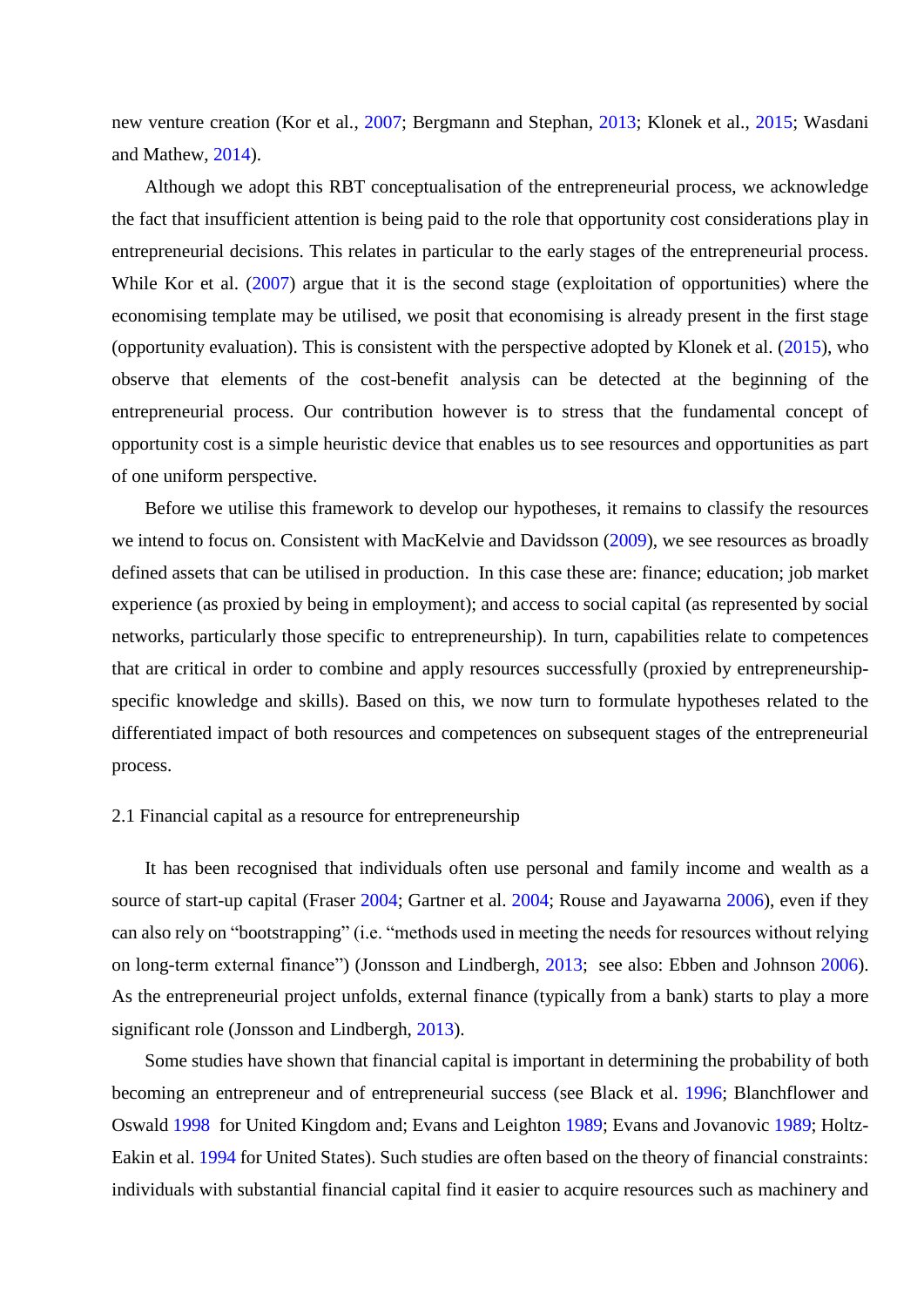equipment, and thus are able to start a new business to exploit business opportunities. In advanced economies with well-developed financial systems it is less likely that financial constraints will apply. However, it would appear that even here, entrepreneurs have idiosyncratic knowledge about the market potential of their projects that is difficult to assess by external providers of finance (asymmetric knowledge). This in turn increases the cost of borrowing and/or leads to constraints in financing (Dunn and Holtz-Eakin [2000;](#page-24-8) Fairlie and Krashinsky [2012\)](#page-24-9). Accordingly, those with lower levels of wealth and household income may not be able to compensate for the lack of external funds with their own financial resources and this then either prevents them from starting a new business or leads to undercapitalisation (MacDonald [1996;](#page-27-7) Marlow and Carter [2004;](#page-27-8) Rouse and Kitching [2006\)](#page-27-9).

However, others have challenged the financial constraints interpretation and have demonstrated that access to financial capital is not significantly associated with the probability of becoming an entrepreneur (Davidsson and Honig [2003;](#page-24-10) Kim et al. [2006;](#page-26-9) Klyver and Schenkel, [2013\)](#page-26-10). In these studies, it has been shown that an individual weighs his/her engagement in entrepreneurial activity in terms of opportunity cost in relation to his/her present and potential income from employment. That is, an individual's decision to participate in entrepreneurial activity is taken after weighting the possibility for generating additional income from a new business against the present (sustainable) income and against the possibility for increase in future income from present employment. Therefore, individuals with lower levels of income may also find the opportunity cost of entrepreneurship to be low. In the event of the business failing, an individual may find employment which will restore the initial level of income. Even when the short-term projected income from the new business is similar to his/her current income flow, an individual would engage in the start-up process if there is a potential for higher long term income flows ( Fairlie [2004\)](#page-24-11). In contrast, some members of the labour force who are on a higher income, benefit from rents generated from current employment-specific skills (Sørensen, [2000\)](#page-28-9). Therefore, individuals at higher income levels may find the loss of income from their present occupation outweighs the projected benefits from starting a new business.

Consistent with the above, it has been indicated that the majority of people starting new firms have lower levels of income (Aldrich [1999;](#page-22-0) Fraser [2004;](#page-24-4) Williams and Williams [2011\)](#page-28-10), and most of them run small scale and home based enterprises (Jayawarna et al. [2011\)](#page-26-11). Thus, while individuals in highly paid jobs can invest more financial resources in the start-up process (Dunn and Holtz-Eakin [2000;](#page-24-8) Hurst and Lusardi [2004\)](#page-26-12), they may also find entrepreneurial activities to be less appealing.

Both sides of the argument (financial constraints versus opportunity cost considerations) are well understood. We posit however that examining the entrepreneurial process enables us to distinguish between the influence of both factors across the different stages. In particular, we posit that high household income individuals are less likely to exhibit entrepreneurial *intentions*. On the other hand,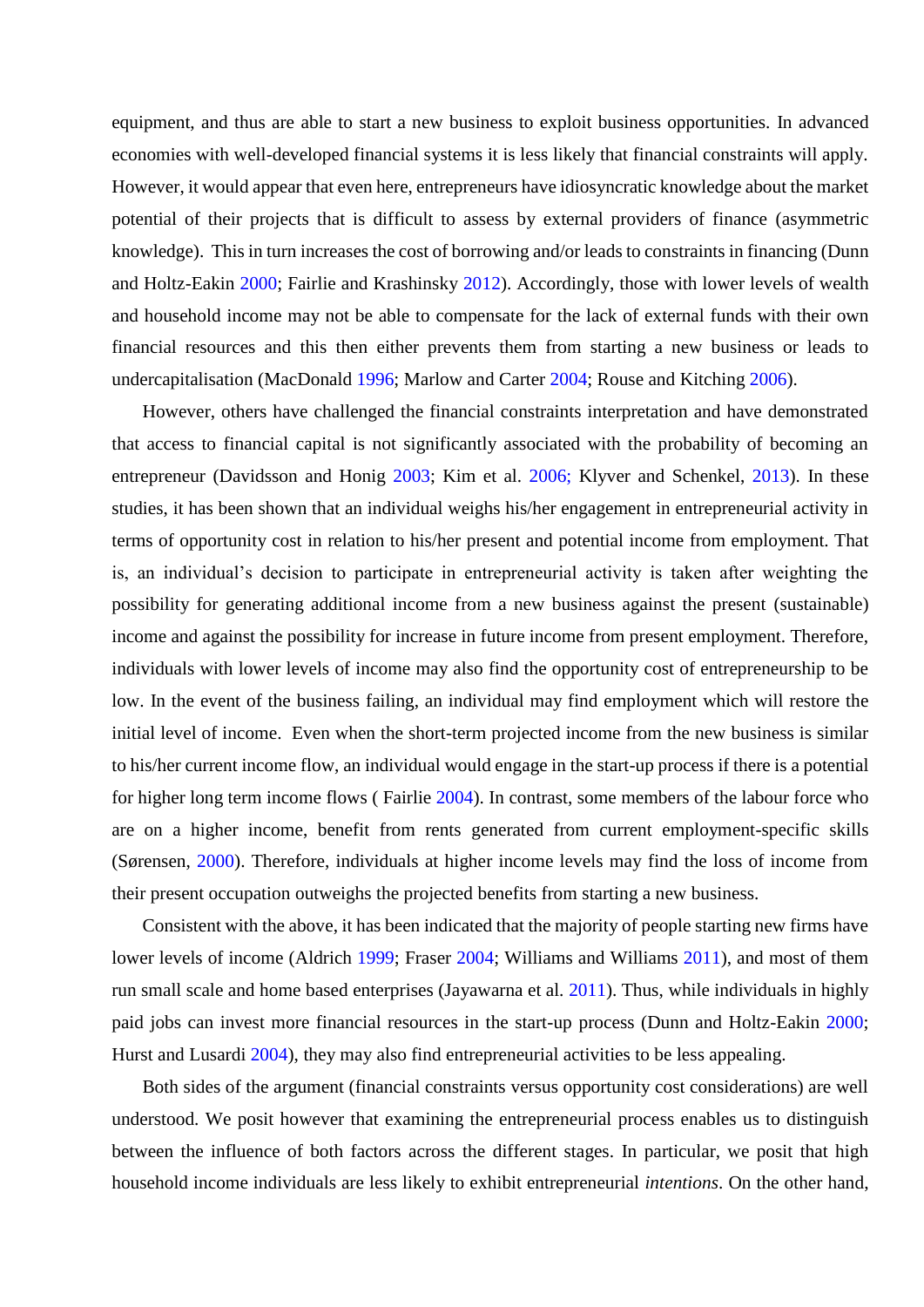those with the lowest incomes are likely to drop off in the more advanced stages of the entrepreneurial process due to resource limitations. Drawing on the above discussion, we propose the following hypotheses:

*Hypothesis 1a: Due to the low opportunity cost, individuals with low levels of household income will be more likely to engage in the early stages of entrepreneurial activity (considering entrepreneurship; entrepreneurial intentions) than those with higher levels of household income.*

*Hypothesis 1b: Due to financial constraints, individuals with low levels of household income will be*  less likely to engage in the more advanced stages of entrepreneurial activity (nascent *entrepreneurship; owner-managers of new firms).*

#### 2.2 Human capital attributes and entrepreneurship

Human capital is knowledge and skills that increase effectiveness in performing economic activities, and which can be acquired at a cost (Becker [1964\)](#page-22-17). As with any other form of capital, it enhances one's long-term ability to perform in the market and to create value. Not surprisingly, the RBT posits that human capital is a critical resource that entrepreneurs possess, because when new entrepreneurial opportunities appear, individuals with better human capital are more likely to first identify and then exploit them compared with those with lower level of human capital (Alvarez and Busenitz [2001;](#page-22-9) see also: Estrin et al., [2016\)](#page-24-12). As knowledge and skills are heterogeneously distributed across the adult population, these may be important factors in understanding why some individuals and not others engage in entrepreneurship (Gartner et al. [2004;](#page-26-6) Estrin et al., [2016\)](#page-24-12). Formal education and work experience are important components of human capital. Both may or may not represent knowledge and skills relevant for the specific tasks related to creating a new firm (Unger et al. [2011\)](#page-28-11). However, evidence suggests that education and work experience are associated with successful transitions into entrepreneurship (Grilo and Thurik [2008;](#page-26-13) Van der Zwan et al. [2010;](#page-28-3) Estrin et al., [2016\)](#page-24-12).

The literature provides several arguments on how formal education increases entrepreneurial success, which we may also apply to the pre-start-up stages. Evidence suggests that highly educated people are believed to be better at solving complex problems (Cooper et al. [1994\)](#page-24-13), which increases their capabilities of performing entrepreneurial tasks (Ucbasaran et al. [2008\)](#page-28-12). This relates to an individual's entrepreneurial alertness (Westhead et al. [2005\)](#page-28-8), the likelihood of discovering opportunities that are not visible to other people (Shane [2000,](#page-28-13) [2003\)](#page-28-14), and an individual's approach, planning, and strategy to exploit these opportunities (Chandler and Hanks [1998;](#page-24-14) Frese et al. [2007\)](#page-25-0). Moreover, consistent with the argument above, knowledge can help in acquiring other resources, such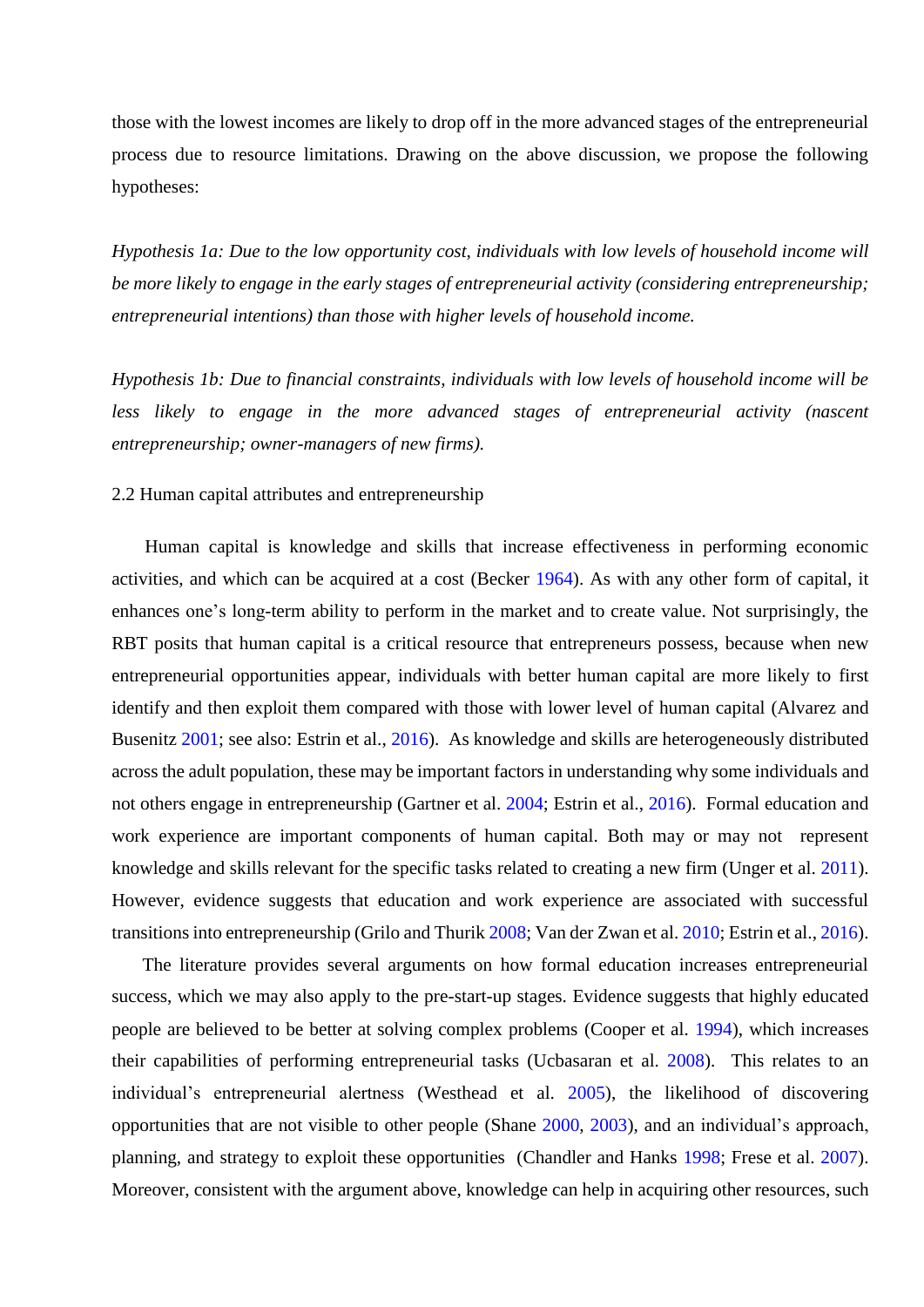as financial and physical capital (Brush et al. [2001;](#page-23-4) Bruton et al., [2014\)](#page-23-5), or compensate for the lack of financial resources (Evans and Leighton [1989\)](#page-24-6). Studies that examined the relationship between education and the probability of starting a new firm have reported a positive association between the two (Davidsson and Honig [2003;](#page-24-10) Grilo and Thurik [2008;](#page-26-13) Kim et al. [2006;](#page-26-9) Estrin et al. [2016\)](#page-24-12).

However, individuals attempt to obtain compensation for their investment in human capital such as time and money spent on education (Becker [1964\)](#page-22-17). Therefore, individuals who are highly educated may not choose to become entrepreneurs if entrepreneurship may lead to reduced income as compared to that from employment (Evans and Leighton [1989\)](#page-24-6). Yet, once those with more human capital engage in entrepreneurial activity, they are more likely to succeed (Cassar [2006\)](#page-24-15). The argument here is parallel to the one developed in the previous section with respect to financial resources: human and financial capital may be seen as an income-generating resource over a range of alternative occupational choices, and therefore may play a similar role in subsequent stages of the entrepreneurial process. The opportunity cost of utilising one's own human capital may prevent individuals from considering entrepreneurship and forming entrepreneurial intentions. At the same time however, human capital may help individuals to become nascent entrepreneurs and, in more advanced stages of the entrepreneurial process, to remain successful owner-managers of the new firms.

Thus, individuals with higher levels of education, once becoming entrepreneurs, are more likely to succeed in the advanced stages of entrepreneurship. However, they are also more likely to be attracted to the labour market as potential high-wage employees, and this affects the likelihood of them viewing entrepreneurship negatively in the process's less advanced stages. Thus, we posit the following hypotheses:

*Hypothesis 2a: Due to low opportunity cost, individuals with low levels of education will have a significantly higher propensity to consider and intend to become entrepreneurs.* 

*Hypothesis 2b: Due to low human capital endowment, individuals with low levels of education will be less likely to be engaged in the more advanced stages of entrepreneurship (nascent entrepreneurs and owner-managers of new firms).*

Parallel to education, the impact of work experience may reverse as we move along the subsequent entrepreneurial stages. A number of studies claim that unemployed individuals are more likely to be engaged in self-employment due to their lack of employment opportunities (Storey [1994;](#page-28-15) Evans and Leighton [1989\)](#page-24-6). This issue represents an exemplification of the more general 'push motive', defined as negative circumstances, which induce individuals to establish new ventures (Storey [1994\)](#page-28-15). Thus,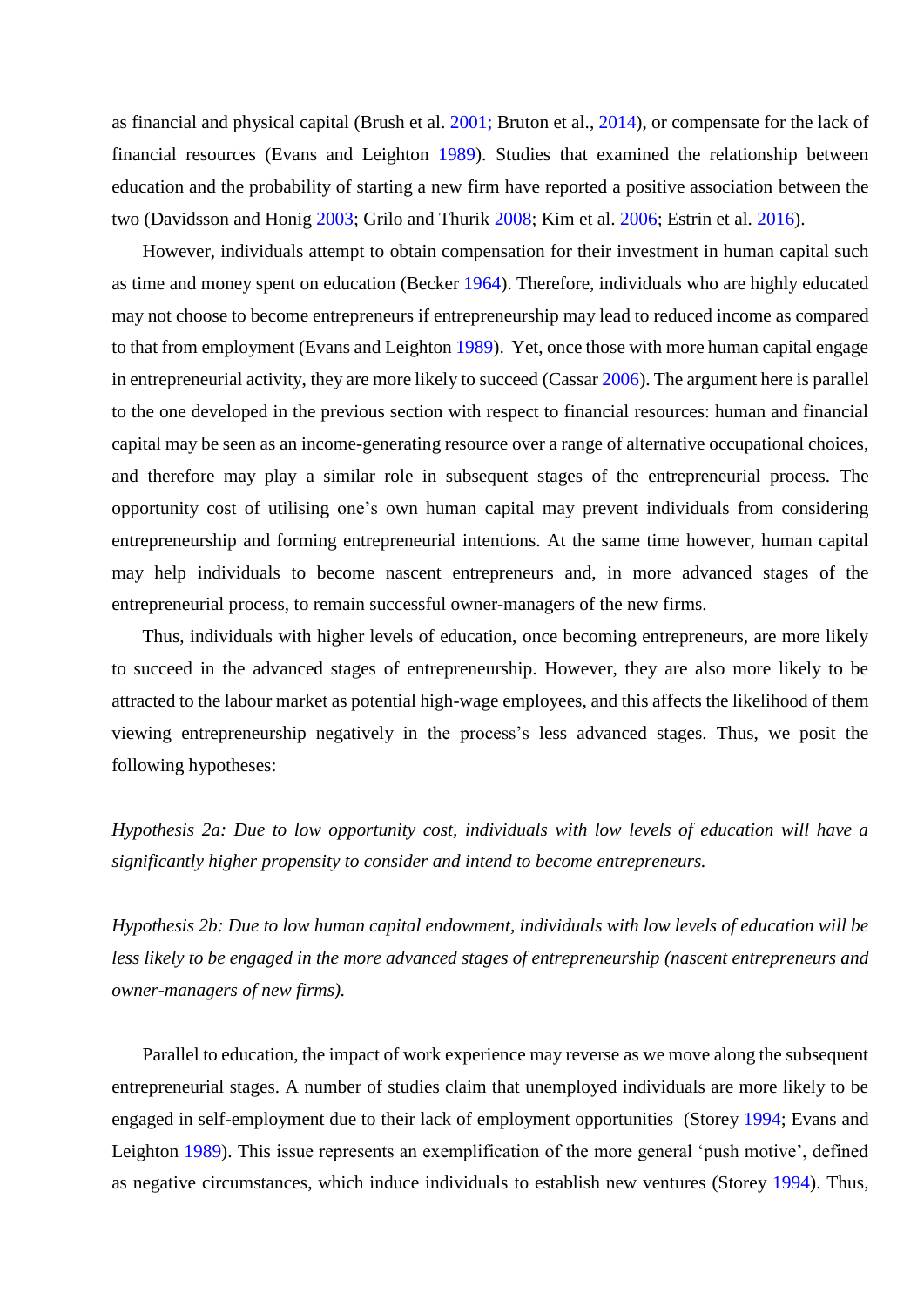engagement in early stage entrepreneurial activities is likely to be higher for those not in employment: unemployed individuals could be in a hurry to establish their own businesses because they cannot find suitable employment opportunities in the labour market (Evans and Leighton [1989\)](#page-24-6). In contrast, being in employment has a negative impact on early-stage entrepreneurial activities (considering entrepreneurship and entrepreneurial intentions).

However, employment may be associated with skills and access to resources that those out of work do not possess or gradually lose. Even if many of those out of work had been employed previously, their skills are eroded, particularly so when the spells of unemployment are longer. Once more, our argument is parallel to the line of reasoning we developed with respect to finance and education (hypotheses 1b and 2b). Those with worse resource endowment (less experience and skills, proxied by lack of current employment) are motivated to consider entrepreneurship as their opportunity cost is lower. However, at the same time, their lack of resources makes them more likely to drop out later on. Therefore, they are relatively less represented in the more advanced stages of the entrepreneurial process. Accordingly, the following hypotheses are proposed:

*Hypothesis 3a: Individuals who are currently employed are less likely to engage in the early stages of the entrepreneurial process (considering entrepreneurship and entrepreneurial intentions) than individuals who do not work.*

*Hypothesis 3b: Individuals who are employed are more likely to be nascent entrepreneurs than individuals who do not work.* 

While education and experience may form generic resources appropriable for entrepreneurship, more specific skills matter as well (Estrin et al., [2016\)](#page-24-12). In this study, entrepreneurship-specific human capital assets are defined as knowledge and skills that facilitate starting a new firm (Arenius and Minniti [2005\)](#page-22-18). These skills are required to assemble new resources and combine them with resources he/she already possesses, or to reconfigure existing resources (Alvarez and Busenitz [2001\)](#page-22-9). An entrepreneur is characterised by unique knowledge of how to organise ideas and capabilities in order to produce new products and services under uncertain conditions (Alvarez and Barney [2007;](#page-22-19) Miller [2007\)](#page-27-10). Entrepreneurial experiments tend to be undertaken in conditions where information does not yet exist, therefore it cannot be collected or analysed. Hence for new projects, traditional codified forms of strategic planning may often be harmful or misleading (Alvarez and Barney [2007\)](#page-22-19).

Extant evidence from empirical testing confirms that lower levels of entrepreneurship-specific skills hinder prospective entrepreneurs from starting a new firm (Davidsson [1991\)](#page-24-16). However, again,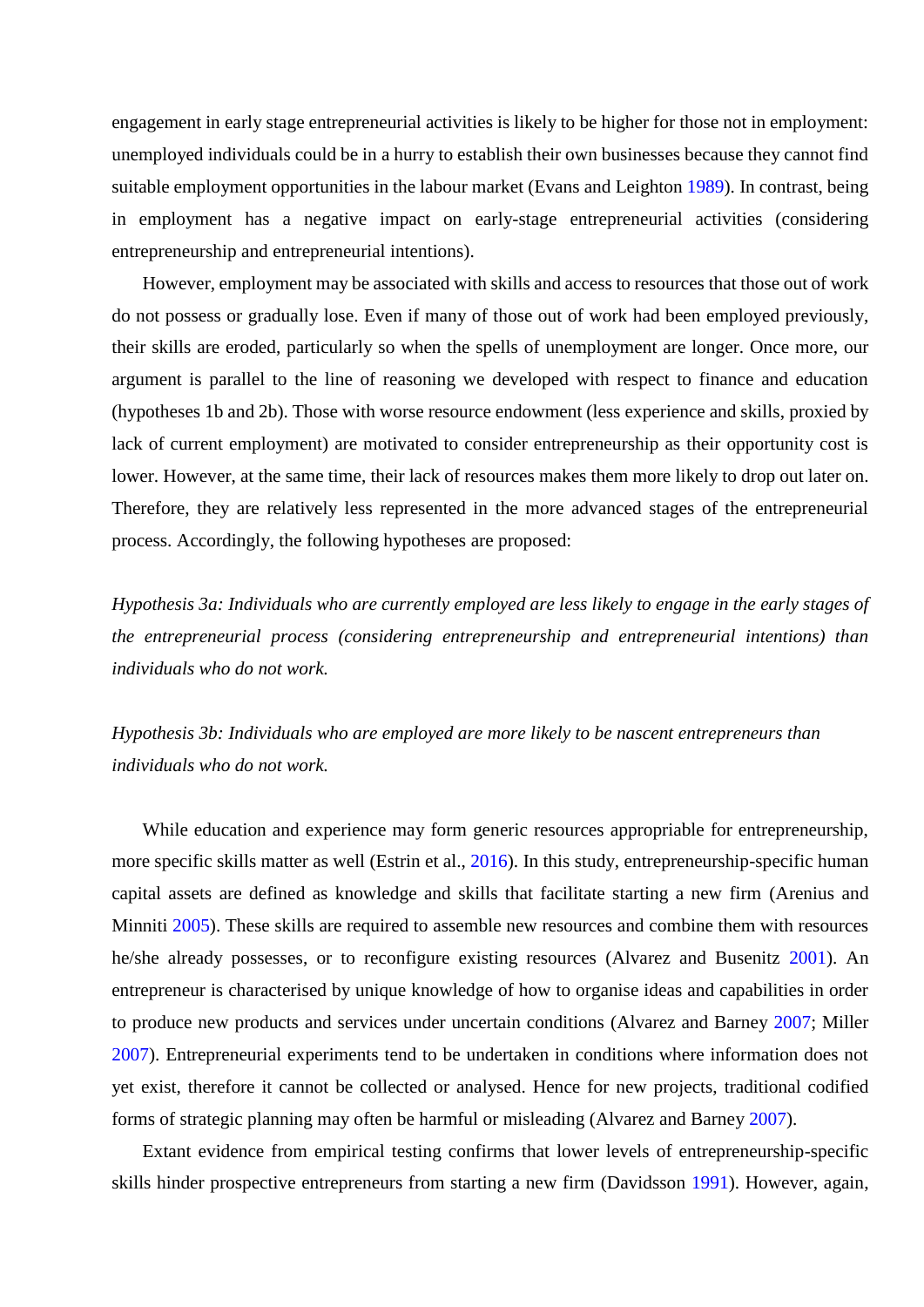we extend this perspective arguing that the impact of specific skills will vary along the stages of entrepreneurship. These skills will affect positively all the stages, but more so in the advanced phases. The reason for this is that while motivation will be affected positively in all the stages, capacity to deliver will become critical in the phase of implementation. It is, therefore, in the latter stage that the impact of specific entrepreneurial skills will become stronger. Based on the above discussion, we propose the following hypotheses:

*Hypothesis 4a: Individuals with higher levels of specific entrepreneurial knowledge and skills will have a significantly higher propensity to consider entrepreneurship and to have entrepreneurial intentions (i.e. to be involved in the earliest stages of the entrepreneurial process).*

*Hypothesis 4b: Individuals with higher levels of specific entrepreneurial knowledge and skills will be more likely to engage in nascent entrepreneurship. Moreover, this effect will be stronger for nascent entrepreneurs than for those in the earliest stage of the entrepreneurial process.*

# 2.3 The local context: entrepreneurship capital

The hypotheses above were concerned with the individual characteristics of potential entrepreneurs. However, the local environment may also have a critical impact on the individual's decision to engage in various stages of entrepreneurship. This local social environment is often considered in the context of social network relationships. Notably, networks provide social capital that may be appropriable for entrepreneurship, i.e. another broadly defined resource (Anderson [2008\)](#page-22-10). The social network approach to understanding the role of social capital in the creation of new firms is based on Granovetter's [\(1973\)](#page-26-14) seminal work, which made a distinction between strong and weak ties (see also Coleman, [\(1988\)](#page-24-17). Networks characterised by frequent and repeated homogenous social interactions are labelled 'strong ties' (also see, Son and Lin [2008\)](#page-28-16). If entrepreneurs are connected to others with whom they have little emotional engagement, these heterogeneous relationships are defined as 'weak ties' (Batjargal et al. [2009;](#page-22-20) Granovetter [1973\)](#page-26-14). Both come with different benefits and may play a different role within the entrepreneurial process. However, weak ties that reach beyond family and close friends may provide individuals with access to wider and more diverse knowledge banks that may prove particularly useful for business activity. This is particularly true if the profile of the local social environment exhibits entrepreneurial traits. It determines the opportunities for individuals to form entrepreneurship-relevant weak ties that in turn help those individuals to enter into entrepreneurship. In particular, *entrepreneurship capital* is a "specific type of social capital that explicitly generates" the start-up of new firms by making the local environment rich with explicit or implicit knowledge and other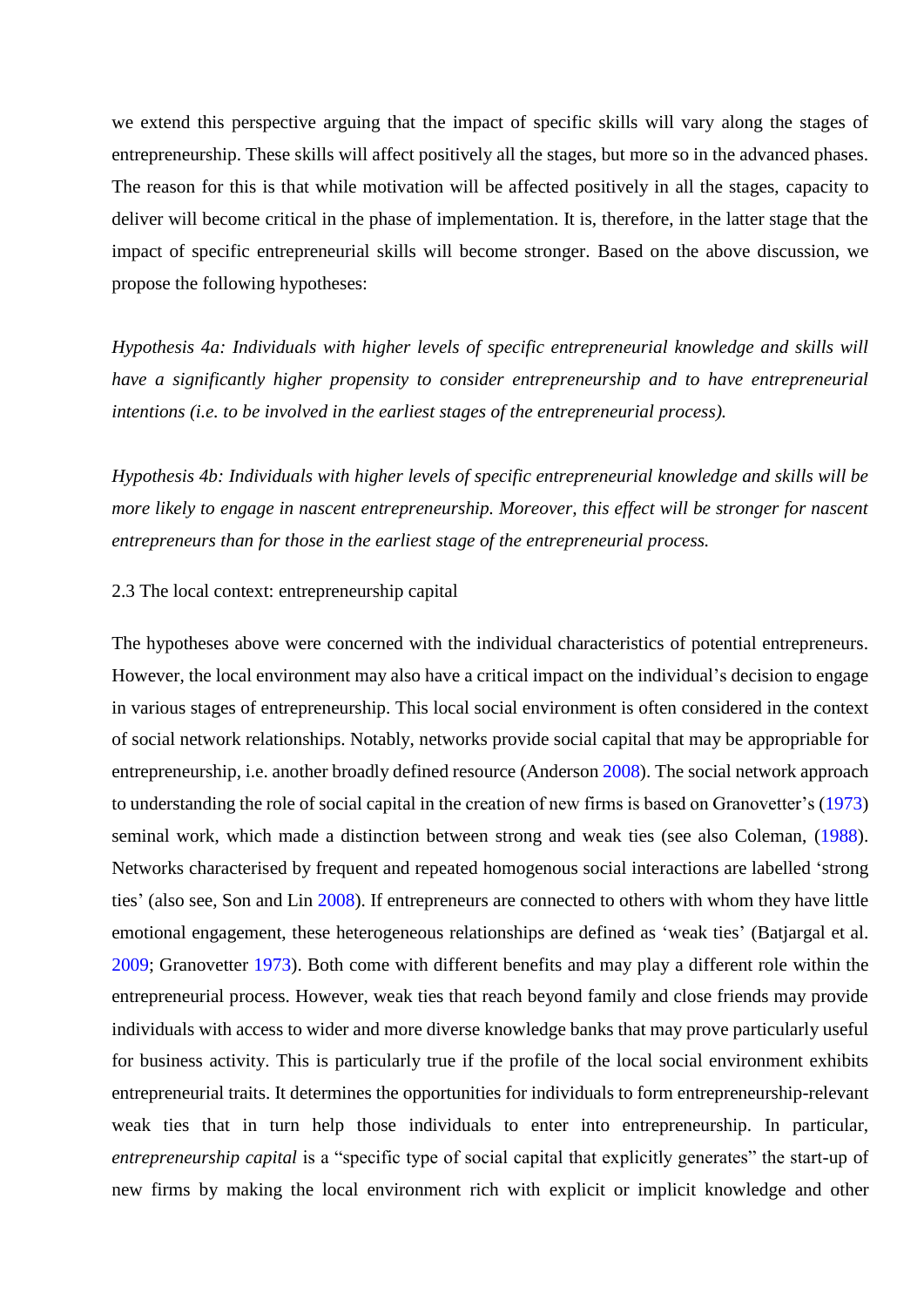entrepreneurship-specific resources (Audretsch and Keilbach [2004:](#page-22-7) 421). Audretch and Keilbach [\(2004,](#page-22-7) [2005\)](#page-22-8) define a specific type of social capital as the regional milieu of agents that may facilitate or hinder new firm formation and proxy it with the exiting rates of entrepreneurial activity.

This approach assumes that such a milieu creates both role models (motivation) and network opportunities based on weak ties that are conducive to entrepreneurship. Evidence suggests that the weak (bridging) ties are highly correlated to entrepreneurship-relevant information and tangible capital (Carter et al. [2003;](#page-23-6) Davidsson and Honig [2003;](#page-24-10) Hughes et al. [2007\)](#page-26-15). Audretsch and Keilbach [\(2004\)](#page-22-7) point out that regions with a higher density of entrepreneurship (and therefore a higher likelihood of relevant weak ties) facilitate the creation of new innovative firms, leading to agglomeration and persistence effects.

Thus, weak social ties are most useful when they include individuals with knowledge specific to entrepreneurship. The higher the number of business people in the local environment, the more likely it is that the social contacts could produce knowledge valuable to (potential) entrepreneurs. In particular, it can be argued that if an individual has a network relationship with another person, that individual will indirectly also share the knowledge of that other person's (Dubini and Aldrich [1991\)](#page-24-18). In such a scenario, both parties will end up learning what the other party knows, resulting in the flow of information between the individual and the other person's contacts. Therefore, in a local environment dense in entrepreneurial activity, there is more knowledge available to support entrepreneurship. Accordingly, Audretsch and Keilbach [\(2004\)](#page-22-7) argue that regions with higher levels of entrepreneurship capital facilitate start-ups because there are more conduits for knowledge spillover.

As before, the element we stress in this paper is the linking of this argument to the stages of entrepreneurship. We posit that an individual acquires knowledge and skills relevant to entrepreneurship as he/she moves along the subsequent stages of the process (or up the 'entrepreneurial ladder', applying Van der Zwan et al. [\(2010\)](#page-28-3) terminology). Therefore, an opportunity to draw from the environment is most critical in the earliest stages of entrepreneurial activitiy. As emphasised by Wasdani and Mathew [\(2014\)](#page-28-5), discussing one's own ideas with those who are experienced in entrepreneurship enhances opportunity recognition in the initial phase of the entrepreneurial process. Similarly, Klonek et al. [\(2015\)](#page-26-1) argue that discussion of entrepreneurial ideas and 'sustained talk' play an important role in enhancing the self-efficacy of the potential entrepreneur, which is typically lower in the early stages of the project.

Moreover, in late stages of the entrepreneurial process, i.e. when the entrepreneurial project materialises, these positive environmental effects may to some extent be counterbalanced by the impact of competition. Those who merely intend to start new businesses do not face competition from other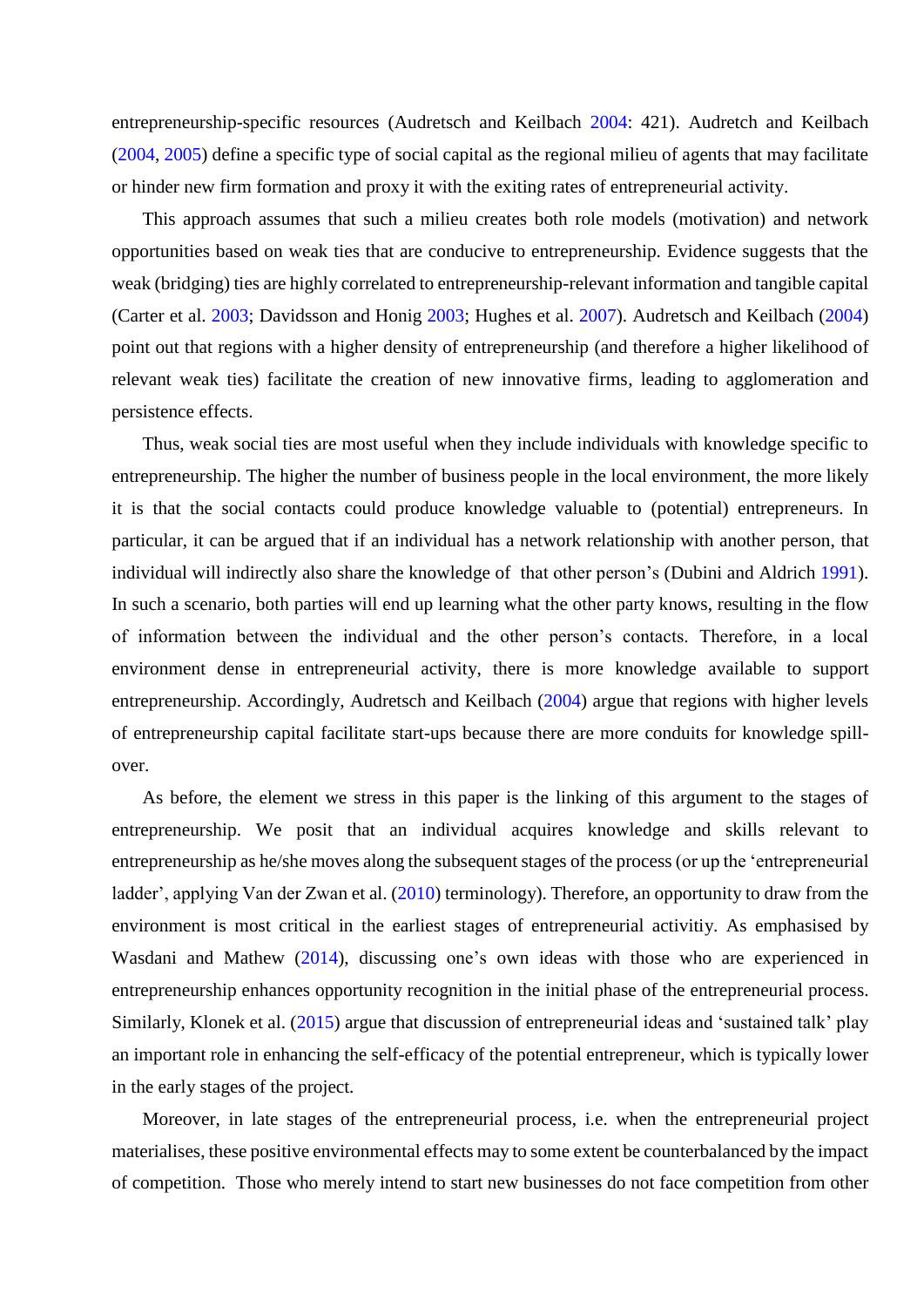business owners; those who move on to become owner-managers of new firms do. Based on these arguments we propose the following hypotheses:

*Hypothesis 5a: A higher density of established owner-managers of businesses in the local neighbourhood will have a positive effect on an individual's likelihood of considering entrepreneurship and of intending to start a new business (i.e. to be involved in the early stages of the entrepreneurial process).*

*Hypothesis 5b: A higher density of established owner-managers of businesses in the local neighbourhood will have a positive effect on an individual's likelihood of becoming a nascent entrepreneur and an owner-manager of a new business. However, this positive effect will be weaker as compared with the likelihood of an individual's engaging in the early stages of entrepreneurial activity.*

# **3. Context**

We now turn to our empirical counterpart and start with the discussion of the local context. The data for this study is drawn from the East Midlands, a region that has little historical precedent but was formed as a result of the activities of geographers and planners in the  $20<sup>th</sup>$  century; concerns for equal span of administrative control trumped other arguments in the UK administrative divisions for the English regions (Hogwood, [1995\)](#page-26-16).

The region was formally named the North Midlands in 1939 as a civil defence area used by the military for post-World War reconstruction. The region was officially renamed the East Midlands in 1965. It has six counties (Derbyshire, Leicestershire, Lincolnshire, Northamptonshire and Rutland) and a population of approximately 4.6 million, who live in an area measuring 15,606 square kilometres.

The East Midlands economy has been mainly based on manufacturing, retail, wholesale industries, and the service sector characterised as low skill, high employment, and low wage. Thus, East Midlands as a region has been heavily exposed to the decline in the production industries; and this decline became a major source of regional inequality during the past four decades. Yet despite a fall in employment in the manufacturing, retail and wholesale sectors, and the region's sensitivity to UK wide trends, employment in the East Midlands region has been relatively immune to recession shocks experienced during the 1979, 1990 and 2008 recessions. The region has the highest proportion of jobs in manufacturing, and the lowest proportion of jobs in finance amongst UK regions. With a good mix of urban and rural areas, the region has been an average performer on a range of social and economic indicators. This was reinforced by studies that indicated the resilience of East Midland's economy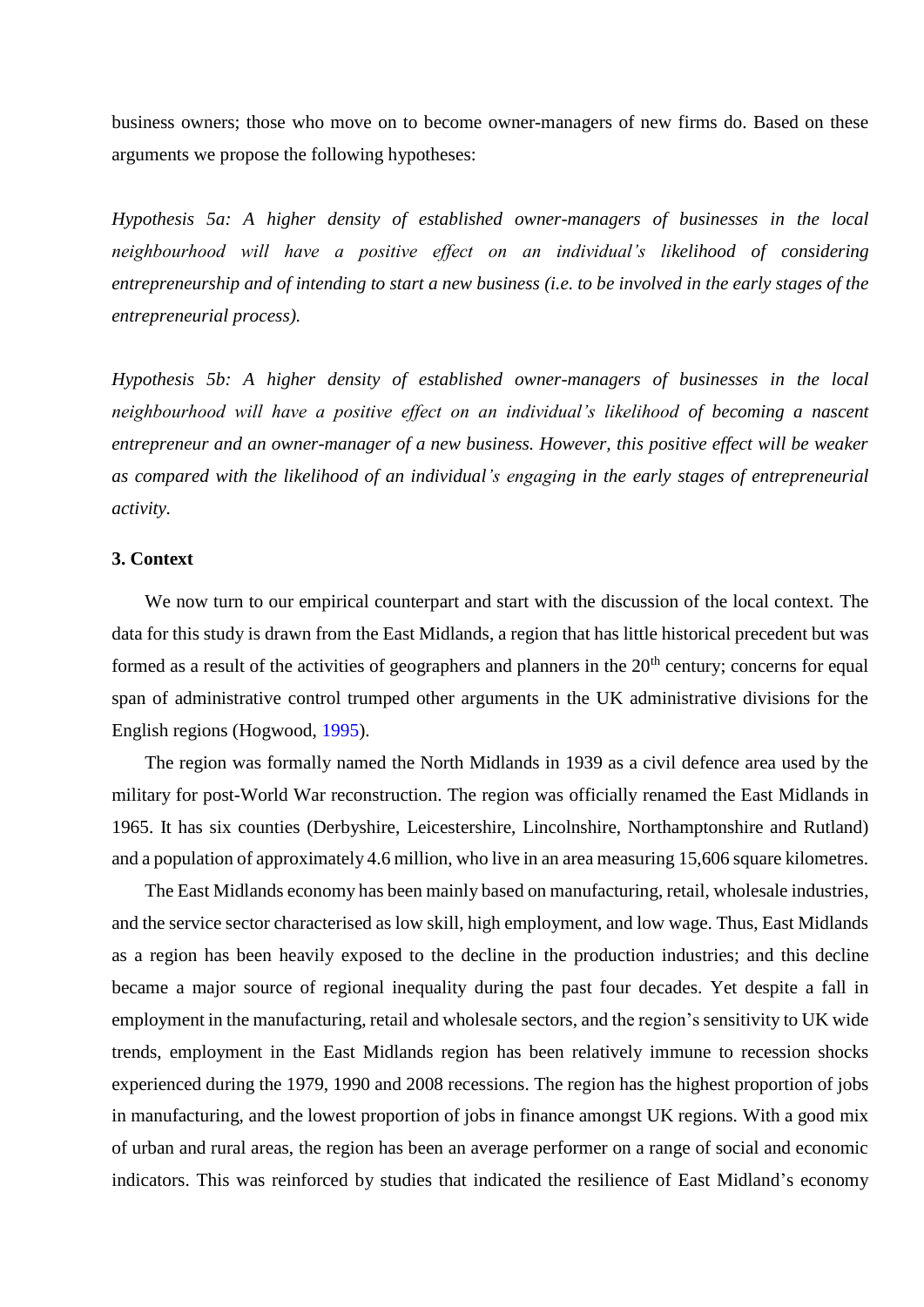during and after the recession (Bosworth and Gray [2012;](#page-23-2) Campos et al. [2011;](#page-23-3) Levie and Hart [2010\)](#page-27-11). Campos [\(2011\)](#page-23-3) indicated that although there was a decline in the rate of employment in 2009, total household income grew at the same rate as most of the UK regions during the 2008/2010 recession. The region has 194,275 businesses with a rate of employment of 71.5% and an unemployment rate of 7.8%; the employment rate is marginally higher than that of the UK, West Midlands or London which are 70.6%, 68.3% and 68.9% respectively (ONS [2013\)](#page-27-12). The median gross earnings in 2012 was £24,798.80, comparable to the neighbouring West Midlands with £24,403.60.

Historically, small firms were not a strong characteristic of the UK regions. However, with the economic crises of 1979, 1990 and 2008 and the rise in unemployment, there has been greater interest in entrepreneurship. Being driven by a response to the crises, these rates of new firms' creation may however represent clusters of low value added, low dynamism activities (Van Stel and Storey [2004\)](#page-28-1). At the same time, data shows that the public sector played a major role in job creation between 1998 and 2007 in the UK regions and it was estimated that 57% of all new jobs were government dependent. While the West Midlands' and North East's dependence of the state accounted for 153% and 79% of the job increases respectively, the East Midlands has been less dependent on the state, which only accounted for a 55% increase in new jobs.

The East Midlands always features in the middle of the table of regional performance. Its performance is similar to that of the UK as a whole. Being not particularly idiosyncratic, it represents a valuable case study for understanding how individual level resource endowments and the subregional environment combine to influence an individual's decision to engage in the different stages of the entrepreneurial process. 34.6% of the labour force was employed in administration, technical or skilled trade occupations, which is slightly lower than the percentage for the UK as a whole with 35.6% (ONS [2013\)](#page-27-12). The GEM data also show that between 2007 and 2009 the total entrepreneurial activity (TEA) rate for the region was constant at 5.3%, which is almost the same as the UK 2007 and 2008 rate, which was 5.5%, and rose to 5.8% in 2009 (Levie and Hart [2010\)](#page-27-11), as shown in Table 1.

### {Table 1}

Among the 12 regions of the UK, East Midlands is ranked sixth in terms of the proportion of entrepreneurs who are engaged in early stage entrepreneurial activity. A similar pattern is revealed in Table 2 where we break the entrepreneurial process into different stages. The East Midlands always features in the middle of regional league tables for the UK.

{Table 2}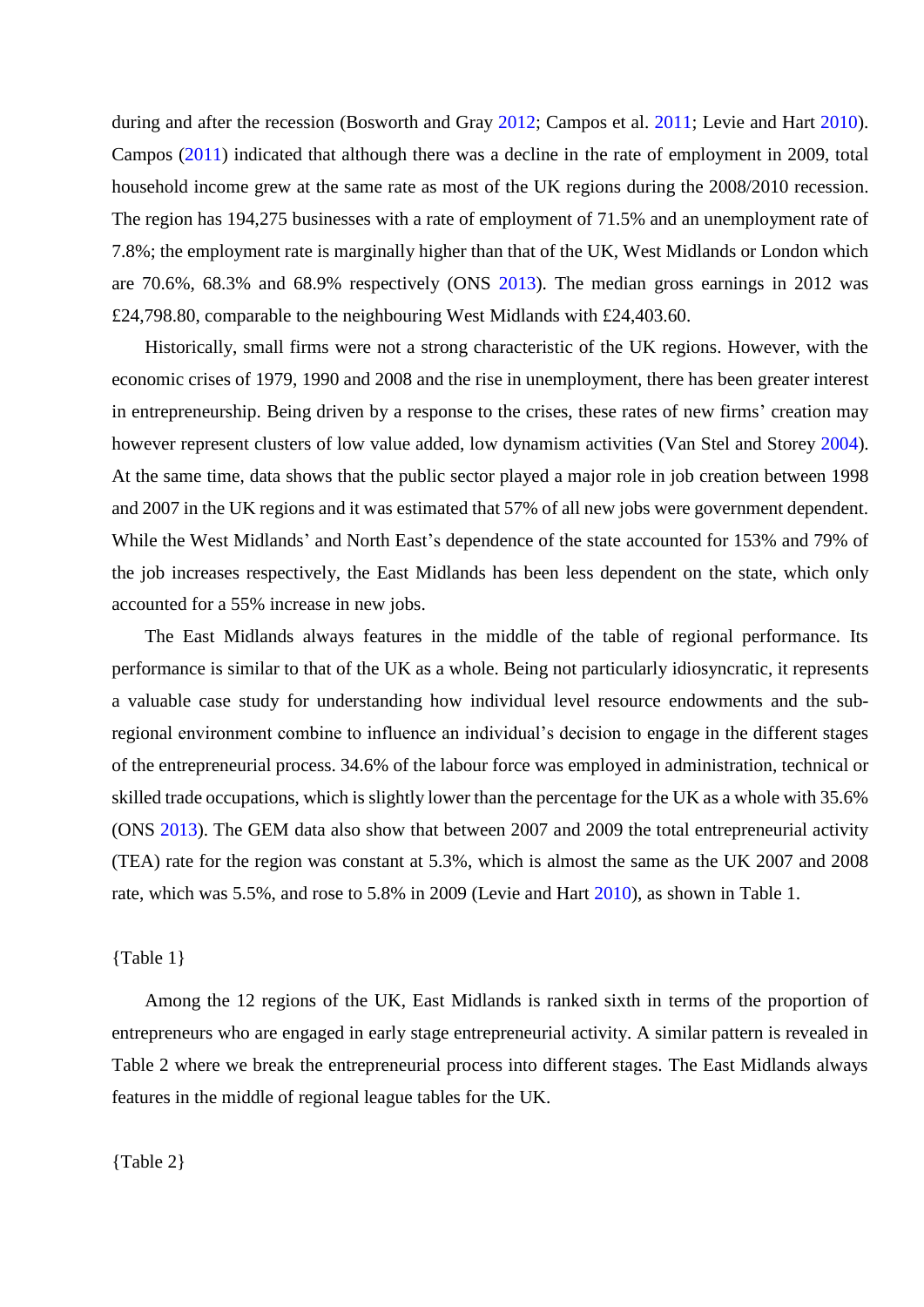### **4. Methodology**

We test these hypotheses with two large databases combined: the English Index of Multiple Deprivation (2007 release) database and the 2006 to 2009 GEM East Midlands region databases. The UK GEM database consists of random samples, stratified by region, of the working age (16 to 64 years) population contacted by telephone random dialling techniques by a professional marketing company. The East Midlands sample size varied from 2,296 in 2007 to 2,807 in 2009, resulting in a total of 8,269 usable cases. This data was used to generate indicators of stages of the entrepreneurial process among surveyed individuals. Accordingly, our sample includes (i) individuals with no business ownership intention, (ii) those considering entrepreneurship, and (iii) those intending to start a business within the next three years. Following that, (iv) the nascent entrepreneurship phase includes 'individuals who are actively trying to start a business', according to a number of standardized criteria specified in the GEM questionnaire (Reynolds et al., [2005\).](#page-27-2) Finally in the second version of our estimating model we also include (v) owners of newly established businesses (up to 42 months). However, for the latter model we include a smaller number of explanatory variables: some are excluded due to our concern with simultaneity (endogeneity) issues.

The variables related to our hypotheses include: household income categories (H1a), past experience of being the business angel (H1b), highest educational attainment (H2a, H2b), being in employment (H3a, H3b), self-assessed knowledge and skills specific to entrepreneurship (H4a, H4b), and finally, prevalence rate of owner-managers of established businesses more than 42 months old in the local neighbourhood (H5a, H5b). In addition, we include a number of controls at the individual level, as is standard in the empirical literature on aspects of entrepreneurship: age, gender, being an owner-manager of an already existing business, and personally knowing other entrepreneurs.

A number of studies have demonstrated that the local socio-economic environment matters for entrepreneurship (Anderson and Miller [2003;](#page-22-21) Cooke et al. [2005;](#page-24-19) Kalantaridis and Bika [2006\)](#page-26-17). Lee et al [\(2011\)](#page-26-2) showed that in deprived areas with social networks restricted to bonding capital, strong ties do not facilitate access to motivation and material resources. We measure the community's level of socio-economic development using the English Index of Multiple Deprivation (IMD) and its component indicators for 2,732 Lower Layer Super Output Areas (LSOA) communities with an average population of 1,500 people (DCLG [2010\).](#page-24-20) After cleaning the postcodes in the GEM database, we were able to classify each respondent in the East Midlands into their LSOA, by inputting postcode data into the Geo-Convert facility. Then, we ranked each respondent according to their local community's level of socio-economic development (IMD). We then split the sample into ten equal groups according to their rank using the *quintile* facility in Stata. In addition, we include fixed effects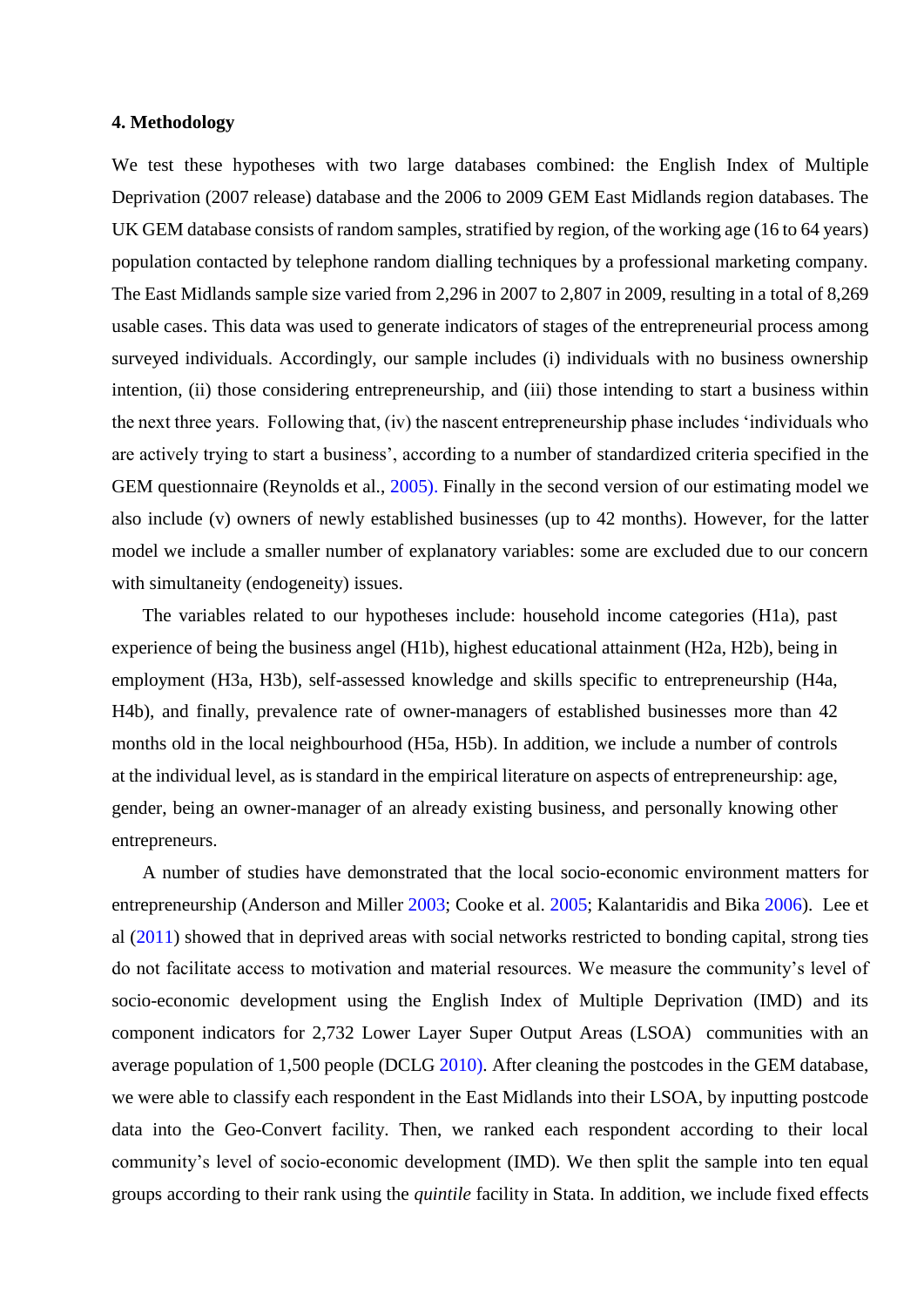related to the higher level territorial units, which are counties, and an indicator variable representing urban versus rural areas (at LSOA level). Table 3 below shows the description of variables used in this study.

## {Table 3}

Correlation coefficients for the variables used in the regressions are presented in Table 4 below. These are not excessively high therefore multicollinearity problems with further analysis are not anticipated.

#### {Table 4}

# 4.1 Estimation Strategy

We apply a multinomial logit estimator (MNL) to predict the likelihood that an individual is engaged in any entrepreneurial stage, given his/her resource endowment and capability. MNL is commonly applied for the occupational choice model (Wooldridge [2010\)](#page-28-17), and our research question may be seen as extending the occupational choice mode to include intentions. MNL extends the principles of linear models to give a better treatment of those dependent variables that come in a form of a range of outcomes over the choice set. It is based on weaker assumptions than a corresponding ordered logit model, allowing for different variable coefficients for different outcomes. The model allows for a study of a mixture of continuous and categorical independent variables explaining a set of categorical outcomes, estimating a separate equation for each outcome compared with the reference one; the latter in our case is taken as lack of any entrepreneurial activity or intention (Long and Freese [2003\)](#page-27-13). Maximum likelihood estimations are used to calculate the logit coefficients (Gelman and Hill [2006\)](#page-26-18), which we exponentiate to obtain the odd ratios, to facilitate interpretation. More precisely, we report the multinomial relative risk ratios (RRR) for each stage of the entrepreneurial process. An RRR above one indicates that the risk of the outcome falling in the comparison group, relative to the risk of the outcome falling in the reference group, increases as the variable increases. If the RRR is less than one, it indicates that the risk of the outcome falling in the comparison group relative to the outcome falling in the reference group decreases as the variable increases. The key limitation of the multinomial logit model is in its rather strong assumption that any odd ratio for one choice does not depend on odd ratios for other choices, which follows from independence in disturbances (Greene [2003\)](#page-26-19). This calls for the application of tests of irrelevance of independent alternatives, which we explain below.

We first estimated the model with four options: (i) passive - no entrepreneurial activity, a baseline, reference category; (ii) considering entrepreneurship, (iii) intending to start-up a business, and (iv)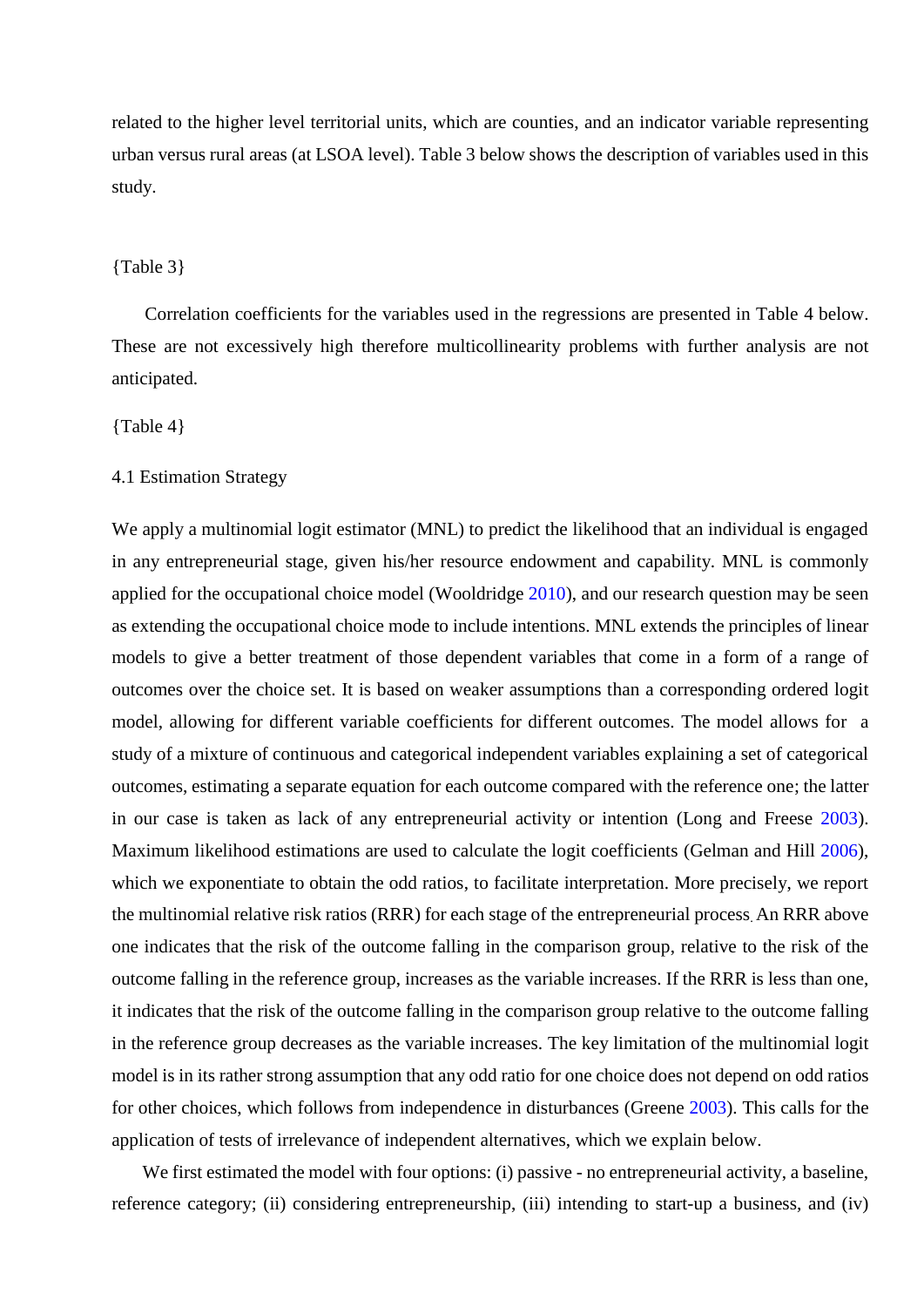nascent entrepreneurs. As our explanatory variable, we use those listed in Table (?) above. However, we verified that we could not reject the model assumptions on the basis of Small-Hsiao tests of Independence of Irrelevant Alternatives, which came as highly insignificant for each of the outcomes. In addition, we performed a series of Wald tests for differences in coefficients between all pairs of outcomes. These all came as significant, being at least a level of 1%, indicating there is no ground for combining any of the alternatives. This is the first of our models presented below in the results section.

For the second model we use one additional option, which is (v) being the owner-manager of a new ('baby') firm, less than 42 months old. Applying this richer model comes at cost, as it creates simultaneity (endogeneity) problems with some of the variables. In particular, the level of household income, personally knowing other entrepreneurs, possessing entrepreneurial skills and being in employment are all affected by being involved in managing a business operation. In addition, we can no longer treat ownership of new business as one of the controls, as that would cause circularity. Accordingly, we dropped all these variables from the model. As before, we verified that the model holds based on the Small-Hsiao tests. Interestingly however, this time we could not reject the hypothesis that the coefficients for 'considering entrepreneurship' and 'intending to start a business' are the same. Accordingly, in our final specification we combined these two. Based on Small-Hsiao tests, the coefficients related to the other outcomes are not affected. Thus, as a result, the second model we report is based again on four, albeit different, outcome categories: (i) passive - no entrepreneurial activity, a baseline, reference category; (ii) considering entrepreneurship or intending to start-up a business, (iii) nascent entrepreneurs, (iv) owner-managers of new businesses (up to 42 months old).

Before presenting the results, some measures for the explanatory power and diagnostics of the models are presented in Tables 5 and 6 below and are discussed in the following section. We also investigated the strength of the relationship among the explanatory variables using the *collin* command in the Stata package to check for multicollinearity. Multicollinearity may cause inflated standard errors and sensitivity of coefficients to small changes in the set of explanatory variables. Tolerance and variance inflation factor (VIF) are the two common measures of multicollinearity. Our results show that the minimum tolerance is 0.5850 and the highest VIF is 1.85, which indicates that the relationship among the explanatory variables is weak. Therefore, we can conclude that there is no cause for concern, since there is no variable with a tolerance less than conventional 0.1 or a VIF of 10 or greater. Moreover, any potential impact of multicollinearity on the stability of coefficients is counterbalanced by the large sample size.

While most of our hypotheses relate to individual level variables, H5a and H5b concern the environmental effect of entrepreneurship capital. However, while calculating our standard errors and the related significance levels, we should account for the fact that our observations are interdependent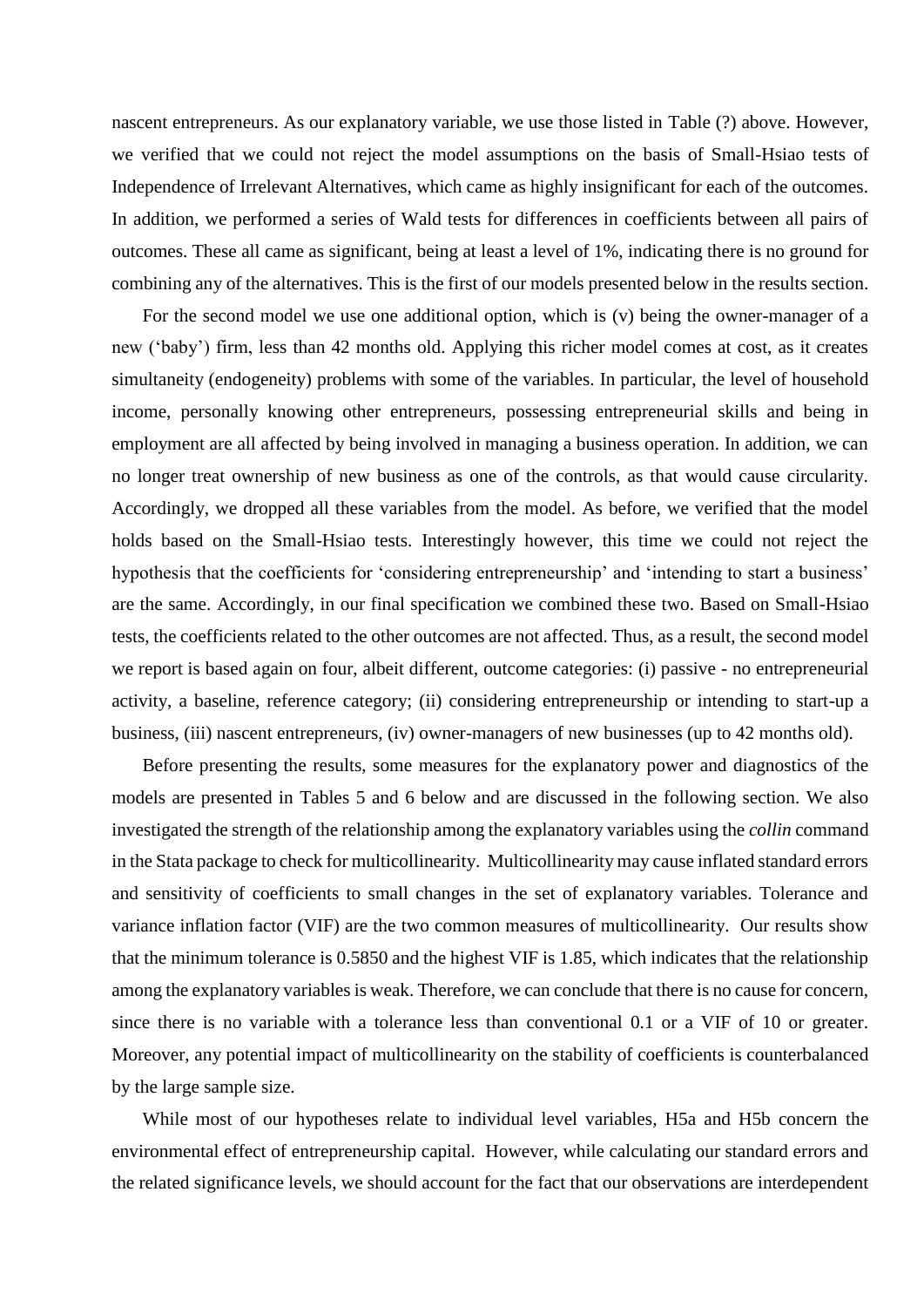within each local community (LSOA). Accordingly, we cluster our standard errors on the LSOA to make them robust. This deals with the issue related to the possibility that individuals residing in the same LSOA are more likely to have similar characteristics, resources and capabilities that differentiate them from those residing in other LSOA. Such correlation, if left unattended, is a violation of one of the classical assumptions of the regression models.

#### **5. Estimation results: hypotheses testing**

Estimation results of the two models discussed above are presented below. In summarising the results, we concentrate on the variables related to our hypotheses. These represent income level, human capital and the environmental effect of entrepreneurial capital. The relative risk ratios of the maximum likelihood estimations for the two models are presented in Tables 5 and 6. We supplement it by reporting results of additional tests, comparing coefficients across different outcomes and with some visual illustration of the results.

#### {Tables 5 and 6}

Based on Model 1, our results indicate that higher levels of household income, above "Up to £11,500" (our lowest, benchmark omitted category), decrease the probability of considering entrepreneurship and of entrepreneurial intentions, confirming H1a (opportunity cost considerations). However, we could not confirm H1b: we did not find that the nascent entrepreneur status is positively related to income (resource constraints considerations). Once we performed additional tests for differences in coefficients across the outcomes, we found differences for most of the categories to be insignificant for the income variable. Overall, we conclude that the lowest income category is uniformly associated with considering entrepreneurship, and intending and being engaged in start-ups (nascent entrepreneurship). It is likely that the pattern is reversed with ownership of young firms, but as discussed, we did not include income in these models due to simultaneity concerns. Moreover, our intuition on the reversal of the effect along the stages of entrepreneurship is established in a more narrow sense: the pattern jointly represented by Hypotheses 1a and 1b is actually confirmed for the highest income category, as we will explain below when discussing the magnitude of the effects.

In turn, the results concerning human capital based on educational variables turned out to be sensitive according to which outcome category we relied upon. We had expected that the coefficients on educational variables would change once we moved along the entrepreneurial stages, but what we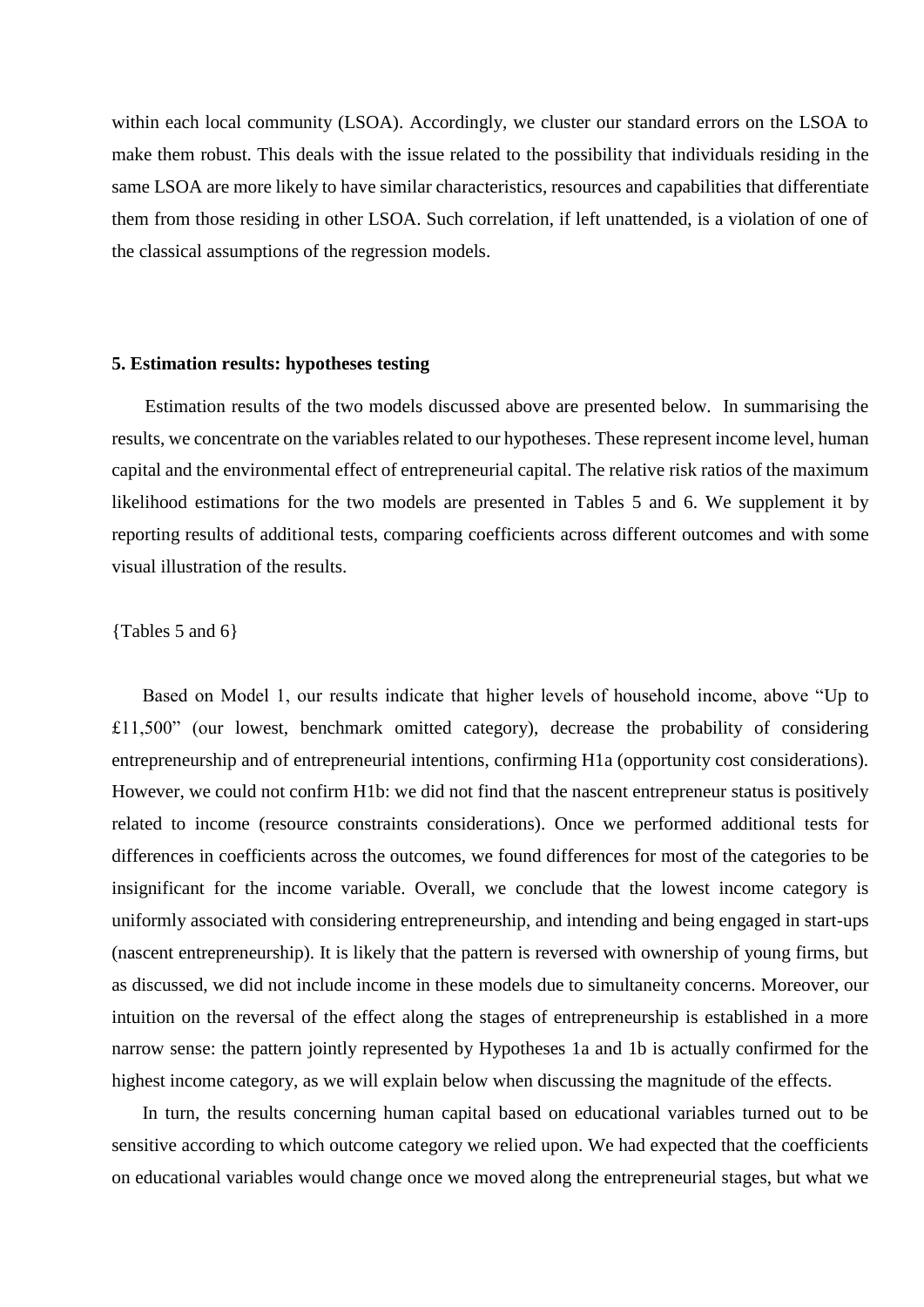found is that the critical difference is not between considering and intentions on one side, versus startups and new firms on another, but between start-ups and owner-managers of new firms. In particular, for new firms ('baby businesses'), the effect of higher competences dominates, producing a pattern consistent with H2b. However, once we move one step back to nascent entrepreneurs, this positive effect of education seems still to be counterbalanced by the negative impact of the opportunity cost of education, attenuating the effect, consistent with H2a. Thus, it is less likely that the most educated individuals are involved in starting new companies (nascent entrepreneurs) than that they are owners of new firms. This difference is illustrated by Figures 1 and 2 below, which are based on Model 2 results (in Table 6). The difference between the two outcomes (nascent and young ventures) is significant at 5% level for education variables. Tentatively, we declare support for both H2a and H2b, however with a slight variation as discussed above.

## {Figure 1 and 2)

The argument proposed in Hypothesis 3a is that individuals who are employed may not choose to be entrepreneurs because entrepreneurship may lead to a reduced income as compared to that obtainable from employment opportunities. The results are consistent with Hypothesis 3a, indicating that being employed reduces the likelihood of both considering and intending entrepreneurship. Moreover, in line with H3b, the difference in coefficients between intenders and those involved in start-up (nascent entrepreneurs) is statistically significant at 1% level. As expected, the impact of higher opportunity cost (which prevents individuals from considering and intending to become entrepreneurs) is counterbalanced by capabilities, and once we move to more advanced stages of entrepreneurship the odds ratio changes from below one to above one, now indicating positive impact.

Consistent with our theoretical prediction (H4a), the results show that entrepreneurship-specific skills and knowledge increase the probability of considering and intending to become an entrepreneur, and also to become a nascent entrepreneur. Moreover, consistent with H4b, the impact of specific skills is much stronger for nascent entrepreneurs; the difference in coefficients between intenders and nascent entrepreneurs is significant at 1‰ level.

Based on Hypothesis 5a, we expected that the presence of other entrepreneurs in the neighbourhood is likely to have positive effects on considering entrepreneurship (while controlling for knowing other entrepreneurs individually). This is confirmed for the 'considering entrepreneurship' category at 5% significance level. However, according to H5b, we argued that once we move along the subsequent stages of the entrepreneurial project, the effect becomes weaker: in environments where density of business activity is high, the negative effect of competition will counterbalance the positive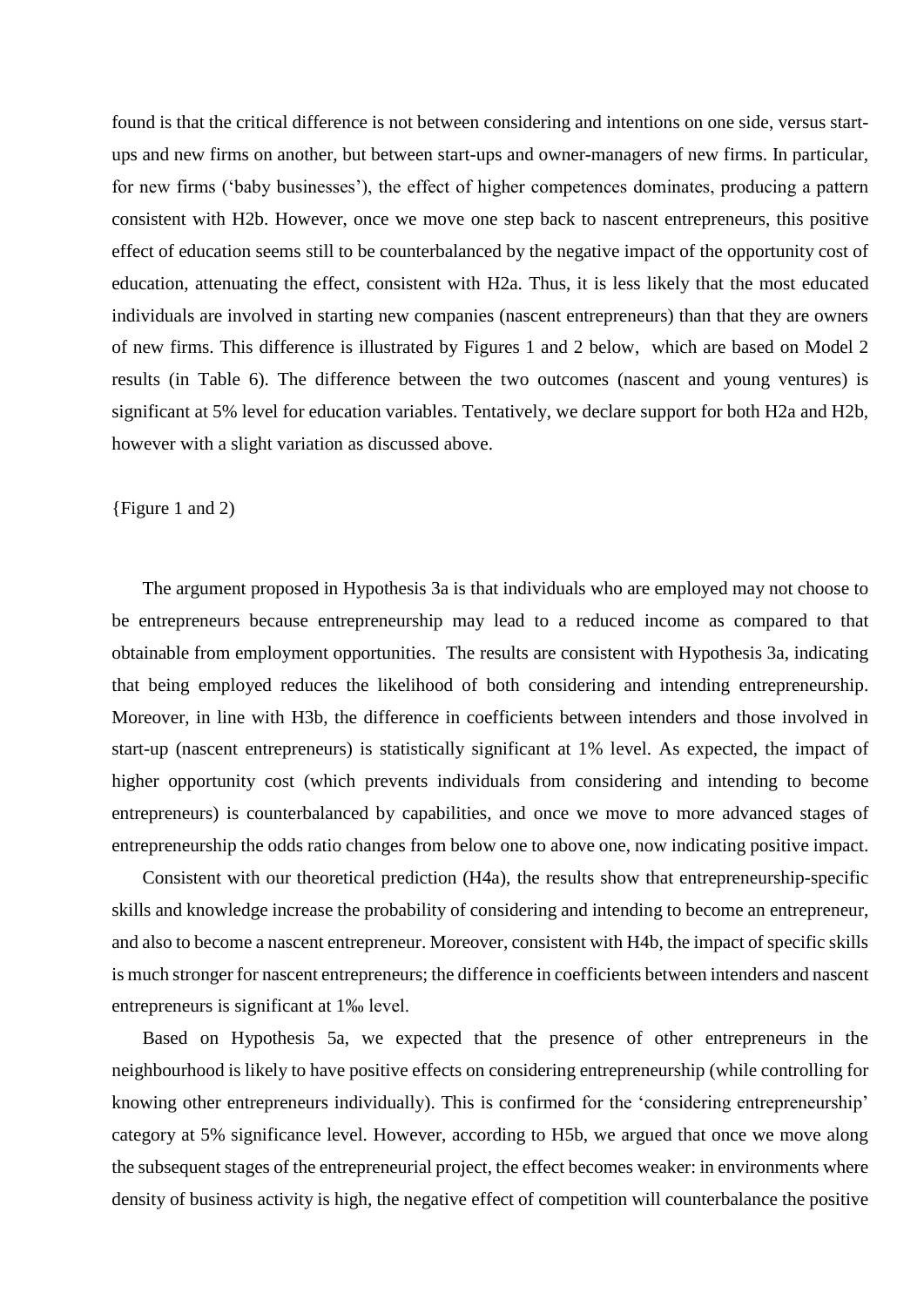effects. Indeed, we can see from Model 1 and Model 2 that the coefficient on business density diminishes and becomes insignificant. However, we cannot formally confirm H5b as the difference in coefficients in adjacent models is not significant.

The above discussion was focused on statistically significant effects from testing our set of hypotheses. We next explore the magnitude of the results. To this effect, we present below the odd ratio plots (also named factor change coefficients), which show by which factor a unit increase in an explanatory variable affects the probability of choosing any of the outcomes (entrepreneurial stages), holding all other variables at their mean value (Gelman and Hill [2006;](#page-26-18) Long and Freese [2003\)](#page-27-13). The four entrepreneurial stages are labelled as: considering (C), intenders (I), nascent entrepreneurs (N) and 'baby' (new) business owners (B), and these are contrasted with entrepreneurial passivity, i.e. no business creation intentions (P). On the graphs below, the effect of each explanatory variable represents a separate row; negative effects relative to the reference outcome are on the left hand side and positive on the right hand side, and the distance between any pair of outcomes (letters) represents the magnitude of the effects. Any two effects that are not distinguishable by at least 10% are connected by a line.

We already presented the effects of education in more detail at Figures 1 and 2 above; at Figure 3 (based on Model 1) we now summarize the effects of the categorical explanatory variables related to other hypotheses. Moving up the income categories makes entrepreneurship less likely compared to the lowest income group (omitted). Consistent with what we signalled above, at the highest income category (the head of the household earning over £50k), the sequence of entrepreneurial stages becomes clearly separated: being involved in nascent entrepreneurship becoming least likely, followed by considering and intentions, and finally being passive in terms of entrepreneurship. We may conclude that for high income, the opportunity cost effect of entrepreneurial activity dominates the resource endowment effect, and moreover this dominance increases as we proceed along the entrepreneurial stages.

For the next variable, employment, as predicted by H3a, the opportunity cost affects considering and entrepreneurial intentions negatively. However, it is significantly different for nascent entrepreneurs, for whom it becomes counterbalanced by the resource effect, again in line with H3b.

Last but not least, the magnitude of the effects of entrepreneurship-specific skills dominates those of the other variables, and the ordering of the effects is consistent with H4a and H4b: these competences have a positive impact on considering entrepreneurship and on entrepreneurial intentions, and an even stronger effect on the likelihood of being involved in nascent entrepreneurship.

{Figure 3}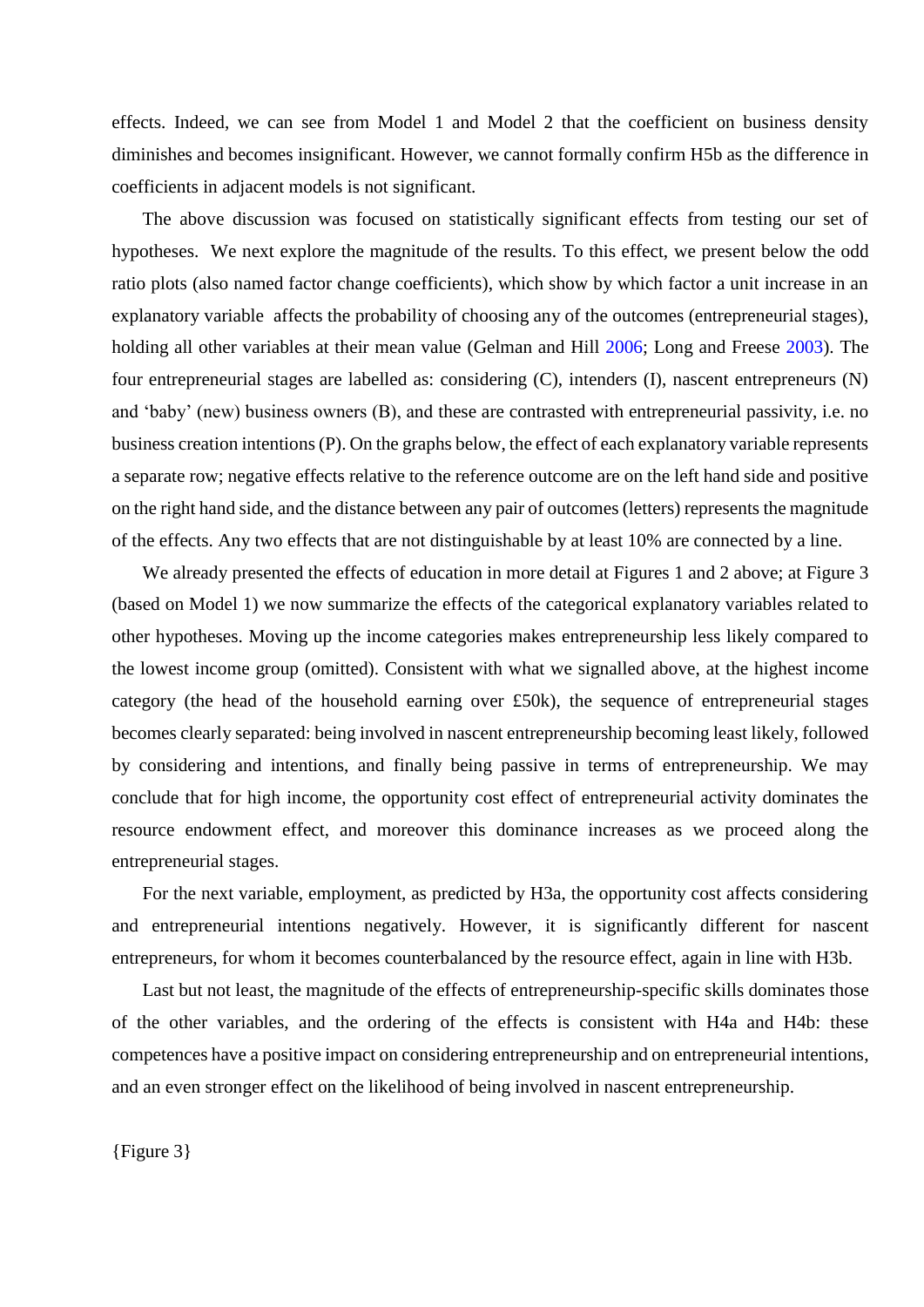In Figures 4 and 5 we illustrate the magnitude of effects for our control variables (based on Model 2). Figure 4 illustrates the effect of age, where we see a clear separation of entrepreneurial stages and a consistent diagonal pattern of all the effects, implying that with age, the entrepreneurial activity gets weaker. The effects of all age categories should be seen as relative to the reference, which is the youngest age group. The likelihood of considering and intending entrepreneurship (C) declines consistently with age. So does the likelihood of being involved in nascent entrepreneurial activity (N), but for the next two groups above the youngest, the odds are higher than one, implying that the likelihood first increases with age, to decline later on in a non-monotonic pattern. The ownership of new ('baby') businesses (B) exhibits a similar logic.

The first row of Figure 5 illustrates the effects of gender that are significant, but of low magnitude. Men are more likely to be engaged in all stages of the entrepreneurial activity, and the effect is strongest for the most advanced stage (owner-managers of young businesses).

Being an owner manager of an established business has a very strong negative effect on the likelihood of considering, intending, and being involved in nascent entrepreneurial activity, which is again consistent with our emphasis on the opportunity cost perspective. However, for the advanced stage of ownership of new firms, the effect is counterbalanced by the positive impact of capabilities, again consistent with our main argument. Being a business angel in the past implies a greater likelihood of being engaged in entrepreneurship, reflecting both possession of/access to resources and capabilities. And finally, for comparison, urban versus rural area has no significant impact.

{Figure 4 and 5}

## 5.1 Limitations

We are aware of some of the limitations of this study that might have influenced the results. The GEM dataset does not contain information on individual income level; therefore, head of household income data has been used, which could imply measurement errors. Moreover, the survey does not convey information that could be used to understand the financial bootstrapping strategies of entrepreneurs, while arguably these can evolve along the stages of entrepreneurial projects (Ebben and Johnson [2006\)](#page-24-5). We may also be omitting important variables such as those related to a more detailed representation of work experience that would help in understanding how individual resource endowments affect the probability of engaging in entrepreneurial activity. Here again, we are limited by the GEM dataset. A doubt can be also raised about the GEM entrepreneurial skills measure, which is self-reported and not based on objective information. Due to the nature of the dataset, we have addressed the probability of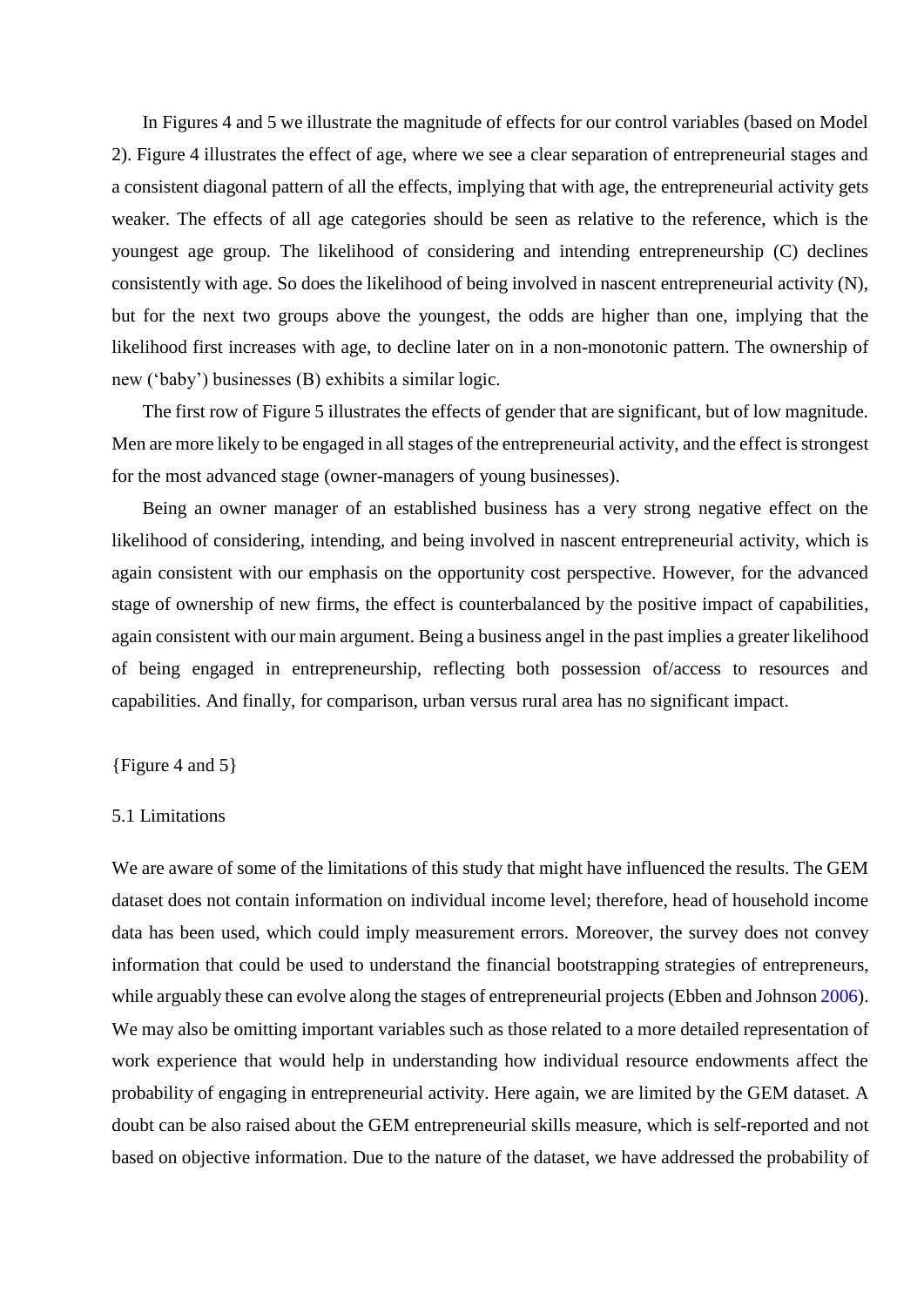engaging in any stage of the entrepreneurial process purely from a static point of view, and surely this is inferior to a dynamic analysis, for the same individuals over time.

Finally, and this time not specific to GEM data, another limitation we need to bear in mind is that various types of resources are related. Income and financial resources often correlate with human capital; therefore, the two effects may become confounded and attenuated. In this case, there is potential attenuation bias: it works against our tests.

# **6. Discussion and conclusion**

With these caveats in mind, in this paper we argue that the influence of individual resources and capabilities changes as we move along the entrepreneurial stages. In the early stages of the entrepreneurial process, the opportunity cost effect prevails and those individuals with better resource endowment are discouraged from forming entrepreneurial intentions. However, for those who enter entrepreneurship, this effect is reversed. Greater access to resources and capabilities imply that it becomes easier to reach the advanced stages of entrepreneurship. For most of the dimensions we consider, this pattern is confirmed. This has important managerial and policy-making implications.

A better understanding of the correlation between resources, capabilities and entrepreneurial stages enables us to identify where the risk of discontinuity in the process is the highest. For those with low resource endowment, motivation and forming intentions is not a major problem. The main issue becomes how to overcome resource limitations during the more advanced stages and complete the project successfully. This conclusion is in line with Van Stel et al. [\(2007\)](#page-28-18) who argue that it is the resource-constrained, necessity entrepreneurs, who may benefit more from a policy oriented on overcoming barriers related to a lower level of human capital and financial endowment. In contrast, quality resource endowment demotivates individuals from entering entrepreneurial activity due to the higher opportunity cost. Therefore, here an emphasis on motivation and intentions is critical, so that those with resources become aware of entrepreneurial opportunities.

An important further qualification is that the impacts of generic and entrepreneurship-specific skills differ. The former have an ambiguous effect, as we just sketched, while the latter have a clear positive effect on both intentions and on the successful delivery of the entrepreneurial project. Thus, one way to encourage individuals with quality resource endowment to enter entrepreneurship is simply to complement that endowment with entrepreneurship-specific skills.

Finally, we highlight the role of the local 'entrepreneurial capital' and clarify how this environmental effect changes along the entrepreneurial process. In this, and other cases, distinguishing clearly between the different stages of entrepreneurship enables us to resolve some of the ambiguities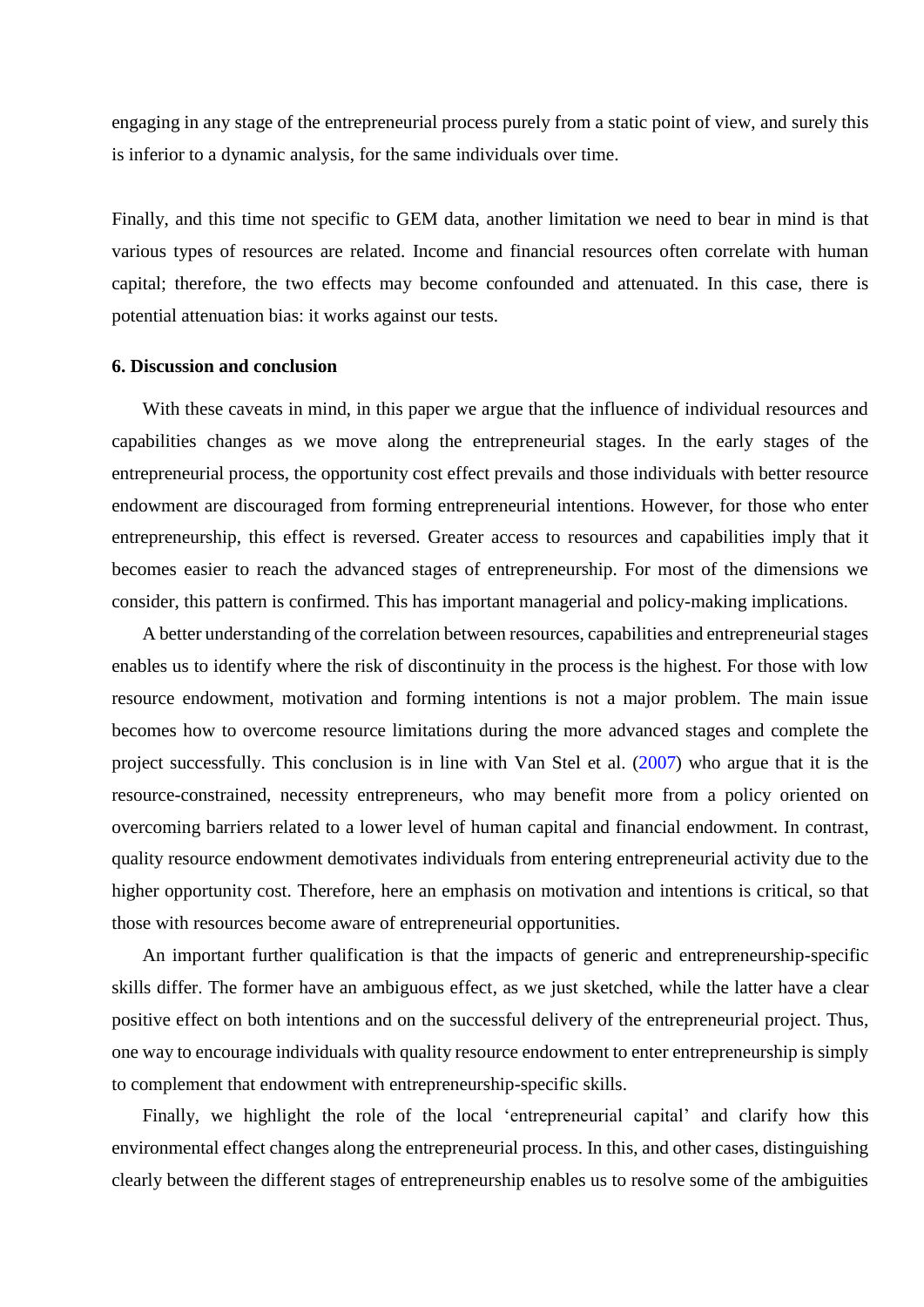found in the literature, which we highlighted above. In particular, while a vibrant business environment has an unambiguous positive impact on considering entrepreneurship, this positive effect is not carried over to the further stages of entrepreneurship due to increased competition. Here, we also emphasise that the appropriate choice of what constitutes the local environment matters. Our operationalisation of "local" at the level of economically defined LSOA works well. In contrast, the problem with the analysis of a higher, regional-level variation in entrepreneurship is that the relative positions of the regions tend to change little over time, and this is also why long-term historical variables play a role at the regional level (Fritsch and Storey, [2014\)](#page-26-20). From that point of view, the focus on lower-level economically defined localities may be of more value, and there are more dimensions to explore here beyond our humble effort.

Ultimately, successful new firms need to rely on rare, valuable, inimitable and non-substitutable resources (Barney [1991;](#page-22-13) Barney et al. [2001;](#page-22-14) Peteraf [1993,](#page-27-3) [2006;](#page-27-4) Wernerfelt [1984,](#page-28-7) [2007\)](#page-28-8), and we posit this is why in the more advanced stages of the entrepreneurial process, the impact of individual resources and capabilities dominates over the environmental effects. Thus, we stress the role of the individual in entrepreneurship, which brings us back to the core intuitions of entrepreneurship research that we inherited from Schumpeter [\(1934\)](#page-27-14), Kirzner [\(1973\)](#page-26-21) and others. Yet, while we emphasise the importance of the individual, we also stress that his/her capabilities and resources are formed in social relations.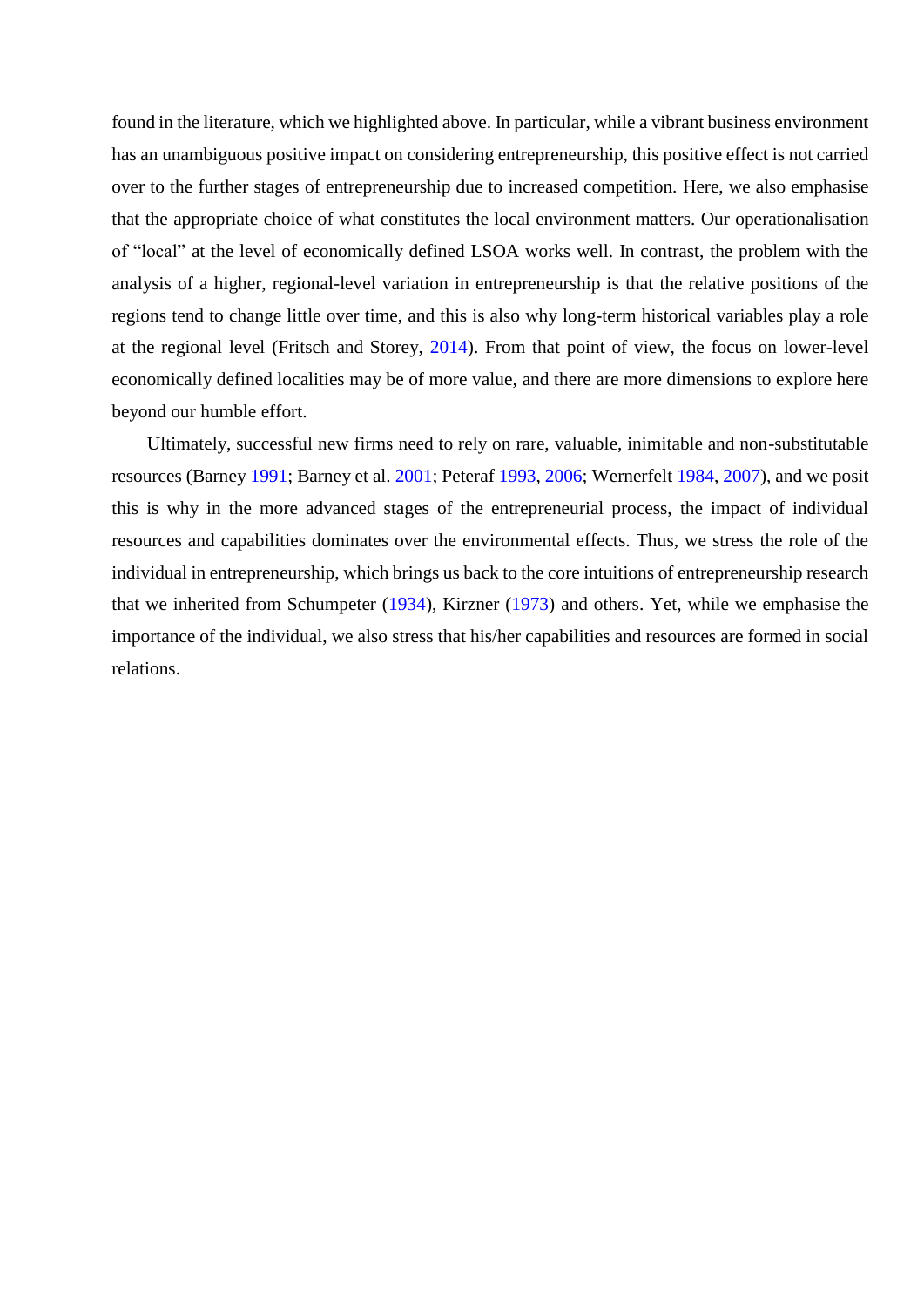# **7. References**

- <span id="page-22-5"></span>Aidis, R., Estrin, S., and Mickiewicz, T. (2012), 'Size matters: entrepreneurial entry and government', *Small Business Economics*. 39, 119–139, doi: doi: [10.1007/s11187-010-9299-y.](http://dx.doi.org/10.1007%2Fs11187-010-9299-y)
- <span id="page-22-0"></span>Aldrich, H. (1999), *Organizations evolving* (London: Sage ).
- <span id="page-22-9"></span>Alvarez, S.A. and Busenitz, L. W. (2001), 'The entrepreneurship of resource-based theory', *Journal of Management,* 27 (6), 755-75, doi: [10.1016/S0149-2063\(01\)00122-2.](http://dx.doi.org/10.1016/S0149-2063(01)00122-2)
- <span id="page-22-19"></span>Alvarez, S.A. and Barney, J.B. (2007), 'Discovery and creation: Alternative theories of entrepreneurial action', *Strategic Entrepreneurship Journal,* 1 (1‐2), 11-26, doi: [10.1002/sej.4.](http://dx.doi.org/10.1002/sej.4)
- <span id="page-22-21"></span>Anderson, A. and Miller, C. J. (2003), '"Class matters": human and social capital in the entrepreneurial process', *Journal of Socio-Economics,* 32 (1), 17-36, doi: [10.1016/S1053-5357\(03\)00009-X.](http://dx.doi.org/10.1016/S1053-5357(03)00009-X)
- <span id="page-22-11"></span>Anderson, A. R., Osseichuk, E., and Illingworth, L. (2010), 'Rural small businesses in turbulent times Impacts of the economic downturn', *The International Journal of Entrepreneurship and Innovation,* 11 (1), 45-56, doi: [10.5367/000000010790772449](http://dx.doi.org/10.5367/000000010790772449)
- <span id="page-22-10"></span>Anderson, M. H. (2008), 'Social networks and the cognitive motivation to realize network opportunities: A study of managers' information gathering behaviors', *Journal of Organizational Behavior,* 29 (1), 51-78, doi: [10.1002/job.459.](http://dx.doi.org/10.1002/job.459)
- <span id="page-22-18"></span><span id="page-22-3"></span>Arenius, P. and Minniti, M. (2005), 'Perceptual Variables and Nascent Entrepreneurship', *Small Business Economics,* 24 (3), 233-47, doi: [10.1007/s11187-005-1984-x.](http://dx.doi.org/10.1007/s11187-005-1984-x)
- Atherton, A. (2006), 'Should government be stimulating start-ups? An assessment of the scope for public intervention in new venture formation', *Environment and Planning C: Government and Policy,* 24 (1), 21-36, doi: [10.1068/c0436.](http://dx.doi.org/10.1068/c0436)
- <span id="page-22-7"></span>Audretsch, D. and Keilbach, M. (2004), 'Does entrepreneurship capital matter?', *Entrepreneurship Theory and Practice,* 28 (5), 419-29, doi: [10.1111/j.1540-6520.2004.00055.x.](http://dx.doi.org/10.1111/j.1540-6520.2004.00055.x)
- <span id="page-22-8"></span>Audretsch, D. B. and Keilbach, M. (2005), ' Entrepreneurship capital and regional growth', *The Annals of Regional Science*, 39, 457–469, doi: [10.1007/s00168-005-0246-9](http://dx.doi.org/10.1007%2Fs00168-005-0246-9)
- <span id="page-22-4"></span>Autio, E. and Acs, Z. (2010), 'Intellectual property protection and the formation of entrepreneurial growth aspirations'. *Strategic Entrepreneurship Journal*, 4 (3),234–251, doi[:10.1002/sej.93.](http://dx.doi.org/10.1002/sej.93)
- <span id="page-22-13"></span>Barney, J.B. (1991), 'Firm Resources and Sustained Competitive Advantage', *Journal of Management,* 17 (1), 99-120, doi: [10.1177/014920639101700108.](http://dx.doi.org/10.1177/014920639101700108)
- <span id="page-22-14"></span>Barney, J.B., Wright, M., and Ketchen, D.J. (2001), 'The resource-based view of the firm: Ten years after 1991', *Journal of Management,* 27 (6), 625-41, doi: [10.1016/S0149-2063\(01\)00114-3.](http://dx.doi.org/10.1016/S0149-2063(01)00114-3)
- <span id="page-22-20"></span>Batjargal, B., et al. (2009), 'Women and men entrepreneurs' social networks and new venture performance across culture ', (Chicago: Academy of Management Proceedings), 1-6.
- <span id="page-22-1"></span>Beck, T., Demirguc-Kunt, A., and Levine, R. (2005), 'SMEs, growth, and poverty: cross-country evidence', *Journal of Economic Growth,* 10 (3), 199-229, doi: [10.1007/s10887-005-3533-5.](http://dx.doi.org/10.1007%2Fs10887-005-3533-5)
- <span id="page-22-17"></span>Becker, G.S. (1964), *Human capital: A theoretical and empirical analysis, with special reference to education* (New York: Columbia University Press).
- <span id="page-22-6"></span>Bergmann, H., and Stephan, U. (2013). Moving on from nascent entrepreneurship: Measuring crossnational differences in the transition to new business ownership. *Small business economics*, *41*(4), 945-959.
- <span id="page-22-15"></span>Black, J., De Meza, D., and Jeffreys, D. (1996), 'House prices, the supply of collateral and the enterprise economy', *The Economic Journal*, 60-75, doi: [10.2307/2234931.](http://dx.doi.org/10.2307/2234931)
- <span id="page-22-16"></span>Blanchflower, D. G. and Oswald, A. J. (1998), 'What Makes an Entrepreneur?', *Journal of Labor Economics,* 16 (1), 26-60, doi: [10.1086/209881.](http://dx.doi.org/10.1086/209881)
- <span id="page-22-12"></span>Blanchflower, D. G., Oswald, A. J., and Stutzer, A. (2001), 'Latent entrepreneurship across nations', *European Economic Review,* 45 (4-6), 680-91, doi: [10.1016/S0014-2921\(01\)00137-4.](http://dx.doi.org/10.1016/S0014-2921(01)00137-4)
- <span id="page-22-2"></span>Blanden, J., Gregg, P., and Machin, S. (2005), *Intergenerational mobility in Europe and North America* (London: Centre for Economic Performance).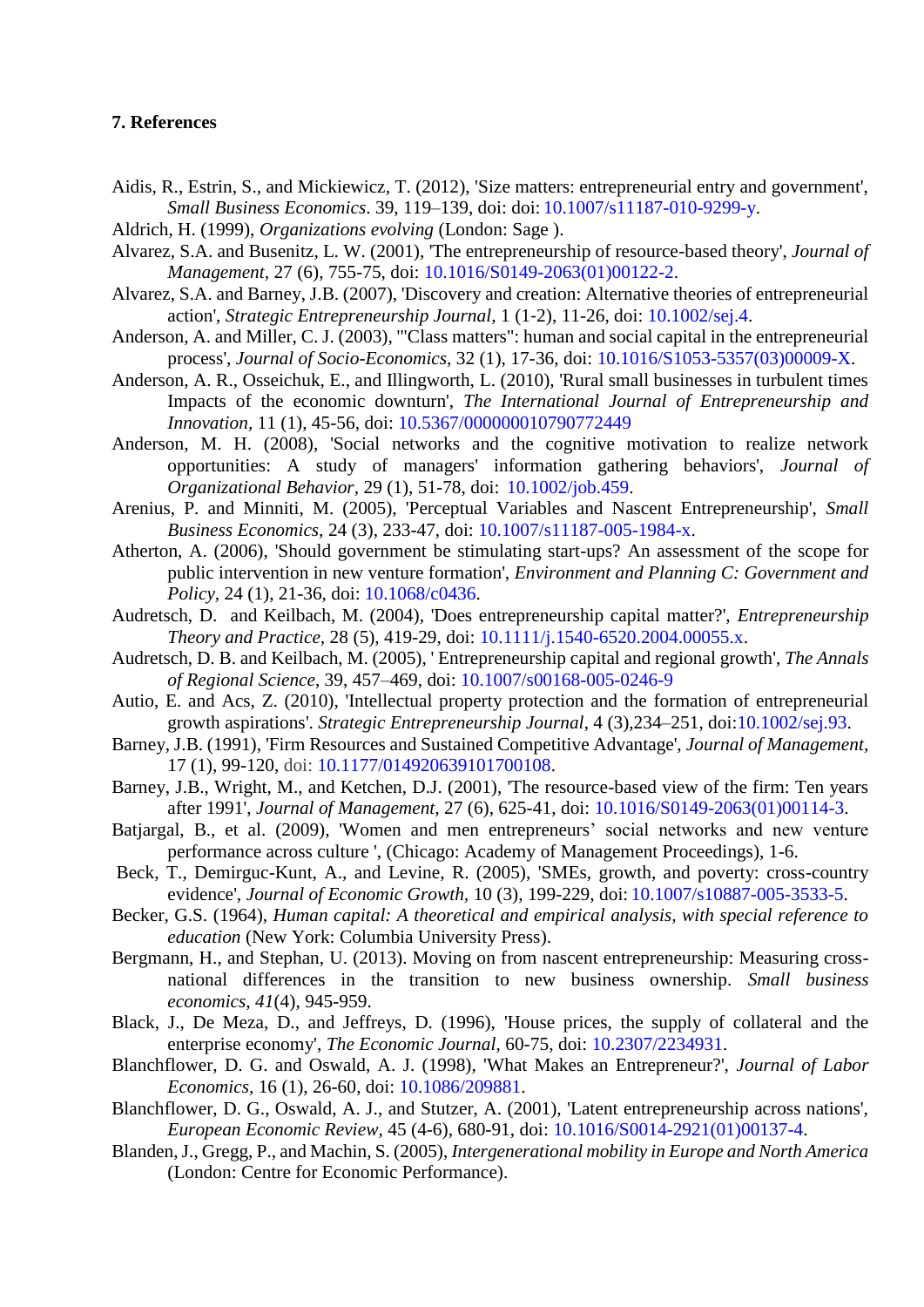- <span id="page-23-2"></span>Bosworth, G. and Gray, D. (2012), 'The role of the private sector in regional economic recovery: The case of a middling district in Middle England', *The International Journal of Entrepreneurship and Innovation,* 13 (3), 201-10, doi[:10.5367/ijei.2012.0082.](http://dx.doi.org/10.5367/ijei.2012.0082)
- <span id="page-23-1"></span>Brixy, U. (2014). The significance of entry and exit for regional productivity growth. *Regional Studies*, *48*(6), 1051-1070.
- <span id="page-23-4"></span>Brush, C.G., Greene, P. G., and Hart, M. M. (2001), 'From Initial Idea to Unique Advantage: The Entrepreneurial Challenge of Constructing a Resource Base [and Executive Commentary]', *The Academy of Management Executive (1993-2005),* 15 (1), 64-80, doi: [10.1109/EMR.2002.1022409.](http://dx.doi.org/10.1109/EMR.2002.1022409)
- <span id="page-23-5"></span>Bruton, G., Khavul, S., Siegel, D., and Wright, M. (2015). New Financial Alternatives in Seeding Entrepreneurship: Microfinance, Crowdfunding, and Peer-to-Peer Innovations. *Entrepreneurship Theory and Practice*, *39*(1), 9-26.
- <span id="page-23-3"></span>Campos, C., Dent, A., Fry, R., and Reid, A. (2011), 'Impact of the Recession', *Regional Trends,* 43  $(10/11)$ .
- <span id="page-23-0"></span>Carree, M. A. and Thurik, A. R. (2006), *Handbook of Entrepreneurship Research* (Cheltenham: Edward Elgar).
- <span id="page-23-6"></span>Carter, N.,Brush, C., Greene, P., Gatewood, E. and Hart, M.(2003), 'Women entrepreneurs who break through to equity financing: the influence of human, social and financial capital', *Venture*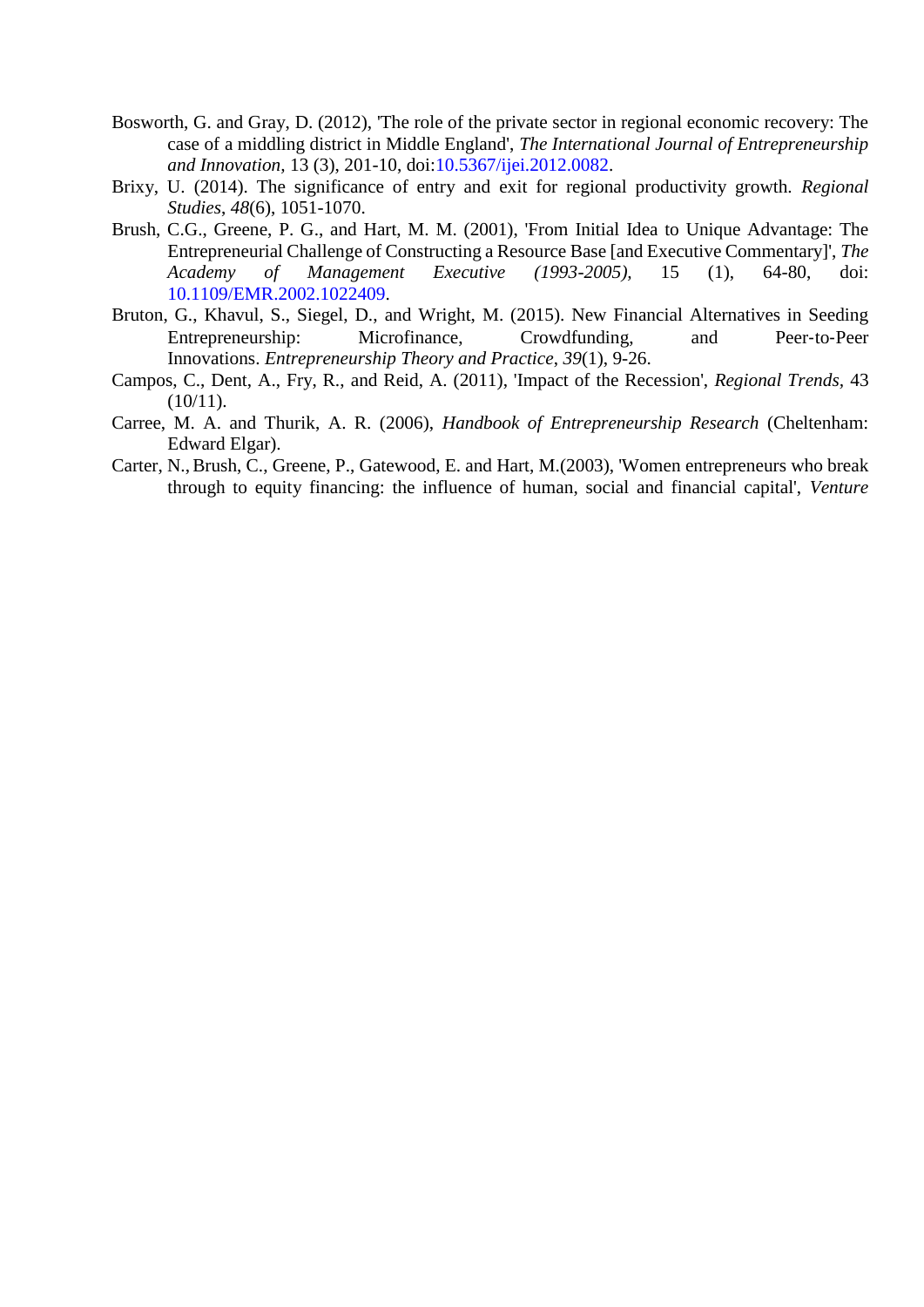*Capital: an international journal of entrepreneurial finance,* 5 (1), 1-28, doi: [10.1080/1369106032000082586.](http://dx.doi.org/10.1080/1369106032000082586)

- <span id="page-24-15"></span>Cassar, G. (2006), 'Entrepreneur opportunity costs and intended venture growth', *Journal of Business Venturing,* 21 (5), 610-32, doi: [10.1016/j.jbusvent.2005.02.011.](http://dx.doi.org/10.1016/j.jbusvent.2005.02.011)
- <span id="page-24-14"></span>Chandler, G.N. and Hanks, S.H. (1998), 'An examination of the substitutability of founders human and financial capital in emerging business ventures', *Journal of Business Venturing,* 13 (5), 353-69, doi: [10.1016/S0883-9026\(97\)00034-7.](http://dx.doi.org/10.1016/S0883-9026(97)00034-7)
- <span id="page-24-17"></span>Coleman, S. (1988), 'Social capital in the creation of human capital', *American Journal of Sociology*, 95-120.
- <span id="page-24-19"></span>Cooke, P., Clifton, N., and Oleaga, M. (2005), 'Social capital, firm embeddedness and regional development', *Regional Studies,* 39 (8), 1065-77, doi: [10.1080/00343400500328065.](http://dx.doi.org/10.1080/00343400500328065)
- <span id="page-24-13"></span>Cooper, A.C., Gimeno-Gascon, F.J., and Woo, C.Y. (1994), 'Initial human and financial capital as predictors of new venture performance', *Journal of Business Venturing,* 9 (5), 371-95, doi[:10.1016/0883-9026\(94\)00022-M.](http://dx.doi.org/10.1016/0883-9026(94)00022-M)
- <span id="page-24-16"></span>Davidsson, P. (1991), 'Continued entrepreneurship: Ability, need, and opportunity as determinants of small firm growth', *Journal of Business Venturing,* 6 (6), 405-29, doi: [10.1016/0883-](http://dx.doi.org/10.1016/0883-9026(91)90028-C) [9026\(91\)90028-C.](http://dx.doi.org/10.1016/0883-9026(91)90028-C)
- <span id="page-24-3"></span>Davidsson, P. (2006), 'Nascent entrepreneurship: Empirical studies and developments', *Foundations and Trends in Entrepreneurship,* 2 (1), 1-76, doi: [10.1561/0300000005.](http://dx.doi.org/10.1561/0300000005)
- <span id="page-24-10"></span>Davidsson, P. and Honig, B. (2003), 'The role of social and human capital among nascent entrepreneurs', *Journal of Business Venturing,* 18 (3), 301-31, doi: [10.1016/S0883-](http://dx.doi.org/10.1016/S0883-9026(02)00097-6) [9026\(02\)00097-6.](http://dx.doi.org/10.1016/S0883-9026(02)00097-6)
- <span id="page-24-20"></span>DCLG (2010), *The Indices of Multiple Deprivation 2007* (London: DCLG).
- <span id="page-24-18"></span>Dubini, P. and Aldrich, H. (1991), 'Personal and extended networks are central to the entrepreneurial process', *Journal of Business Venturing,* 6 (5), 305-13, doi: [10.1016/0883-9026\(91\)90021-5.](http://dx.doi.org/10.1016/0883-9026(91)90021-5)
- <span id="page-24-8"></span>Dunn, T. and Holtz-Eakin, D. (2000), 'Financial capital, human capital, and the transition to selfemployment: Evidence from intergenerational links', *Journal of Labor Economics,* 18 (2), 282- 305, doi: [10.1086/209959.](http://dx.doi.org/10.1086/209959)
- <span id="page-24-5"></span>Ebben, J. and Johnson, A. (2006), 'Bootstrapping in small firms: An empirical analysis of change over time', *Journal of Business Venturing,* 21 (6), 851-65, [doi:10.1016/j.jbusvent.2005.06.007.](http://dx.doi.org/10.1016/j.jbusvent.2005.06.007)
- <span id="page-24-1"></span>Estrin, S., Korosteleva, J. and Mickiewicz, T. (2013), Which institutions encourage entrepreneurial growth aspirations?, *Journal of Business Venturing*, 28, 564–580, doi: [10.1016/j.jbusvent.2012.05.001.](http://dx.doi.org/10.1016/j.jbusvent.2012.05.001)
- <span id="page-24-12"></span>Estrin, S., Mickiewicz, T. and Stephan, U. (2016). Human capital in social and commercial entrepreneurship. *Journal of Business Venturing*, *31*(4), 449-467.
- <span id="page-24-6"></span>Evans, D.S. and Leighton, L.S. (1989), 'The determinants of changes in US self-employment, 1968– 1987', *Small Business Economics,* 1 (2), 111-19, doi: [10.1007/BF00398629.](http://dx.doi.org/10.1007/BF00398629)
- <span id="page-24-7"></span>Evans, D.S. and Jovanovic, B. (1989), 'An Estimated Model of Entrepreneurial Choice under Liquidity Constraints', *The Journal of Political Economy,* 97 (4), 808-27.
- <span id="page-24-11"></span>Fairlie, R. W. (2004), *Does business ownership provide a source of upward mobility for Blacks and Hispanics?* (Cambridge, Mass: MIT Press).
- <span id="page-24-9"></span>Fairlie, R. W. and Krashinsky, H.A. (2012), 'Liquidity constraints, household wealth, and entrepreneurship revisited', *Review of Income and Wealth,* doi: [10.1111/j.1475-](http://dx.doi.org/10.1111/j.1475-4991.2011.00491.x) [4991.2011.00491.x.](http://dx.doi.org/10.1111/j.1475-4991.2011.00491.x)
- <span id="page-24-2"></span>Foss, N. J. (2011). Why micro-foundations for resource-based theory are needed and what they may look like. *Journal of Management*, *37*(5), 1413-1428.
- <span id="page-24-0"></span>Frankish, J. S., Roberts, R. G., Coad, A. and Storey, D. J. (2014). Is entrepreneurship a route out of deprivation?. *Regional Studies*, *48*(6), 1090-1107.
- <span id="page-24-4"></span>Fraser, S. (2004), *Finance for small and medium-sized enterprises. A Report of the 2004 UK Survey of SME Finances* (Coventry: Warwick University ).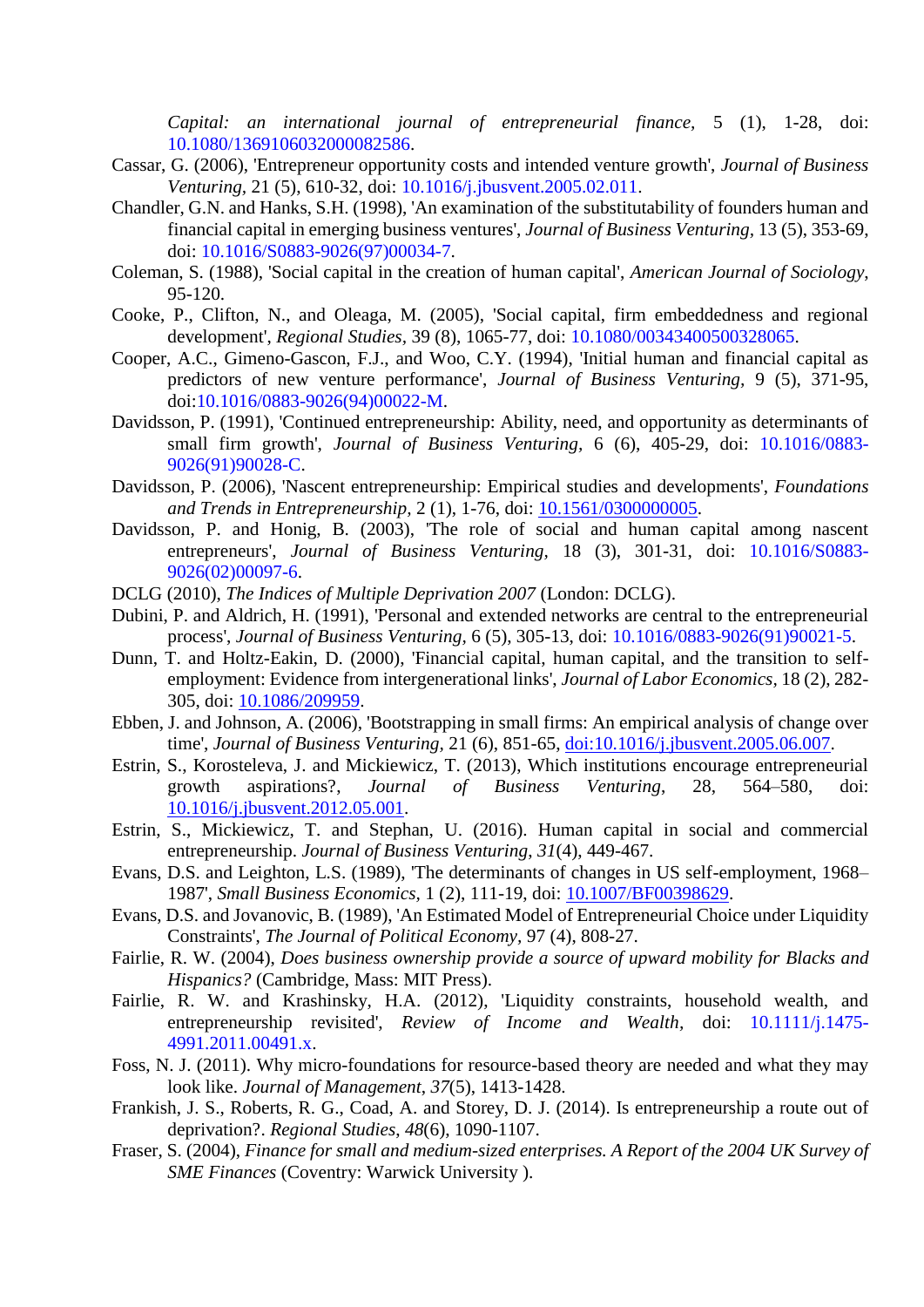<span id="page-25-0"></span>Frese, M., Krauss, S. I., Keith, Nina, K., Escher, S., Grabarkiewicz, R., Luneng, S., Heers, C., Unger, J., and Friedrich, C. (2007), 'Business owners' action planning and its relationship to business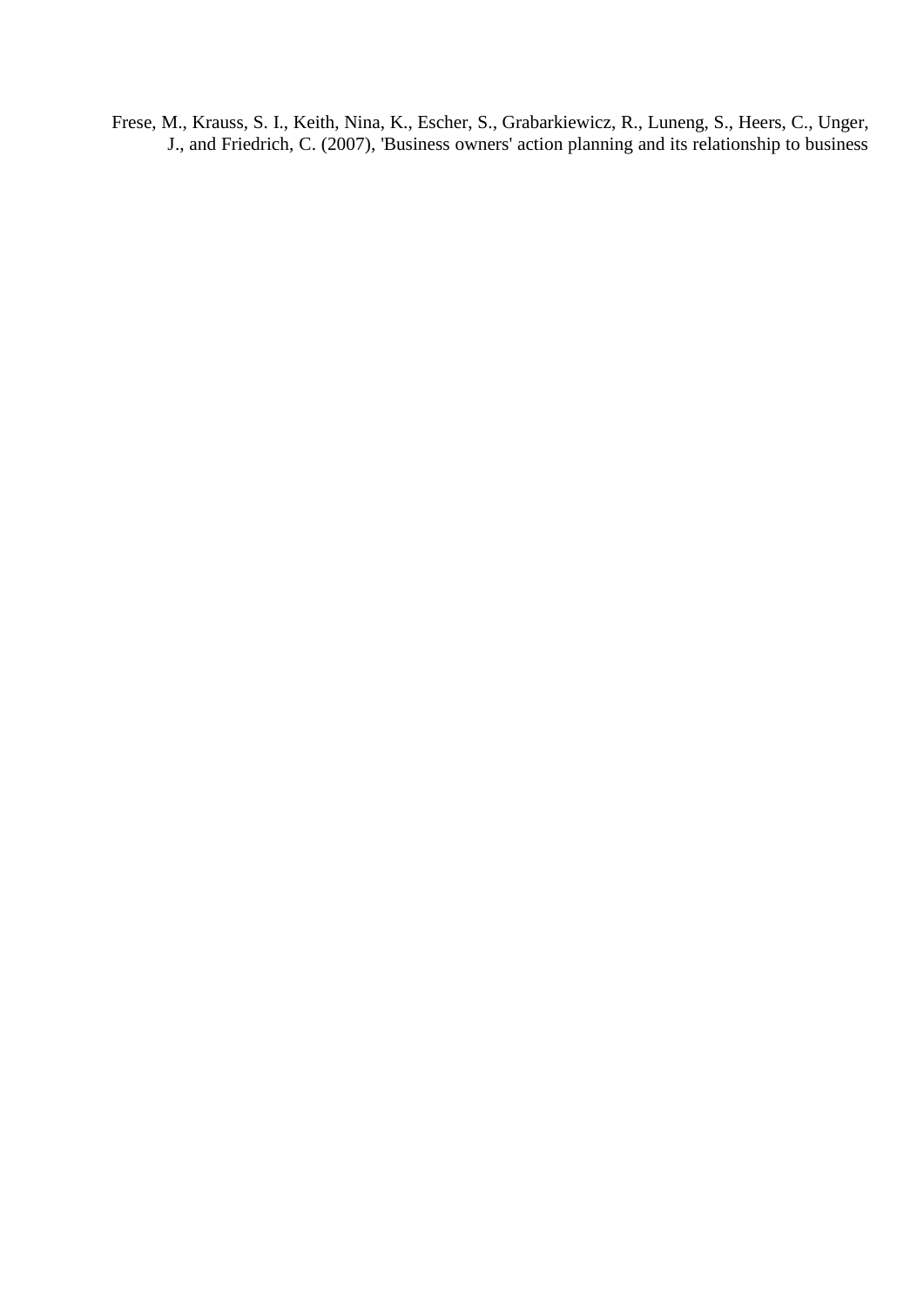<span id="page-26-19"></span>success in three African countries', *Journal of Applied Psychology,* 92 (6), 1481, doi: [10.1037/0021-9010.92.6.1481.](http://dx.doi.org/10.1037/0021-9010.92.6.1481)

- <span id="page-26-20"></span>Fritsch, M., and Storey, D. J. (2014). Entrepreneurship in a regional context: historical roots, recent developments and future challenges. *Regional Studies*, *48*(6), 939-954.
- <span id="page-26-6"></span>Gartner, W.B. (2004), *Handbook of Entrepreneurial Dynamics* (Thousand Oaks: Sage).
- <span id="page-26-18"></span>Gelman, A. and Hill, J. (2006), *Data analysis using regression and multilevel/hierarchical models* (Cambridge University Press).
- <span id="page-26-14"></span>Granovetter, M. (1973), 'The strength of weak ties', *American Journal of Sociology*, 1360-80,
- Greene, W. H. (2003), *Econometric analysis* (Pearson Education India).
- <span id="page-26-4"></span>Grilo, I. and Thurik, A. R. (2005), 'Latent and actual entrepreneurship in Europe and the US: some recent developments', *International Entrepreneurship and Management Journal,* 1 (4), 441- 59, doi: [10.1007/s11365-005-4772-9.](http://dx.doi.org/10.1007%2Fs11365-005-4772-9)
- <span id="page-26-5"></span>Grilo, I. and Thurik, A. (2006), 'Entrepreneurship in the old and new Europe', *Entrepreneurship, Growth, and Innovation*, 75-103, doi: [10.1007/0-387-32314-7\\_4.](http://dx.doi.org/10.1007/0-387-32314-7_4)
- <span id="page-26-3"></span>Grilo, I. and Irigoyen, J. (2006), 'Entrepreneurship in the EU: To Wish and not to be', *Small Business Economics,* 26 (4), 305-18, doi: [10.1007/s11187-005-1561-3.](http://dx.doi.org/10.1007%2Fs11187-005-1561-3)
- <span id="page-26-13"></span>Grilo, I. and Thurik, R. (2008), 'Determinants of entrepreneurial engagement levels in Europe and the US', *Industrial and Corporate Change,* 17 (6), 1113-45, doi: [10.1093/icc/dtn044.](http://dx.doi.org/10.1093/icc/dtn044)
- <span id="page-26-16"></span>Hogwood, B. W. (1995). Regional administration in Britain since 1979: Trends and explanations. *Regional & Federal Studies*, *5*(3), 267-291.
- <span id="page-26-8"></span>Holtz-Eakin, D., Joulfaian, D. and Rosen, H.S. (1994), 'Entrepreneurial decisions and liquidity constraints', (National Bureau of Economic Research).
- <span id="page-26-15"></span>Hughes, M., Ireland, R. D. and Morgan, R. E. (2007), 'Stimulating dynamic value: Social capital and business incubation as a pathway to competitive success', *Long Range Planning,* 40 (2), 154- 77, doi: [10.1016/j.lrp.2007.03.008.](http://dx.doi.org/10.1016/j.lrp.2007.03.008)
- <span id="page-26-12"></span>Hurst, E. and Lusardi, A. (2004), 'Liquidity constraints, household wealth, and entrepreneurship', *Journal of Political Economy,* 112 (2), 319-47, doi: [10.1086/381478.](http://dx.doi.org/10.1086/381478)
- <span id="page-26-11"></span>Jayawarna, D., Rouse, J. and Kitching, J. (2011), 'Entrepreneur motivations and life course', *International Small Business Journal,* doi: [10.1177/0266242611401444.](http://dx.doi.org/10.1177/0266242611401444)
- <span id="page-26-7"></span>Jonsson, S., and Lindbergh, J. (2013). The development of social capital and financing of entrepreneurial firms: From financial bootstrapping to bank funding. *Entrepreneurship Theory and Practice*, *37*(4), 661-686.
- <span id="page-26-17"></span>Kalantaridis, C. and Bika, Z. (2006), 'Local embeddedness and rural entrepreneurship: case-study evidence from Cumbria, England', *Environment and Planning A,* 38 (8), 1561, doi: [10.1068/a3834.](http://dx.doi.org/10.1068/a3834)
- <span id="page-26-0"></span>Kelley, D. J., Singer, S. and Herrington, M. (2011), 'The Global EntrepreneurshipMonitor 2010 Report.', Babson Park, MA: Babson College; UK, Global Entrepreneurship Research Association.
- <span id="page-26-9"></span>Kim, P. H., Aldrich, H. E. and Keister, L. A. (2006), 'Access (Not) Denied: The Impact of Financial, Human, and Cultural Capital on Entrepreneurial Entry in the United States', *Small Business Economics,* 27 (1), 5-22, doi: [10.1007/s11187-006-0007-x.](http://dx.doi.org/10.1007%2Fs11187-006-0007-x)
- <span id="page-26-21"></span>Kirzner, I. M. (1973), *Competition and Entrepreneurship* (Chicago: University of Chicago Press).
- <span id="page-26-1"></span>Klonek, F. E., Isidor, R. and Kauffeld, S. (2015). Different Stages of Entrepreneurship: Lessons from the Transtheoretical Model of Change. *Journal of Change Management*, *15*(1), 43-63. doi: [10.1080/14697017.2014.918049](http://dx.doi.org/10.1080/14697017.2014.918049)
- <span id="page-26-10"></span>Klyver, K. and Schenkel, M. T. (2013). From resource access to use: Exploring the impact of resource combinations on nascent entrepreneurship. *Journal of Small Business Management*, *51*(4), 539- 556.
- <span id="page-26-2"></span>Kor, Y. Y., Mahoney, J. T. and Michael, S. C. (2007). Resources, capabilities and entrepreneurial perceptions. *Journal of Management Studies*, *44*(7), 1187-1212.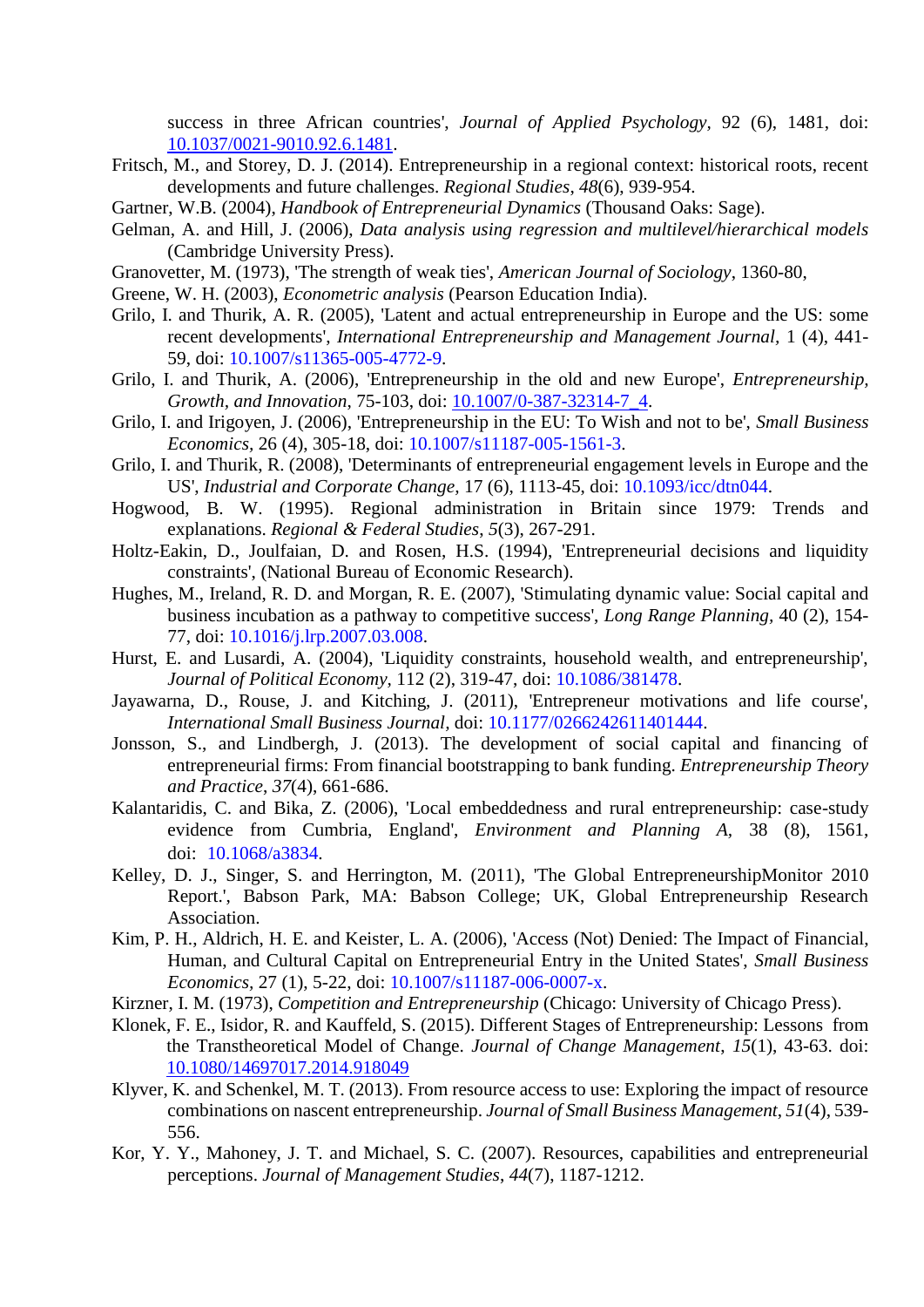- Lee, R., Tüselmann, H., Jayawarna, D. and Rouse, J. (2011), 'Investigating the social capital and resource acquisition of entrepreneurs residing in deprived areas of England', *Environment and Planning C: Government and Policy,* 29 (6), 1054-72, doi: [10.1068/c1188b.](http://dx.doi.org/%2010.1068/c1188b)
- <span id="page-27-11"></span><span id="page-27-1"></span>Levie, J. and Hart, M. (2010), 'Global entrepreneurship monitor: United Kingdom 2009 monitoring report', (London: Global Entrepreneurship Monitor Consortium).
- <span id="page-27-13"></span>Levie, J. and Hart, M. (2011), 'Global Entrepreneurship Monitor: 2011 United Kingdom Monitoring Report', (London: Global Entrepreneurship Monitor Consortium).
- <span id="page-27-7"></span>Long, J. S. and Freese, J. (2003), *Regression models for categorical dependent variables using Stata* (Texas: Stata Corporation).
- <span id="page-27-8"></span>MacDonald, R. (1996), 'Welfare dependency, the enterprise culture and self-employed survival', *Work, Employment & Society,* 10 (3), 431-47, doi: [10.1177/0950017096103002.](http://dx.doi.org/10.1177/0950017096103002)
- Marlow, S. and Carter, S. (2004), 'Accounting for change: professional status, gender disadvantage and self-employment', *Women in Management Review,* 19 (1), 5-17, doi: [10.1108/09649420410518395.](http://dx.doi.org/10.1108/09649420410518395)
- <span id="page-27-5"></span>McKelvie, A. and Davidsson, P. (2009). 'From resource base to dynamic capabilites: an investigation of new firms', *British Journal of Management*, 20(S1), S63-S80, doi: [10.1111/j.1467-](http://dx.doi.org/10.1111/j.1467-8551.2008.00613.x) [8551.2008.00613.x.](http://dx.doi.org/10.1111/j.1467-8551.2008.00613.x)
- <span id="page-27-10"></span><span id="page-27-0"></span>Miller, K.D. (2007), 'Risk and rationality in entrepreneurial processes', *Strategic Entrepreneurship Journal,* 1 (1‐2), 57-74, doi: [10.1002/sej.2.](http://dx.doi.org/10.1002/sej.2)
- <span id="page-27-12"></span>Minniti, M. and Lévesque, M. (2008), 'Recent developments in the economics of entrepreneurship', *Journal of Business Venturing,* 23 (6), 603-12, doi: [10.1016/j.jbusvent.2008.01.001.](http://dx.doi.org/10.1016/j.jbusvent.2008.01.001)
- ONS (2013), 'Region and Country Profiles, Key Statistics, available on [http://webarchive.nationalarchives.gov.uk/20160105160709/http://ons.gov.uk/ons/publication](http://webarchive.nationalarchives.gov.uk/20160105160709/http:/ons.gov.uk/ons/publications/re-reference-tables.html?edition=tcm%3A77-316473) [s/re-reference-tables.html?edition=tcm%3A77-316473](http://webarchive.nationalarchives.gov.uk/20160105160709/http:/ons.gov.uk/ons/publications/re-reference-tables.html?edition=tcm%3A77-316473) (accessed 23/04/2016)'.
- <span id="page-27-4"></span><span id="page-27-3"></span>Peteraf, M.A. (1993), 'The cornerstones of competitive advantage: A resource-based view', *Strategic Management Journal,* 14 (3), 179-91.
- <span id="page-27-2"></span>Peteraf, M.A. (2006), 'The cornerstones of competitive advantage: A resource‐based view', *Strategic Management Journal,* 14 (3), 179-91, doi: [10.1002/smj.4250140303.](http://dx.doi.org/10.1002/smj.4250140303)
- Reynolds, P., [Bosma,](http://link.springer.com/article/10.1007/s11187-005-1980-1#author-details-2) N., [Autio,](http://link.springer.com/article/10.1007/s11187-005-1980-1#author-details-3) E., [Hunt,](http://link.springer.com/article/10.1007/s11187-005-1980-1#author-details-4) S., [De Bono,](http://link.springer.com/article/10.1007/s11187-005-1980-1#author-details-5) N., et al. (2005), 'Global Entrepreneurship Monitor: Data Collection Design and Implementation 1998-2003', *Small Business Economics,* 24 (3), 205-31, doi: [10.1007/s11187-005-1980-1.](http://dx.doi.org/10.1007%2Fs11187-005-1980-1)
- <span id="page-27-9"></span>Rouse, J. and Kitching, J. (2006), 'Do enterprise support programmes leave women holding the baby?', *Environment and Planning C: Government and Policy,* 24 (1), 5-19, doi: [10.1068/c0528.](http://dx.doi.org/doi:10.1068/c0528)
- <span id="page-27-6"></span>Rouse, J. and Jayawarna, D. (2006), 'The financing of disadvantaged entrepreneurs: Are enterprise programmes overcoming the finance gap?', *International Journal of Entrepreneurial Behaviour & Research,* 12 (6), 388-400, doi: [10.1108/13552550610710162.](http://dx.doi.org/10.1108/13552550610710162)
- <span id="page-27-14"></span>Schumpeter, J. (1934), '*The theory of economic development'*. New Brunswick: Transaction Publishers.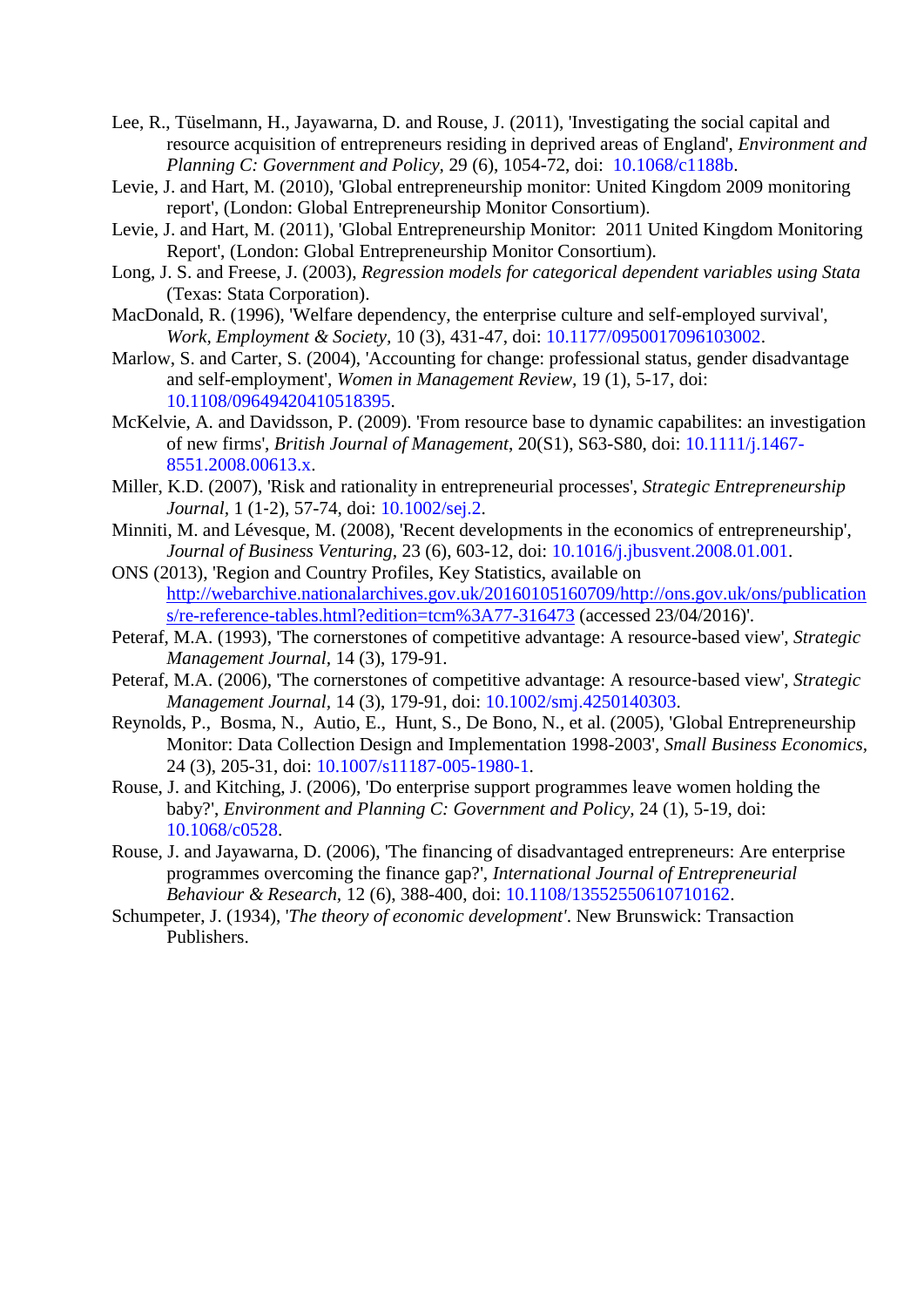- <span id="page-28-13"></span>Shane, S. (2000), 'Prior Knowledge and the Discovery of Entrepreneurial Opportunities', *Organization Science,* 11 (4), 448-69, doi: [10.1287/orsc.11.4.448.14602.](http://dx.doi.org/10.1287/orsc.11.4.448.14602)
- <span id="page-28-14"></span>Shane, S. (2003), *A general theory of entrepreneurship: The individual-opportunity nexus* (Northampton: Edward Elgar ).
- <span id="page-28-16"></span>Son, J. and Lin, N. (2008), 'Social capital and civic action: A network-based approach', *Social Science Research,* 37 (1), 330-49, doi: [10.1016/j.ssresearch.2006.12.004.](http://dx.doi.org/10.1016/j.ssresearch.2006.12.004)
- <span id="page-28-9"></span>Sørensen, A. B. (2000), 'Toward a Sounder Basis for Class Analysis 1', *American Journal of Sociology,* 105 (6), 1523-58, doi: [10.1086/210463.](http://dx.doi.org/10.1086/210463)
- <span id="page-28-15"></span>Storey, D. (1994), *Understanding the Small Business Sector* (London: Routledge).
- <span id="page-28-0"></span>Storey, D. (2003), 'Entrepreneurship, small and medium sized enterprises and public policies', in Z. Acs and D. Audretsch (eds.), *Handbook of Entrepreneurial Research* (Boston.: Kluwer Academic).
- <span id="page-28-12"></span>Ucbasaran, D., Westhead, P. and Wright, M. (2008), 'Opportunity Identification and Pursuit: Does an Entrepreneur's Human Capital Matter?', *Small Business Economics,* 30 (2), 153-73, doi: [10.1007/s11187-006-9020-3.](http://dx.doi.org/10.1007/s11187-006-9020-3)
- <span id="page-28-11"></span>Unger, J.M., Rauch, A., Frese, M. and Rosenbusch, N. (2011), 'Human capital and entrepreneurial success: A meta-analytical review', *Journal of Business Venturing,* 26 (3), 341-58, doi: [10.1016/j.jbusvent.2009.09.004.](http://dx.doi.org/10.1016/j.jbusvent.2009.09.004)
- <span id="page-28-3"></span>Van der Zwan, P., Thurik, R. and Grilo, I. (2010), 'The entrepreneurial ladder and its determinants', *Applied Economics,* 42 (17), 2183-91, doi: [10.1080/00036840701765437.](http://dx.doi.org/10.1080/00036840701765437)
- <span id="page-28-4"></span>Van der Zwan, P., Verheul, I., Thurik, R. and Grilo, I. (2013), 'Entrepreneurial Progress: Climbing the Entrepreneurial Ladder in Europe and the United States', *Regional Studies*, 47(5), 803-25, doi: [10.1080/00343404.2011.598504.](http://dx.doi.org/10.1080/00343404.2011.598504)
- <span id="page-28-1"></span>Van Stel, A. and Storey, D. (2004), 'The link between firm births and job creation: Is there a Upas tree effect?', *Regional Studies,* 38 (8), 893-909, doi: [10.1080/0034340042000280929.](http://dx.doi.org/10.1080/0034340042000280929)
- <span id="page-28-18"></span>Van Stel, A., Storey, D. J. and Thurik, A. R. (2007), 'The Effect of Business Regulations on Nascent and Young Business Entrepreneurship', *Small Business Economics,* 28 (2), 171-86, doi: [10.1007/s11187-006-9014-1.](http://dx.doi.org/10.1007/s11187-006-9014-1)
- <span id="page-28-6"></span>Vivarelli, M. (2004), 'Are all the potential entrepreneurs so good?', *Small Business Economics,* 23 (1), 41-49, doi: [10.1023/B:SBEJ.0000026023.11752.a9.](http://dx.doi.org/10.1023%2FB%3ASBEJ.0000026023.11752.a9)
- <span id="page-28-5"></span>Wasdani, K. P. and Mathew, M. (2014). Potential for opportunity recognition along the stages of entrepreneurship. *Journal of Global Entrepreneurship Research*, *4*(1), 1.
- <span id="page-28-7"></span>Wernerfelt, B. (1984), 'A resource-based view of the firm', *Strategic Management Journal,* 5 (2), 171- 80, doi: [10.1002/smj.4250050207.](http://dx.doi.org/10.1002/smj.4250050207)
- Wernerfelt, B. (2007), 'The resource-based view of the firm: Ten years after', *Strategic Management Journal,* 16 (3), 171-74, doi: [10.1002/smj.4250160303.](http://dx.doi.org/10.1002/smj.4250160303)
- <span id="page-28-8"></span>Westhead, P., Ucbasaran, D. and Wright, M. (2005), 'Decisions, Actions, and Performance: Do Novice, Serial, and Portfolio Entrepreneurs Differ?\*', *Journal of Small Business Management,* 43 (4), 393-417, doi: [10.1111/j.1540-627X.2005.00144.x.](http://dx.doi.org/10.1111/j.1540-627X.2005.00144.x)
- <span id="page-28-10"></span>Williams, N. and Williams, C. (2011), 'Tackling barriers to entrepreneurship in a deprived urban neighbourhood', *Local Economy: The Journal of the Local Economy Policy Unit,* 26 (1), 30- 42, doi: [10.1177/0269094210391166.](http://dx.doi.org/10.1177/0269094210391166)
- <span id="page-28-17"></span>Wooldridge, J. M. (2010), *Econometric analysis of cross section and panel data* (MIT press).
- <span id="page-28-2"></span>Xavier, S.R., Kelley, D., Kew, J., Herrington, M. and Vorderwülbecke, A. (2012), The Global Entrepreneurship Monitor 2012 Report,' Babson Park, MA: Babson College; UK, Global Entrepreneurship Research Association.

**Tables**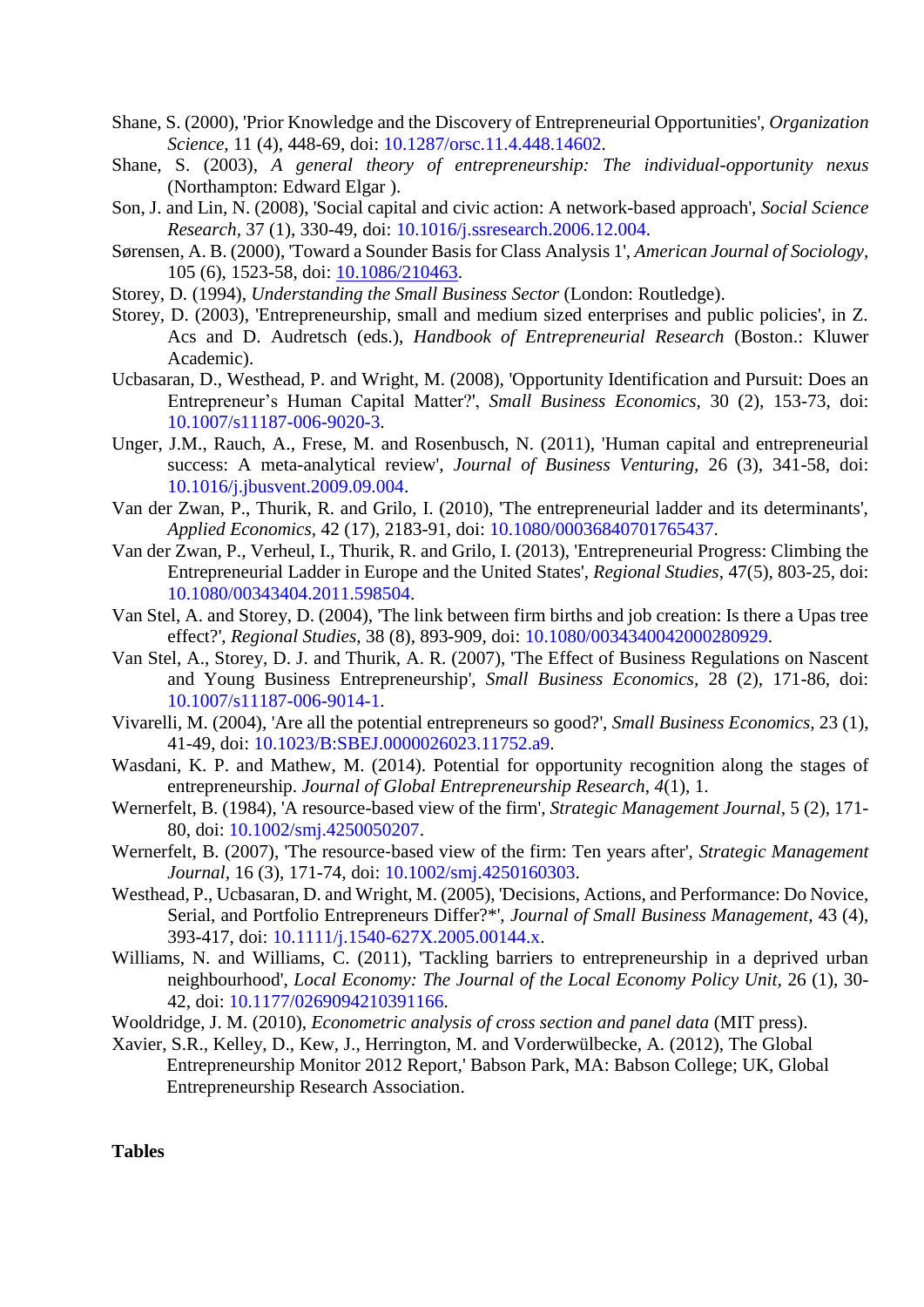|                       | 2007 | 2008 | 2009 |
|-----------------------|------|------|------|
| Scotland              | 4.6  | 4.5  | 3.6  |
| <b>North East</b>     | 4.6  | 5.1  | 4.9  |
| North West            | 5.3  | 5.5  | 4.9  |
| N. Ireland            | 4.9  | 4.6  | 5.2  |
| <b>West Midlands</b>  | 6.2  | 6.4  | 5.2  |
| <b>East Midlands</b>  | 5.3  | 5.3  | 5.3  |
| South West            | 6.5  | 5.9  | 5.8  |
| Wales                 | 5.2  | 5.3  | 6    |
| Yorks & Humb          | 4.7  | 4.2  | 6.1  |
| <b>South East</b>     | 5.3  | 5.5  | 6.2  |
| East of England       | 6.1  | 7.3  | 6.9  |
| London                | 6.2  | 5.6  | 7.4  |
| <b>United Kingdom</b> | 5.5  | 5.5  | 5.8  |

Table 1: Total Entrepreneurial Activity in UK regions

Source: GEM UK 2009

# Table 2: Stages of entrepreneurial activity in UK regions

|                       | Expecting<br>to start a |                 |                |            |             |
|-----------------------|-------------------------|-----------------|----------------|------------|-------------|
|                       | business in             | Nascent         |                |            | Established |
|                       | the next 3              | entrepreneurial | New business   |            | business    |
|                       | years                   | activity        | owner/managers | <b>TEA</b> | owners      |
| East of England       | 5.4                     | 2.3             | 4.6            | 6.9        | 5.5         |
| <b>East Midlands</b>  | 5.8                     | 2.4             | 3              | 5.3        | 4.8         |
| London                | 10.2                    | 4.5             | 3.3            | 7.4        | 5.5         |
| North East            | 5                       | 2.7             | 2.3            | 4.9        | 4.7         |
| North West            | 5.5                     | 2.5             | 2.4            | 4.9        | 5.8         |
| Northern Ireland      | 5.1                     | 2.9             | 2.5            | 5.2        | 6.4         |
| Scotland              | 4.3                     | 1.1             | 2.6            | 3.6        | 4.8         |
| South East            | 6.2                     | 3.1             | 3.2            | 6.2        | 6.4         |
| South West            | 5.3                     | 1.4             | 4.5            | 5.8        | 8           |
| Wales                 | 5.1                     | 3.4             | 2.8            | 6          | 6           |
| <b>West Midlands</b>  | 6.4                     | 2.8             | 2.4            | 5.2        | 5.1         |
| Yorkshire &           | 6.6                     | 3               | 3.3            | 6.1        | 6.7         |
| Humberside            |                         |                 |                |            |             |
| <b>United Kingdom</b> | 6.2                     | 2.7             | 3.2            | 5.8        | 5.8         |

Source: GEM UK 2009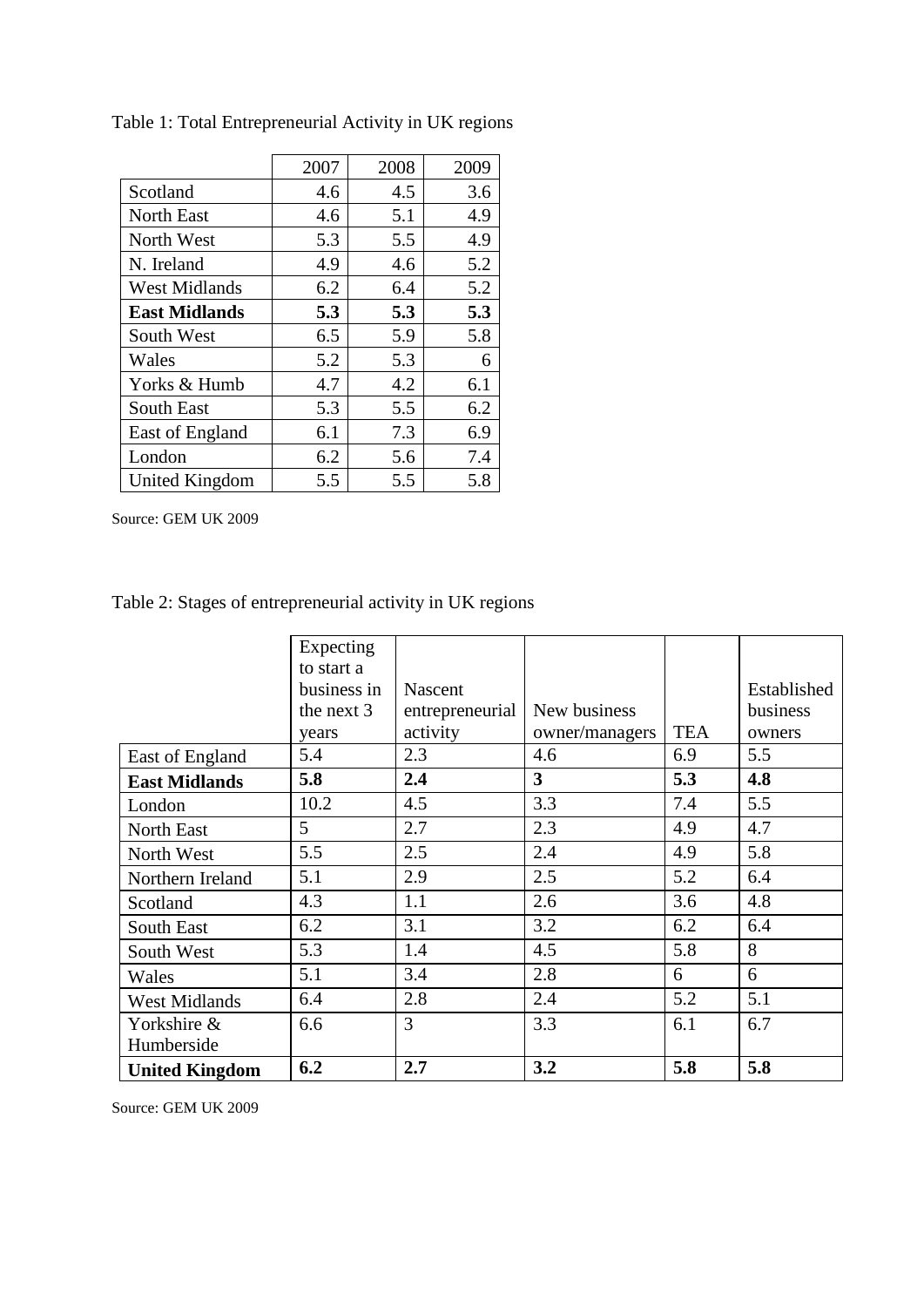| <b>Variable</b>                                        | <b>Description</b>                        | Percentage             |
|--------------------------------------------------------|-------------------------------------------|------------------------|
| Dependent variable                                     |                                           |                        |
| <b>Entrepreneurial Stages</b>                          | passive, no business ownership intention  | 86.43                  |
|                                                        | considering                               | 5.19                   |
|                                                        | intending in the next three years         | 3.43                   |
|                                                        | nascent (start-up)                        | 2.29                   |
|                                                        | new business owners ("baby businesses")   | 2.66                   |
| Individual resources and capabilities                  |                                           |                        |
| Household income                                       | up to £11500                              | 22.97                  |
|                                                        | £11501-£20000                             | 22.03                  |
|                                                        | £20001-£50000                             | 23.01                  |
|                                                        | over £50000                               | 16.16                  |
|                                                        | not stated                                | 15.83                  |
| Education                                              | No formal qualifications                  | 14.26                  |
|                                                        | <b>GCSE</b>                               | 27.42                  |
|                                                        | A level                                   | 19.45                  |
|                                                        | Vocational and other                      | 12.34                  |
|                                                        | <b>Batchelor</b>                          | 19.55                  |
|                                                        | <b>Masters</b>                            | 6.06                   |
|                                                        | Doctorate                                 | 0.93                   |
| Employment status                                      | $1 =$ the respondent is employed          | 74.3                   |
|                                                        | $0 = not$ in employment                   | 25.7                   |
| Knowledge and skills ("have the knowledge, skill and   | $1 = yes$                                 | 31.9                   |
| experience required to start a business")              | $0 = no$                                  | 68.1                   |
| Knowing other entrepreneurs (personally knows someone  | $1 = yes$                                 | 14.8                   |
| who has started a business in the previous $2 y$ )     | $0 = no$                                  | 85.2                   |
| Business angel (in past 3 years)                       | $1 = yes$                                 | 12.0                   |
|                                                        | $0 = no$                                  | 88.0                   |
| Business Owners (established business owners with over | $1 = yes$                                 | 6.0                    |
| 42 months old)                                         | $0 = no$                                  | 94.0                   |
| Age of respondent                                      | 18 to 24                                  | 6.2                    |
|                                                        | 25 to 34                                  | 15.37                  |
|                                                        | 35 to 44                                  | 25.70                  |
|                                                        | 45 to 55                                  | 26.11                  |
|                                                        | 55 to 64                                  | 26.62                  |
| Gender: Male                                           | $0 =$ female                              | 59.4                   |
|                                                        | $1 = male$                                | 40.6                   |
| Environmental variables                                |                                           |                        |
| Share of business owners                               | Owners-managers of businesses over 42     | $(Mean\ 0.06)$         |
|                                                        | months old (prevalence rate in LSOA)      | $\cal SD$<br>$12.98$ ) |
| <b>IMD</b>                                             | Index of Multiple Deprivation categorised |                        |
|                                                        | into 10 even quintiles based on the       |                        |
|                                                        | quantile function                         |                        |
| Urban                                                  | $1 =$ urban                               | 67.3                   |
|                                                        | $0 = \text{rural}$                        | 32.7                   |
| (East Midlands <sup>7</sup> ) County                   | Derby                                     | 4.57                   |
|                                                        | Derbyshire                                | 18.82                  |
|                                                        | Leicester                                 | 5.49                   |
|                                                        | Leicestershire                            | 15.76                  |
|                                                        | Lincolnshire                              | 17.17                  |
|                                                        | Northamptonshire                          | 14.62                  |
|                                                        | Nottingham                                | 4.73                   |
|                                                        | Nottinghamshire                           | 18.02                  |
|                                                        | Rutland                                   | 0.82                   |

# Table 3: Variable Description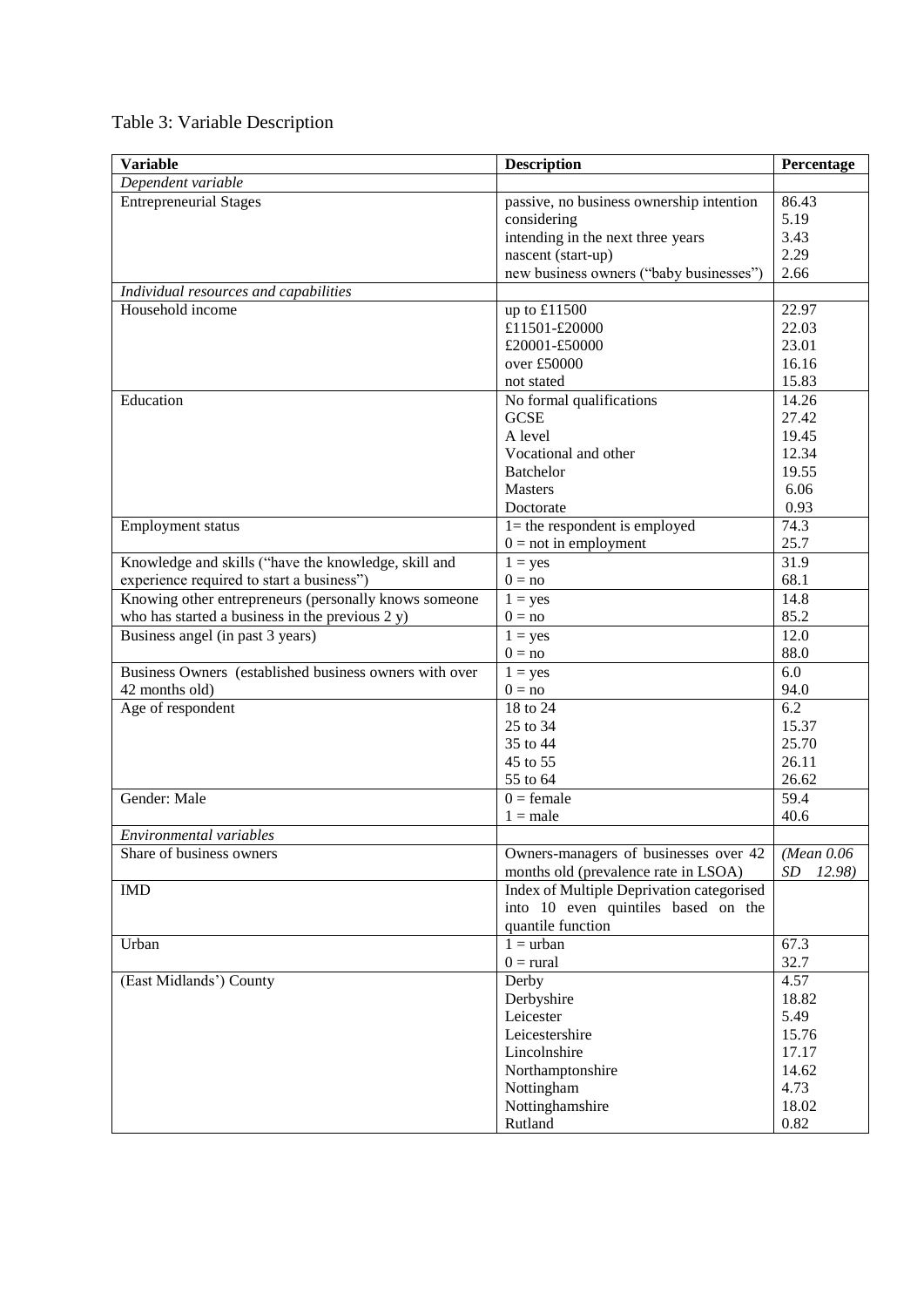|                               | Min              | Max 0  |         | 1            | 2              | 3              | 4              | 5       | 6       | 7              | 8              | 9              | 10             | 11             | 12             |
|-------------------------------|------------------|--------|---------|--------------|----------------|----------------|----------------|---------|---------|----------------|----------------|----------------|----------------|----------------|----------------|
| 0 Entrepreneurial stages      |                  |        |         |              |                |                |                |         |         |                |                |                |                |                |                |
| 1 Income                      | 1                | 5      | 0.01    | $\mathbf{1}$ |                |                |                |         |         |                |                |                |                |                |                |
| 2 Education                   | 1                | $\tau$ | 0.12    | 0.18         | $\overline{1}$ |                |                |         |         |                |                |                |                |                |                |
| 3 Employment Status           | $\boldsymbol{0}$ | 1      | 0.05    | 0.12         | 0.16           | $\overline{1}$ |                |         |         |                |                |                |                |                |                |
| 4 Knowledge and skills        | $\overline{0}$   | 1      | 0.37    | 0.08         | 0.12           | 0.13           | $\overline{1}$ |         |         |                |                |                |                |                |                |
| 5 Knowing other entrepreneurs | $\mathbf{0}$     | 1      | 0.32    | 0.06         | 0.13           | 0.09           | 0.35           | -1      |         |                |                |                |                |                |                |
| 6 Business angel              | $\boldsymbol{0}$ | 1      | 0.09    | 0.03         | 0.03           | 0.31           | 0.12           | 0.16    | -1      |                |                |                |                |                |                |
| 7 Business owners             | $\boldsymbol{0}$ | 1      | $-0.10$ | 0.07         | 0.00           | 0.13           | 0.30           | 0.12    | 0.07    | $\overline{1}$ |                |                |                |                |                |
| 8 Share of business owners    | $\boldsymbol{0}$ | 1      | $-0.03$ | 0.07         | 0.02           | 0.07           | 0.17           | 0.07    | 0.03    | 0.49           | $\overline{1}$ |                |                |                |                |
| 9 Age                         | $\boldsymbol{0}$ | 1      | $-0.15$ | $-0.04$      | $-0.17$        | $-0.15$        | $-0.01$        | $-0.11$ | 0.01    | 0.09           | 0.06           | $\overline{1}$ |                |                |                |
| 10 Gender: Male               | $\mathbf{1}$     | 5      | 0.13    | 0.01         | 0.05           | 0.10           | 0.19           | 0.11    | 0.04    | 0.12           | 0.04           | 0.03           | $\overline{1}$ |                |                |
| 11 IMD                        | $\boldsymbol{0}$ | 1      | $-0.01$ | $-0.19$      | $-0.18$        | $-0.10$        | $-0.08$        | $-0.04$ | $-0.02$ | $-0.06$        | $-0.16$        | $-0.08$        | $-0.00$        | $\overline{1}$ |                |
| 12 Urban                      | $\mathbf{1}$     | 9      | $-0.02$ | $-0.08$      | $-0.04$        | $-0.01$        | $-0.06$        | $-0.01$ | $-0.01$ | $-0.06$        | $-0.15$        | $-0.07$        | 0.03           | 0.27           | $\blacksquare$ |

Table 4: Correlations: Spearman rho correlation coefficients for individual level variables and community characteristics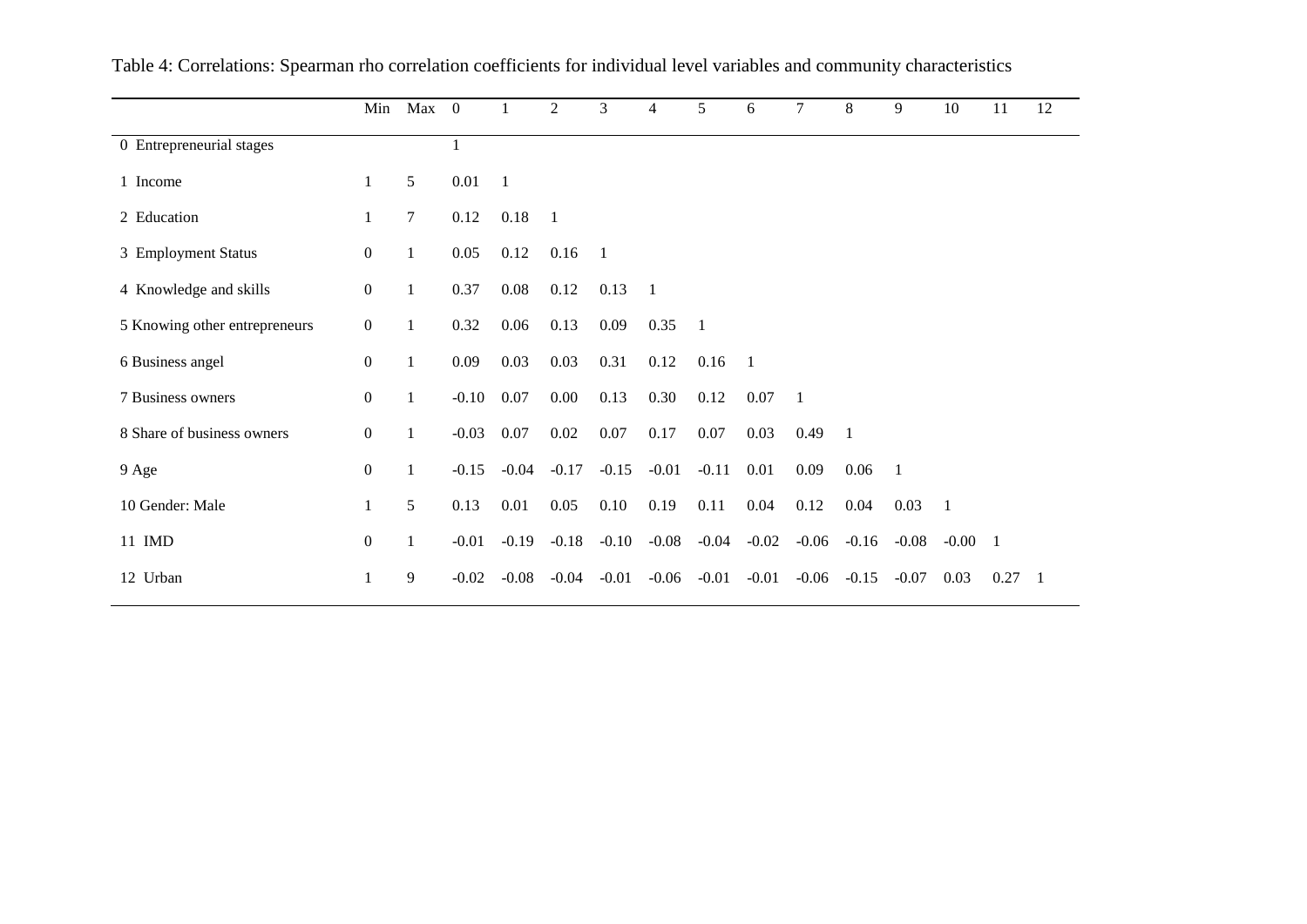|                                  | Considering           | Intentions            | Nascent               |
|----------------------------------|-----------------------|-----------------------|-----------------------|
| <b>EXPLANATORY VARIABLES</b>     |                       |                       |                       |
| Income: £11,501-£20,000          | 0.762                 | $0.614*$              | $0.655+$              |
|                                  | (0.129)               | (0.127)               | (0.157)               |
| Income: £20,001-£50,000          | 0.884                 | $0.686 +$             | $0.436***$            |
|                                  | (0.151)               | (0.142)               | (0.109)               |
| Income: over £50,000             | $0.666*$              | $0.559*$              | $0.311***$            |
|                                  | (0.127)               | (0.134)               | (0.089)               |
| Income: not stated               | $0.647*$              | $0.432**$             | $0.543*$              |
|                                  | (0.128)               | (0.115)               | (0.161)               |
| <b>Education: GCSE</b>           | $1.725*$              | 1.655                 | $0.561+$              |
|                                  | (0.424)               | (0.599)               | (0.166)               |
| Education: A level               | $2.323***$            | $3.205**$             | 0.929                 |
|                                  | (0.586)               | (1.157)               | (0.273)               |
| Education: vocational and others | $1.559+$              | $2.309*$              | 0.715                 |
|                                  | (0.420)               | (0.873)               | (0.238)               |
| Education: bachelor              | $2.751***$            | $3.311***$            | 0.940                 |
|                                  | (0.689)               | (1.188)               | (0.302)               |
| <b>Education:</b> masters        | 1.957*                | $2.213+$              | 1.229                 |
|                                  | (0.599)               | (0.969)               | (0.429)               |
| <b>Education:</b> doctorate      | 3.058*                | 6.995***              | 1.091                 |
|                                  | (1.551)               | (4.049)               | (0.959)               |
| <b>Employment status</b>         | $0.745*$              | $0.580**$             | 1.257                 |
|                                  | (0.107)               | (0.099)               | (0.308)               |
| Knowledge and skills             | 5.568***              | $6.793***$            | 16.726***             |
|                                  | (0.640)               | (1.042)               | (3.895)               |
| Owners of new businesses         | $0.000***$            | $0.000***$            | $0.000***$            |
|                                  | (0.000)               | (0.000)               | (0.000)               |
|                                  | 2.414***              | 4.413***              | 4.350***              |
| Knowing other entrepreneurs      | (0.310)               | (0.666)               | (0.784)               |
|                                  | 1.293                 | $2.693**$             | 1.378                 |
| <b>Business</b> angel            |                       |                       |                       |
|                                  | (0.555)<br>$0.000***$ | (0.969)<br>$0.000***$ | (0.726)<br>$0.000***$ |
| <b>Business owners</b>           |                       |                       | (0.000)               |
|                                  | (0.000)<br>$3.183*$   | (0.000)<br>2.193      | 3.229                 |
| Share of business owners         |                       |                       |                       |
|                                  | (1.522)               | (1.456)               | (2.622)               |
| Age: 25 to 34                    | $0.621*$              | $0.607*$              | 1.360                 |
|                                  | (0.126)               | (0.142)               | (0.544)               |
| Age: 35 to 44                    | $0.453***$            | $0.539**$             | 1.139                 |
|                                  | (0.087)               | (0.119)               | (0.427)               |
| Age: 45 to 55                    | $0.343***$            | $0.403***$            | 0.748                 |
|                                  | (0.068)               | (0.094)               | (0.293)               |
| Age: 55 to 64                    | $0.205***$            | $0.168***$            | $0.479+$              |
|                                  | (0.046)               | (0.047)               | (0.200)               |
| Gender: Male                     | 1.915***              | $1.625***$            | 1.276                 |
|                                  | (0.211)               | (0.221)               | (0.209)               |

# Table 5: Multinomial logit estimates. Model 1

Table 5 continued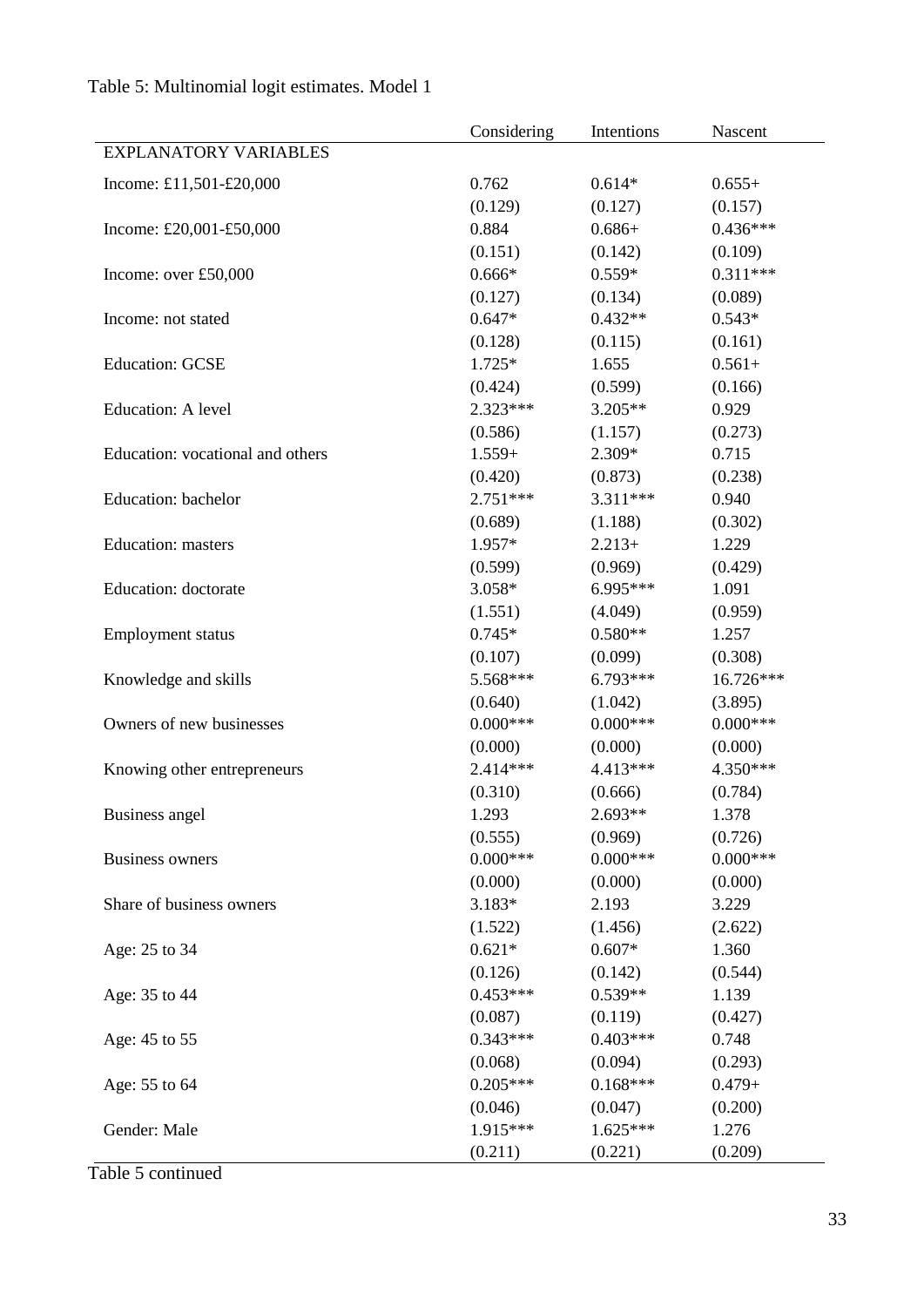| IMD: Quintle 2             | 0.913      | 1.147      | $1.840+$   |
|----------------------------|------------|------------|------------|
|                            | (0.206)    | (0.303)    | (0.669)    |
| IMD: Quintle 3             | 0.938      | 1.209      | 1.799      |
|                            | (0.222)    | (0.328)    | (0.653)    |
| IMD: Quintle 4             | 0.999      | 0.963      | 1.640      |
|                            | (0.228)    | (0.278)    | (0.618)    |
| IMD: Quintle 5             | 0.935      | 0.845      | 1.192      |
|                            | (0.222)    | (0.259)    | (0.510)    |
| IMD: Quintle 6             | 1.220      | 1.073      | $2.072*$   |
|                            | (0.285)    | (0.328)    | (0.766)    |
| IMD: Quintle 7             | 1.099      | 0.778      | 1.448      |
|                            | (0.264)    | (0.251)    | (0.632)    |
| IMD: Quintle 8             | 1.333      | 0.800      | 1.095      |
|                            | (0.327)    | (0.261)    | (0.474)    |
| IMD: Quintle 9             | 1.216      | 1.058      | 2.596*     |
|                            | (0.317)    | (0.372)    | (1.102)    |
| IMD: Quintle 10            | 1.371      | 0.636      | 0.758      |
|                            | (0.415)    | (0.252)    | (0.428)    |
| Urban                      | 0.911      | 1.015      | 0.753      |
|                            | (0.119)    | (0.159)    | (0.139)    |
| County: Derbyshire         | $1.367+$   | 1.035      | $0.597+$   |
|                            | (0.251)    | (0.255)    | (0.158)    |
| <b>County: Leicester</b>   | $1.383+$   | $1.701*$   | 1.156      |
|                            | (0.262)    | (0.388)    | (0.287)    |
| County: Leicestershire     | 1.464*     | 1.312      | 0.804      |
|                            | (0.284)    | (0.336)    | (0.232)    |
| County: Lincolnshire       | 1.241      | 1.419      | $0.604+$   |
|                            | (0.262)    | (0.342)    | (0.173)    |
| County: Northamptonshire   | 1.485      | 1.692      | 1.373      |
|                            | (0.406)    | (0.601)    | (0.483)    |
| County: Nottingham         | 1.842*     | $3.648***$ | 1.458      |
|                            | (0.518)    | (1.176)    | (0.584)    |
| County: Nottinghamshire    | 1.391      | 1.826      | 0.657      |
|                            | (0.378)    | (0.728)    | (0.364)    |
| County: Ruthland           | 2.484*     | 2.919*     | 1.150      |
|                            | (1.029)    | (1.440)    | (0.792)    |
| Constant                   | $0.027***$ | $0.014***$ | $0.006***$ |
|                            | (0.011)    | (0.007)    | (0.004)    |
| <i><b>Observations</b></i> | 8,269      | 8,269      | 8,269      |
| Log Likelihood             | -2939.816  | -2939.816  | -2939.816  |
| DF                         | 120.000    | 120.000    | 120.000    |
| Wald's chi2                | 64846.316  | 64846.316  | 64846.316  |
| Pseudo R--squared          | 0.225      | 0.225      | 0.225      |

Note: + significant at 10% \* 5%, \*\* 1%, \*\*\* .01%. Clustered standard errors in parentheses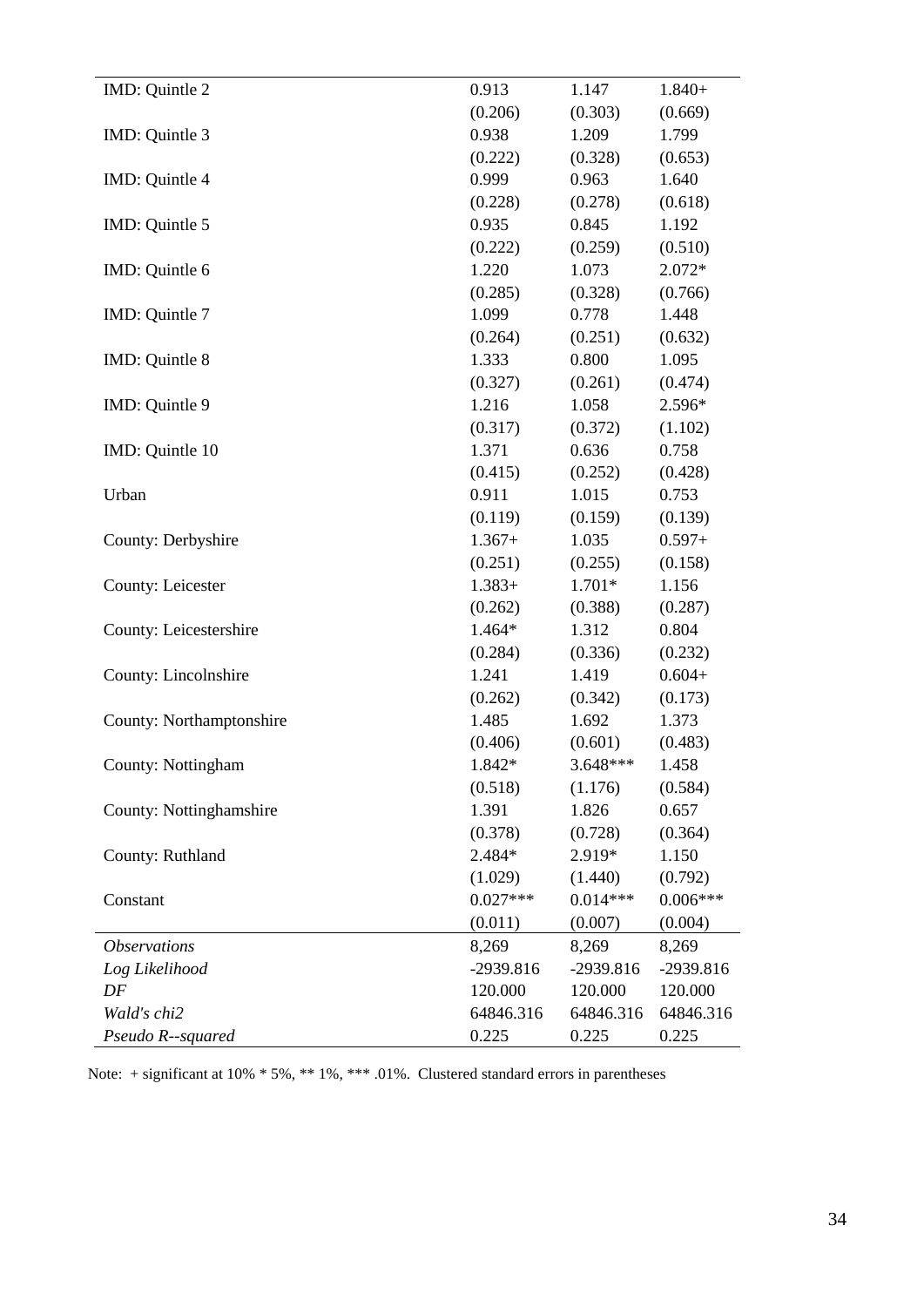|                                  | Considering            |            | <b>Baby</b> |  |
|----------------------------------|------------------------|------------|-------------|--|
|                                  | <b>&amp;Intentions</b> | Nascent    | businesses  |  |
| <b>EXPLANATORY VARIABLES</b>     |                        |            |             |  |
| <b>Education: GCSE</b>           | $2.030***$             | 0.817      | 1.948*      |  |
|                                  | (0.411)                | (0.231)    | (0.649)     |  |
| Education: A level               | $3.263***$             | 1.315      | 2.319*      |  |
|                                  | (0.673)                | (0.379)    | (0.807)     |  |
| Education: vocational and others | $2.525***$             | 1.198      | 2.210*      |  |
|                                  | (0.548)                | (0.369)    | (0.798)     |  |
| <b>Education:</b> bachelor       | 3.705***               | 1.354      | 2.732**     |  |
|                                  | (0.745)                | (0.403)    | (0.936)     |  |
| <b>Education:</b> masters        | 2.798***               | $1.793+$   | 4.016***    |  |
|                                  | (0.688)                | (0.607)    | (1.486)     |  |
| Education: doctorate             | 5.468***               | 1.490      | 4.864**     |  |
|                                  | (2.066)                | (1.172)    | (2.785)     |  |
| Business angel                   | 5.506***               | 5.581***   | 9.881***    |  |
|                                  | (1.490)                | (2.687)    | (3.446)     |  |
| <b>Businesses owners</b>         | $0.000***$             | $0.000***$ | $0.053***$  |  |
|                                  | (0.000)                | (0.000)    | (0.043)     |  |
| Share of business owners         | $2.280*$               | 2.023      | 1.865       |  |
|                                  | (0.871)                | (1.470)    | (1.300)     |  |
| Age: 25 to 34                    | $0.754+$               | $1.964+$   | 3.096*      |  |
|                                  | (0.112)                | (0.721)    | (1.390)     |  |
| Age: 35 to 44                    | $0.581***$             | 1.546      | $3.645**$   |  |
|                                  | (0.080)                | (0.522)    | (1.595)     |  |
| Age: 45 to 55                    | $0.417***$             | 1.024      | 1.824       |  |
|                                  | (0.061)                | (0.364)    | (0.821)     |  |
| Age: 55 to 64                    | $0.236***$             | 0.631      | 1.413       |  |
|                                  | (0.041)                | (0.244)    | (0.652)     |  |
| Gender: Male                     | $2.274***$             | $1.855***$ | 3.496***    |  |
|                                  | (0.189)                | (0.297)    | (0.501)     |  |
| IMD: Quintle 2                   | 1.025                  | $1.963+$   | 1.259       |  |
|                                  | (0.175)                | (0.707)    | (0.329)     |  |
| IMD: Quintle 3                   | 1.066                  | $2.023*$   | 1.728*      |  |
|                                  | (0.195)                | (0.718)    | (0.443)     |  |
| IMD: Quintle 4                   | 0.977                  | 1.696      | 1.288       |  |
|                                  | (0.175)                | (0.611)    | (0.346)     |  |
| IMD: Quintle 5                   | 0.980                  | 1.450      | 1.157       |  |
|                                  | (0.177)                | (0.585)    | (0.333)     |  |
| IMD: Quintle 6                   | 1.124                  | 2.096*     | 0.845       |  |
|                                  | (0.210)                | (0.759)    | (0.293)     |  |
| IMD: Quintle 7                   | 0.887                  | 1.343      | $0.451+$    |  |
|                                  | (0.171)                | (0.531)    | (0.186)     |  |

# Table 6: Multinomial logit estimates. Model 2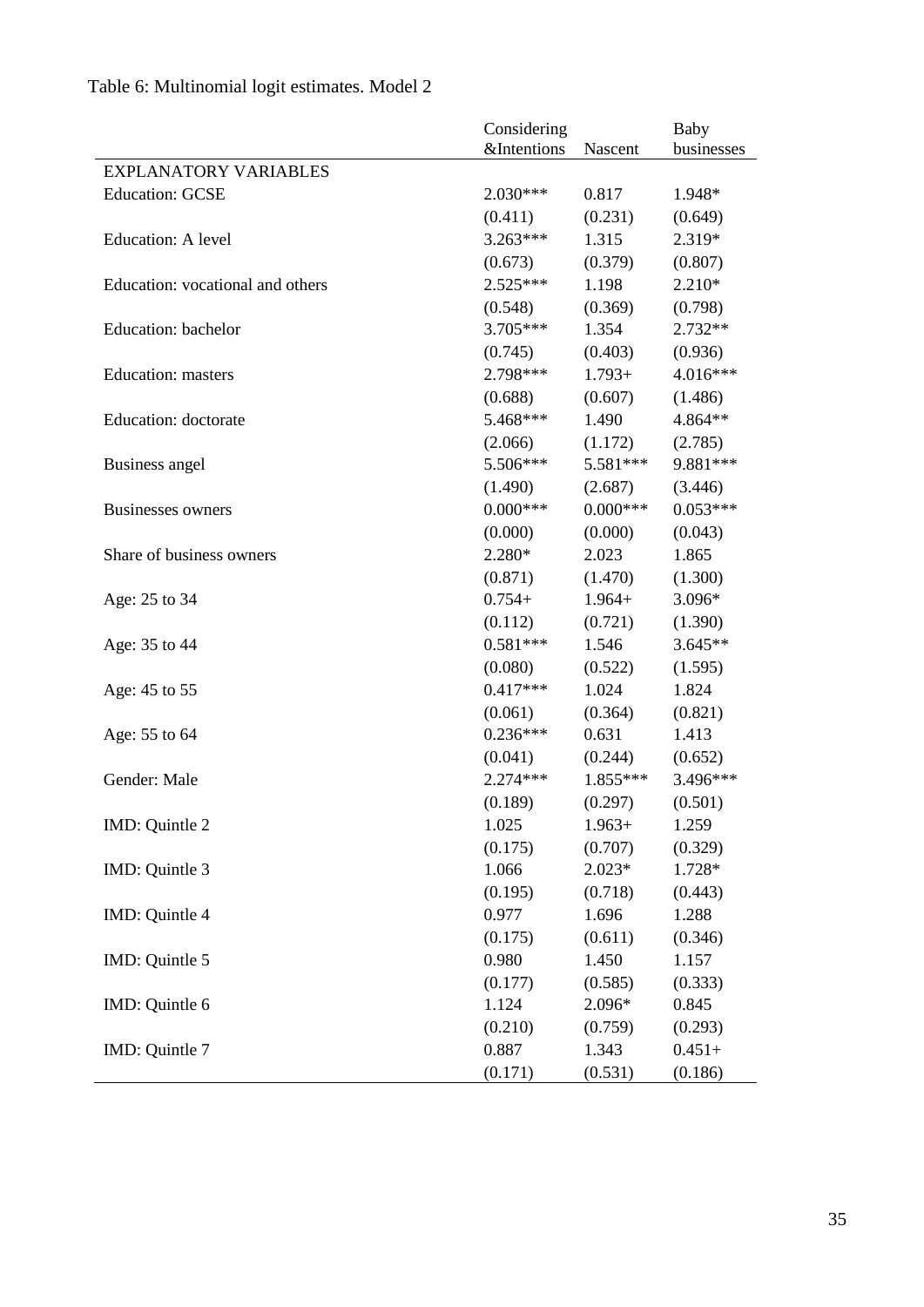Table 6 continued

| IMD: Quintle 8           | 1.150       | 1.371       | 1.223      |
|--------------------------|-------------|-------------|------------|
|                          | (0.215)     | (0.558)     | (0.394)    |
| IMD: Quintle 9           | 1.125       | 2.684*      | 1.104      |
|                          | (0.238)     | (1.124)     | (0.404)    |
| IMD: Quintle 10          | 1.106       | 0.878       | 1.003      |
|                          | (0.254)     | (0.455)     | (0.452)    |
| Urban                    | 0.914       | 0.777       | $0.658**$  |
|                          | (0.091)     | (0.140)     | (0.103)    |
| County: Derbyshire       | $1.275+$    | $0.613+$    | 1.041      |
|                          | (0.182)     | (0.159)     | (0.245)    |
| <b>County: Leicester</b> | 1.447*      | 1.077       | 0.971      |
|                          | (0.208)     | (0.266)     | (0.237)    |
| County: Leicestershire   | $1.357*$    | 0.755       | 1.007      |
|                          | (0.206)     | (0.205)     | (0.243)    |
| County: Lincolnshire     | $1.350+$    | $0.581+$    | 1.280      |
|                          | (0.219)     | (0.162)     | (0.295)    |
| County: Northamptonshire | 1.549*      | 1.205       | 1.152      |
|                          | (0.328)     | (0.384)     | (0.515)    |
| County: Nottingham       | $2.120***$  | 1.120       | 1.398      |
|                          | (0.424)     | (0.406)     | (0.560)    |
| County: Nottinghamshire  | $1.466+$    | 0.592       | 1.117      |
|                          | (0.335)     | (0.302)     | (0.446)    |
| County: Ruthland         | $2.461**$   | 0.993       | 1.251      |
|                          | (0.792)     | (0.632)     | (0.798)    |
| Constant                 | $0.041***$  | $0.013***$  | $0.003***$ |
|                          | (0.012)     | (0.007)     | (0.002)    |
| <b>Observations</b>      | 8,269       | 8,269       | 8,269      |
| Log Likelihood           | $-3906.661$ | $-3906.661$ | -3906.661  |
| DF                       | 96.000      | 96.000      | 96.000     |
| Wald's chi2              | 39791.058   | 39791.058   | 39791.058  |
| Pseudo R--squared        | 0.092       | 0.092       | 0.092      |

Note: + significant at 10% \* 5%, \*\* 1%, \*\*\* .01%. Clustered standard errors in parentheses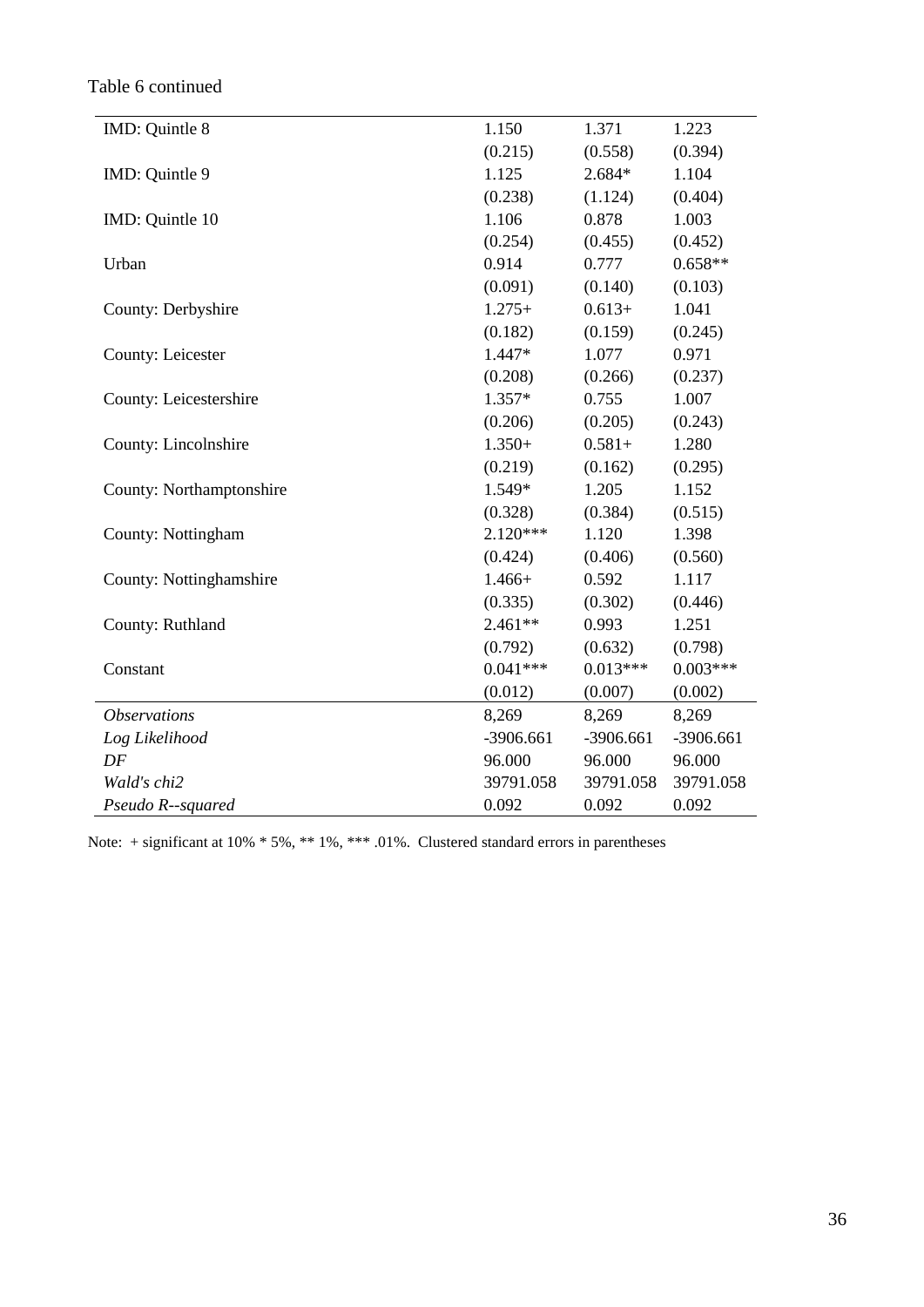# **Figures**



Figure 1: Predictive margins of education for owners-managers of new firms (baby businesses)

Figure 2: Predictive margins of education for nascent entrepreneurs (start-ups)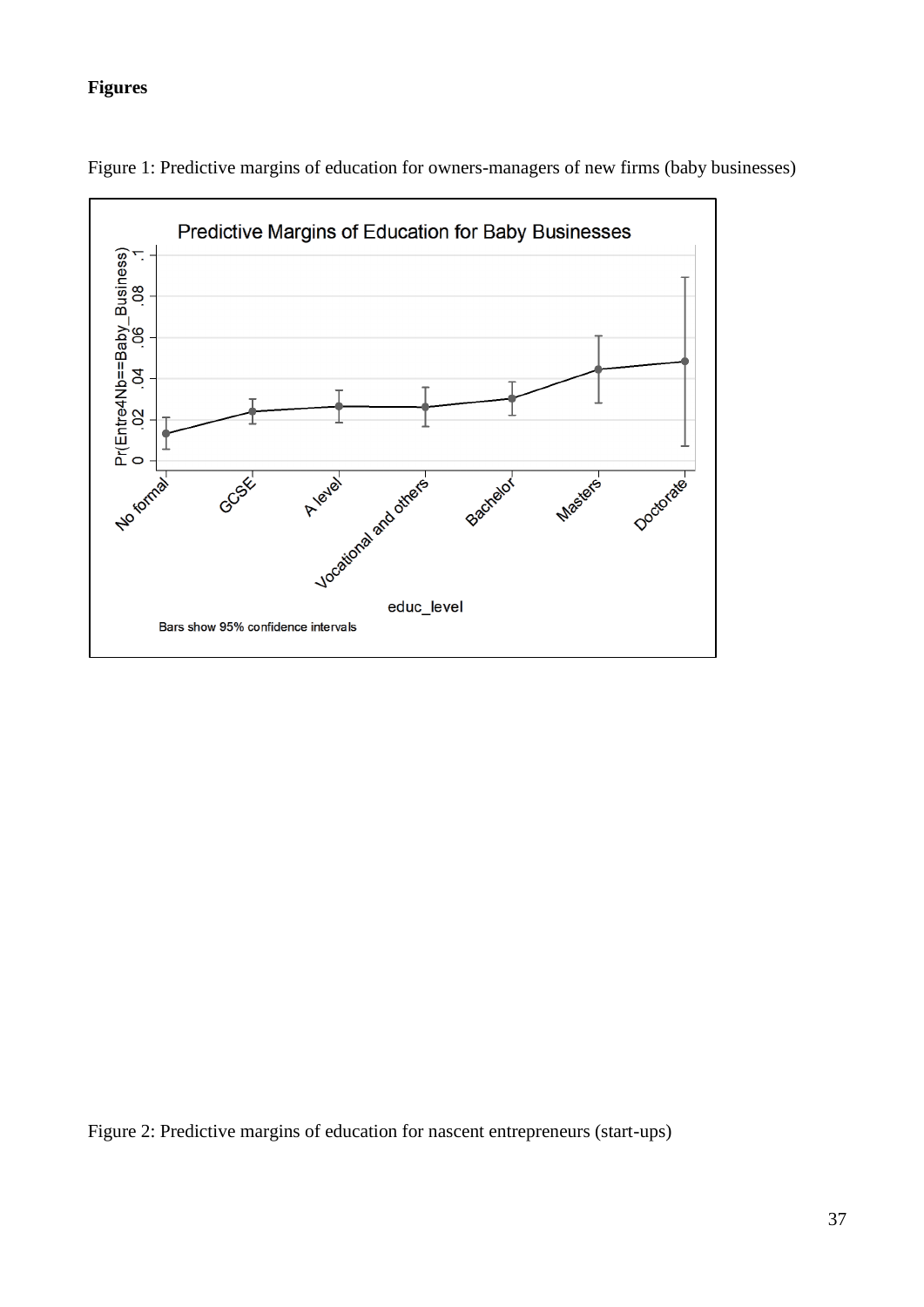

Figure 3: Factor changes in odds of entrepreneurial stages, household income categories, being in employment and knowledge and skills

|                                      | Factor Change Scale Relative to Category Passive |                                                      |           |      |                |      |       |
|--------------------------------------|--------------------------------------------------|------------------------------------------------------|-----------|------|----------------|------|-------|
|                                      | .31                                              | .6                                                   | 1.17      | 2.28 | 4.43           | 8.61 | 16.73 |
| income: £11,501-£20,000              |                                                  | $NC$ $P$                                             |           |      |                |      |       |
| income: £20,001-£50,000              |                                                  | N                                                    | <b>CP</b> |      |                |      |       |
| income: over £50,000                 | N                                                | IС                                                   | P         |      |                |      |       |
| income: not stated                   |                                                  | N C                                                  | P         |      |                |      |       |
| In employment                        |                                                  | C                                                    | P N       |      |                |      |       |
| Has knowledge, skills to do start-up |                                                  |                                                      | P         |      | C <sub>1</sub> |      | N     |
|                                      | $-1.17$                                          | $-5$                                                 | .16       | .82  | 1.49           | 2.15 | 2.82  |
|                                      |                                                  | Logit Coefficient Scale Relative to Category Passive |           |      |                |      |       |